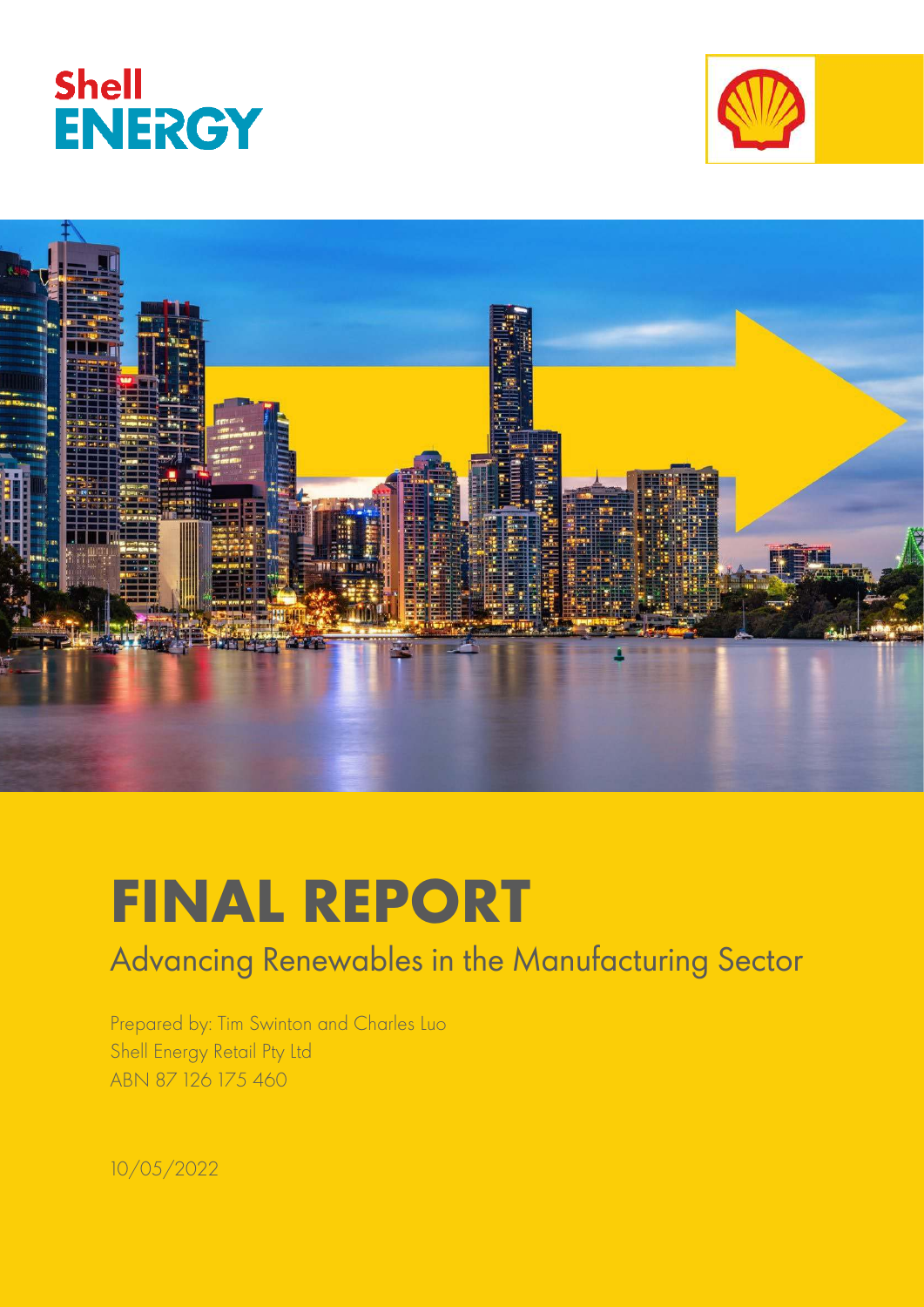#### **Disclaimer**

Shell Energy endeavours to always provide correct and true information by utilizing the latest in practices and technology. Results can vary for a variety of reasons and complications, and while all care is taken to provide full and accurate information, we do not guarantee that all results are correct.

Shell Energy is not responsible for, nor can it be held responsible for, future losses or liabilities either consequential or inconsequential as a result of this report.

At the time of writing, we perceive the information contained in this report to be true and accurate to the best of our knowledge and professional opinion.

#### **ARENA Disclaimer and Acknowledgement**

This project received funding from the Australian Renewable Energy Agency (ARENA) as part of ARENA's Advancing Renewables Program.

The views expressed herein are not necessarily the views of the Australian Government. The Australian Government does not accept responsibility for any information or advice contained within this document.

#### **Confidentiality**

This report contains information which is confidential and proprietary to Shell Energy and its contents must not be disclosed to any other person without Shell Energy's prior written consent.

#### **Company Details**

Shell Energy Retail Pty Ltd Level 9, 201 Miller Street North Sydney NSW 2060 PO Box 1416, North Sydney NSW 2059 ABN 99 404 268 440 +61 2 8094 1742

#### **[shellenergy.com.au](http://www.shellenergy.com.au/)**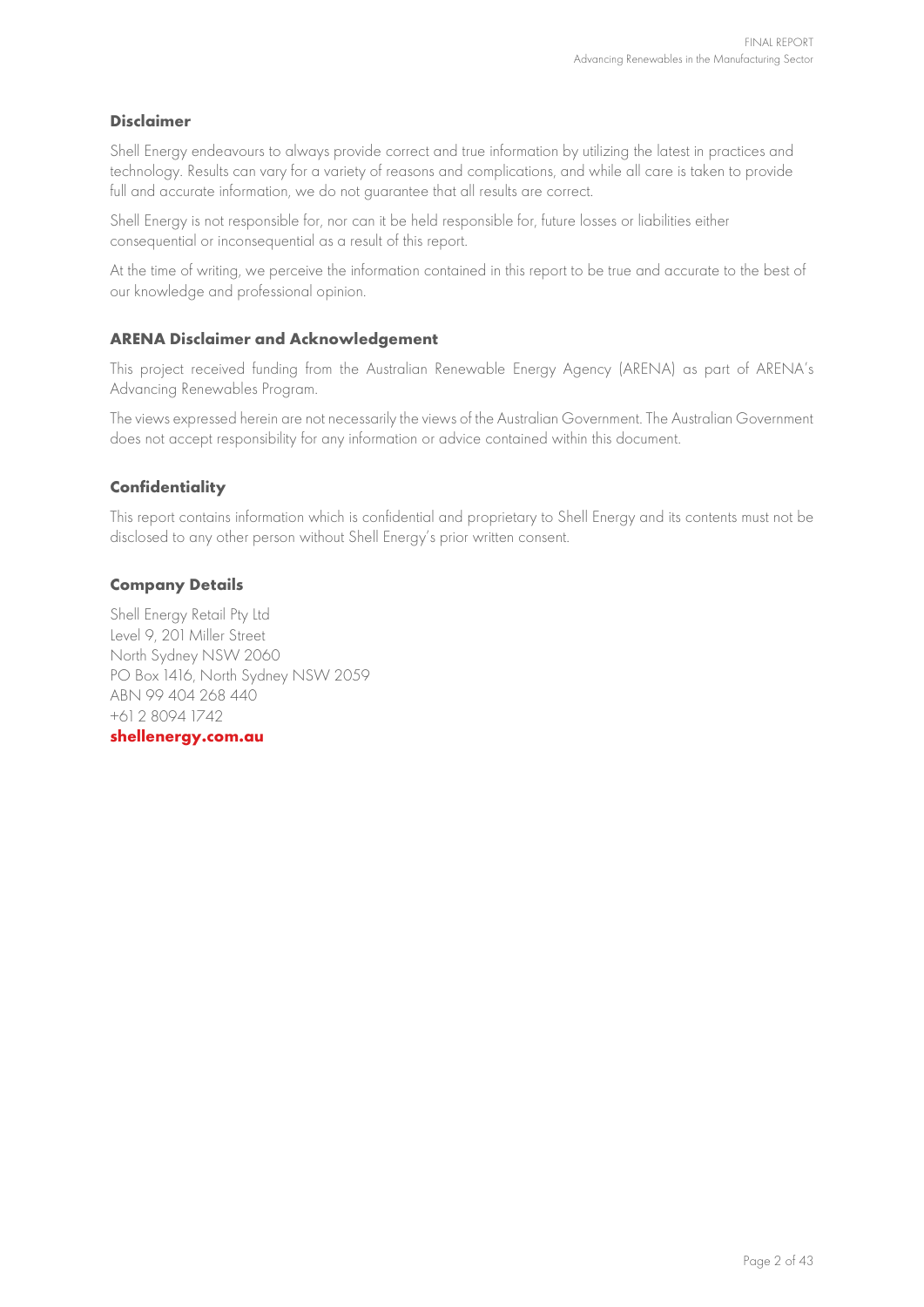## **Contents**

| 1.  |                                                                                                   |  |
|-----|---------------------------------------------------------------------------------------------------|--|
| 2.  |                                                                                                   |  |
| 2.1 |                                                                                                   |  |
| 2.2 |                                                                                                   |  |
| 2.3 |                                                                                                   |  |
| 2.4 |                                                                                                   |  |
| 2.5 |                                                                                                   |  |
| 3.  |                                                                                                   |  |
| 3.1 |                                                                                                   |  |
|     |                                                                                                   |  |
|     |                                                                                                   |  |
|     | Barrier # 3 - Capital constraints and lack of long-term support for energy efficiency activity 18 |  |
| 3.2 |                                                                                                   |  |
| 3.3 |                                                                                                   |  |
| 3.4 |                                                                                                   |  |
|     |                                                                                                   |  |
|     |                                                                                                   |  |
| 3.5 |                                                                                                   |  |
|     |                                                                                                   |  |
|     |                                                                                                   |  |
|     |                                                                                                   |  |
|     |                                                                                                   |  |
|     |                                                                                                   |  |
|     |                                                                                                   |  |
|     |                                                                                                   |  |
| 4.  |                                                                                                   |  |
| 4.1 |                                                                                                   |  |
| 4.2 |                                                                                                   |  |
| 4.3 |                                                                                                   |  |
| 5.  |                                                                                                   |  |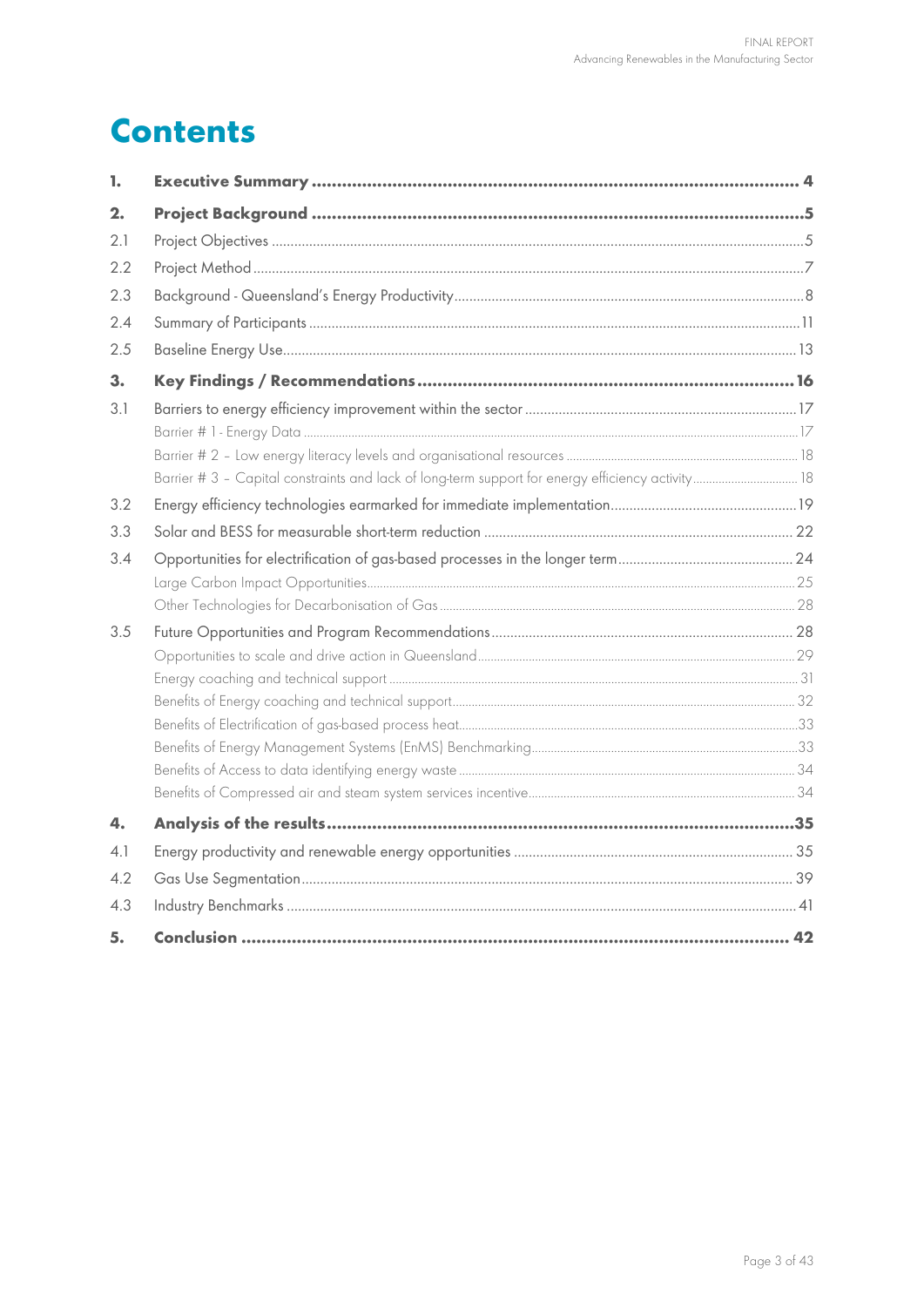## **1. Executive Summary**

In 2020-21, Shell Energy undertook the Advancing Renewables in Manufacturing Project with funding from ARENA, the Queensland State Government and Australian Industry Group (AiG). The aim of the Project was to develop a web-based, digital, education platform that shared data, analysis and insights generated from energy assessments at twenty manufacturing sites in Queensland, to help overcome investment barriers that exist for the uptake of renewable energy and energy productivity improvement initiatives in the manufacturing sector. A focus of the Project was to identify opportunities to electrify gas-based processes in the sector. The Project also aimed to build support to catalyse further action within the Queensland manufacturing sector.

Shell Energy carried out energy assessments across twenty Queensland manufacturing sites, including seven sites with gas-based manufacturing processes and thirteen with electricity-based manufacturing processes. The representative set of manufacturing businesses were selected from 45 applicants, across four regions (Cairns, Townsville, Rockhampton and South-East Queensland) and six sub-sectors (Metal, Polymer, Food, Construction, Chemical and Wood). Furthermore, these sites were selected to provide good coverage across the different business profiles in terms of energy consumption and employment as shown in the table below.

| <b>Energy Cost (\$ p.a.)</b> | <b>No. Participants</b> | No. of Employees | <b>No. Participants</b> |
|------------------------------|-------------------------|------------------|-------------------------|
| less than \$500,000          |                         | $-5()$           |                         |
| $$500,001 - $750,000$        |                         | 51-100           |                         |
| greater than \$750,001       |                         | greater than 101 |                         |

#### Table 1: Site participant summary

Each business selected had an energy management plan designed for them that identified and ranked energy productivity improvement opportunities that were unique to their operational environment, energy use and cost profile. Individual energy management plans were then deidentified and synthesised into case studies. A web-based digital education platform<sup>[1](#page-3-0)</sup> was designed and built specifically for the manufacturing sector to remove information barriers, build energy skills and knowledge through the curation of a collection of relevant information, case studies and interactive tools. Three on-line energy productivity educational forums were delivered to share the knowledge gained in undertaking the project and assist other manufacturers reduce their energy use, costs and emission footprints.

This report discusses the key findings from the project, including the potential energy productivity gains available to the Australian manufacturing sector and the areas that are considered most worthwhile for further investigation by relevant Government agencies.

The key findings from the project are:

- Project participants have the opportunity to reduce annual energy costs by an average of 27% with a collective capital investment of \$29m (\$5.7m per year savings; simple payback of 5.0 years).
- Extrapolated to cover the whole sector, there is the opportunity to reduce manufacturing energy costs in Queensland by \$88m<sup>[2](#page-3-1)</sup> per year (based on an estimated \$560m per year of current costs). Including demand reduction opportunities, annual energy savings that can be achieved within the manufacturing sector is over \$93m (refer to [Table 5\)](#page-20-0). Gas efficiency alone can reduce gas consumption within the manufacturing sector by 20%, at an average simple payback of 4.6 years. Electricity efficiency alone can reduce electricity consumption within the manufacturing sector by 14%, at an average simple payback of 5.9 years.

<sup>1</sup> <https://energysustainability.com.au/>

<span id="page-3-1"></span><span id="page-3-0"></span><sup>&</sup>lt;sup>2</sup> Direct energy cost savings, not including actions that only save demand costs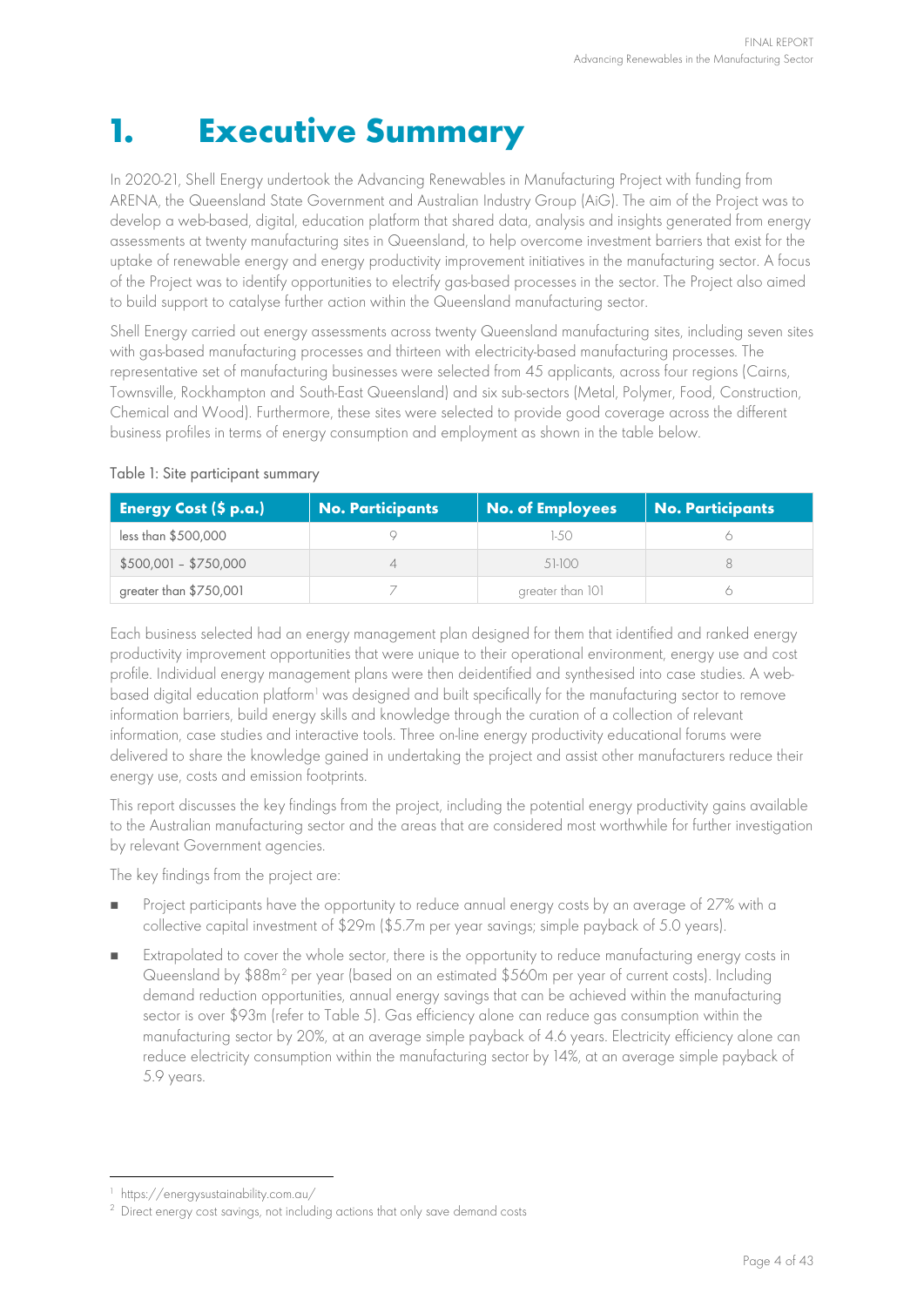- Manufacturing businesses are very diverse in operation, scale and production plant used; however, five common opportunities are replicable across the different manufacturing sub sectors and have attractive business cases (payback of less than 5 years / 20% cost saving): Lighting, Variable speed drives (VSD), Heat recovery, Burner controls and Compressed air.
- Only 10% of businesses assessed had solar installed, demonstrating a low rate of solar PV adoption, despite participants having good awareness of potential benefits. On-site renewable energy generation could reduce the grid energy consumption by about 9% with an average simple payback of 5 to 7 years.
- Eight potential electrification or decarbonisation of gas-based processes projects were identified across seven sites with gas-based manufacturing processes. The suitability of electrification projects is highly project and site dependent - for the right projects, the technology is available, and the investment case can be compelling. Careful design and implementation are required to optimise financial returns to make electrification solutions economically viable. Two large scale electrification projects had acceptable returns of less than 5 years simple payback, without accounting for any potential price of emissions.

## **2. Project Background**

## 2.1 Project Objectives

| <b>Objectives for the project</b>                                                                                                                                                                                                                                                                        | <b>Extent Measure achieved the Outcome</b>                                                                                                                                                                                                                                                                                                                                                                                                                                                                                                                                                                                                                                                                                                                                                                                                                                                                                                                                                                                                                                                                                                                                                                                                                                                    |
|----------------------------------------------------------------------------------------------------------------------------------------------------------------------------------------------------------------------------------------------------------------------------------------------------------|-----------------------------------------------------------------------------------------------------------------------------------------------------------------------------------------------------------------------------------------------------------------------------------------------------------------------------------------------------------------------------------------------------------------------------------------------------------------------------------------------------------------------------------------------------------------------------------------------------------------------------------------------------------------------------------------------------------------------------------------------------------------------------------------------------------------------------------------------------------------------------------------------------------------------------------------------------------------------------------------------------------------------------------------------------------------------------------------------------------------------------------------------------------------------------------------------------------------------------------------------------------------------------------------------|
| Improved understanding of energy<br>1.<br>productivity and opportunities for<br>the integration of renewable<br>energy generation technologies<br>through the identification of<br>repeatable opportunities with<br>significant energy cost savings<br>(targeting a minimum 20% cost<br>saving per site) | Project participants have the opportunity to reduce annual energy (electricity and<br>gas) costs by \$5.7m or an average of 27% with a collective capital investment of<br>\$29m on projects that have a simple payback of 5 years or less.<br>Extrapolated to cover the whole sector, there is the opportunity to reduce<br>manufacturing energy costs in Queensland by \$88m per year (based on an<br>estimated \$560m per year of current costs).<br>Gas efficiency alone can reduce gas consumption within the manufacturing<br>sector by 20%, at an average simple payback of 4.6 years.<br>Electricity efficiency alone can reduce electricity consumption within the<br>manufacturing sector by 14%, at an average simple payback of 5.9 years.<br>Only 10% of businesses assessed had solar PV installed, demonstrating a low rate<br>of solar PV adoption, despite participants having good awareness of potential<br>benefits. On-site renewable energy generation could reduce the grid energy<br>consumption by about 9% with an average simple payback of 5 to 7 years.                                                                                                                                                                                                          |
| 2. Improved understanding of how<br>to overcome investment barriers<br>to the implementation of energy<br>productivity and renewable energy<br>initiatives by developing a robust<br>evidence base to support<br>investment decisions.                                                                   | Energy Management Plans were prepared for each participant to provide a<br>robust evidence base to support investment across efficiency, renewables and<br>electrification projects.<br>Energy Management Plans were distilled into case studies available on the<br>$\blacksquare$<br>website <sup>3</sup> . This knowledge sharing activity improved the understanding of the cost<br>and potentials benefit from various technologies across sub-sectors and<br>geographies. This was complimented by the solar energy calculator tool <sup>4</sup> that<br>was designed to provide users with a cost / benefit analysis of the potential of<br>installing solar, as well as a guidance on how to find solar suppliers to turn this<br>information into action.<br>3 Industry workshops were delivered to share program outcomes, build energy<br>knowledge and share the 'lived' experience of how other local businesses<br>overcome investment barriers to improve their energy productivity. 87 people<br>registered to attend the workshops.<br>For government and industry stakeholders, key barriers identified by participants<br>and our engineering team are provided in this report, alongside future<br>opportunities program recommendations to overcome investment barriers. |

<span id="page-4-0"></span><sup>3</sup> <https://www.energysustainability.com.au/>

<span id="page-4-1"></span><sup>4</sup> <https://www.energysustainability.com.au/solar-energy-calculator>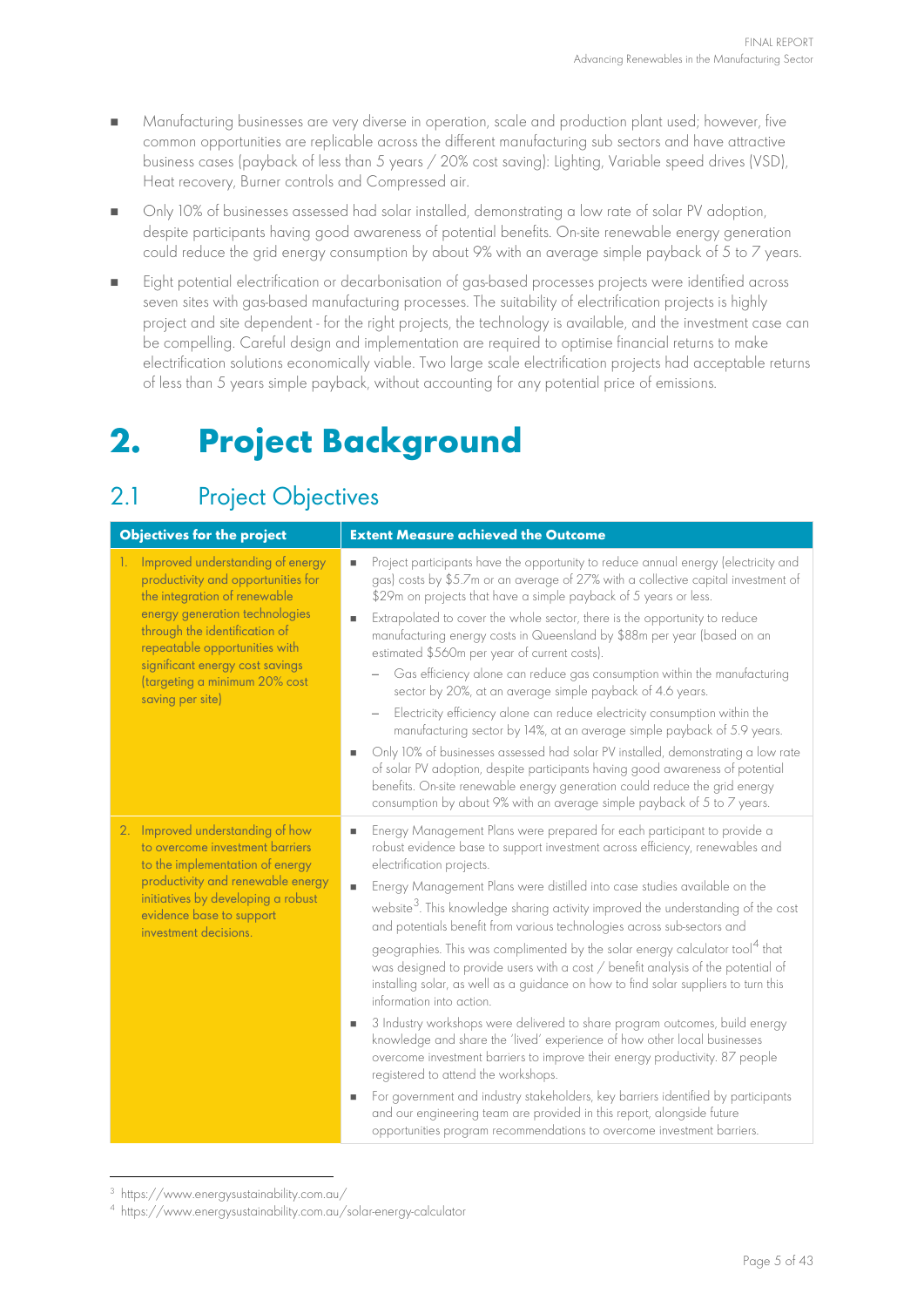| <b>Objectives for the project</b>                                                                                                                                                                                                        | <b>Extent Measure achieved the Outcome</b>                                                                                                                                                                                                                                                                                                                                                                                                                                                                                                                                                                                                                                                                                                                                                                                                                                                                                                                                                                                                                                                                                                                                                                                                                                                                                                                                                                                                                                      |
|------------------------------------------------------------------------------------------------------------------------------------------------------------------------------------------------------------------------------------------|---------------------------------------------------------------------------------------------------------------------------------------------------------------------------------------------------------------------------------------------------------------------------------------------------------------------------------------------------------------------------------------------------------------------------------------------------------------------------------------------------------------------------------------------------------------------------------------------------------------------------------------------------------------------------------------------------------------------------------------------------------------------------------------------------------------------------------------------------------------------------------------------------------------------------------------------------------------------------------------------------------------------------------------------------------------------------------------------------------------------------------------------------------------------------------------------------------------------------------------------------------------------------------------------------------------------------------------------------------------------------------------------------------------------------------------------------------------------------------|
| 3. Improved understanding of how<br>to develop accurate, robust,<br>evidence-based methodologies<br>to estimate the potential cost-<br>savings delivered by energy<br>productivity and renewable<br>energy initiatives.                  | The Energy Management Plan template developed in consultation with the<br>Steering Committee subject matter experts improved the identification and<br>assessment of Energy Conservation Measures (ECM) for participants.<br>In-line with objective 1, our focus was to identify repeatable opportunities with<br>significant energy cost savings (targeting a minimum 20% cost saving per site), as<br>well as the "low hanging fruits" in terms of available and emerging technologies<br>for different sectors, based on how/where the sites used energy.<br>Data was obtained from participants and combined with publicly available data<br>٠<br>sets and Shell Energy's market/sector/technical insights to quantify the potential<br>scale and economic benefit of energy productivity and renewable energy<br>opportunities within this report.<br>Sub-sector benchmarks were developed to identify the greatest scope for energy<br>efficient technology, adoption of renewables and transitioning gas-based<br>processes to electrification. These have identified the short-term pathway to<br>electrification of heat using high temperature heat pumps and also the<br>circumstances which it would be financially viable now.<br>Shell Energy and AiG will continue to undertake knowledge sharing activities with<br>٠<br>government and industry stakeholders to share the insights captured from<br>undertaking the project to further support for the sector. |
| 4. Improved understanding of how<br>to develop skills, capacity and<br>knowledge regarding energy<br>productivity and renewable energy<br>initiatives facilitated by data<br>sharing on the web-based, digital,<br>educational platform. | The website <sup>5</sup> was developed specifically for manufacturers as a target group. It<br>was designed to overcome the communication challenges identified for the target<br>group: low energy literacy, being time poor, and perceived lack of credible<br>information.<br>Case studies educates the target group by clearly communicating the cost and<br>benefits of efficiency, renewable and electronification opportunities. By framing<br>this in the context of what their peers are doing we believe this will be a strong<br>call to action.<br>Website content was curated to provide high quality information from trusted,<br>credible sources for the target group - making it quick and easy to find, digest<br>and continue on the pathway to action.<br>Content can be sorted by sector, geography, technology making it easy to the<br>user to get to information relevant to them in a timely and interesting way.<br>Interactive tools provide points of interest and personalised outputs for users to<br>build basic energy literacy, skills and knowledge.                                                                                                                                                                                                                                                                                                                                                                                          |
| 5. Improved understanding of how<br>to increase stakeholder<br>engagement and advocacy for<br>sharing energy data, improving<br>energy productivity and integrating<br>renewable energy generation                                       | Recommendations in Energy Management Reports helped participants to identify<br>and understand their unique opportunities and improve their energy knowledge.<br>This, coupled with workshops and the website where we can continue to share<br>success stories, will inspire businesses to turn that information into action.<br>Three workshops were delivered in November 2021 to increase stakeholder<br>$\blacksquare$<br>engagement and advocacy for improving energy productivity and integrating<br>renewable energy generation. Additional stakeholder engagement is planned in<br>2022.<br>The website provides an on-going positive platform for stakeholder engagement<br>by sharing case studies and content as it is developed in the future.<br>On-going engagement with Queensland State Government and broader industry<br>٠<br>stakeholders has been undertaken throughout the delivery of the project to advise<br>how market challenges can addressed, share lessons learned and support the<br>manufacturing sector.                                                                                                                                                                                                                                                                                                                                                                                                                                       |
| 6. Improved understanding of how to<br>design effective policy targeted at<br>sub-sectors to ensure the most<br>efficient deployment of public funds<br>and resources in future initiatives                                              | Analysis and insight derived from undertaking project activities has been fed into<br>٠<br>evidence-based future opportunities and program recommendations in this report.<br>This included the quantification of the scale of opportunity for productivity gains<br>across State-wide deployment by sector and technology type to ensure the most<br>efficient deployment of resources in future initiatives.                                                                                                                                                                                                                                                                                                                                                                                                                                                                                                                                                                                                                                                                                                                                                                                                                                                                                                                                                                                                                                                                  |

<span id="page-5-0"></span><sup>5</sup> <https://www.energysustainability.com.au/>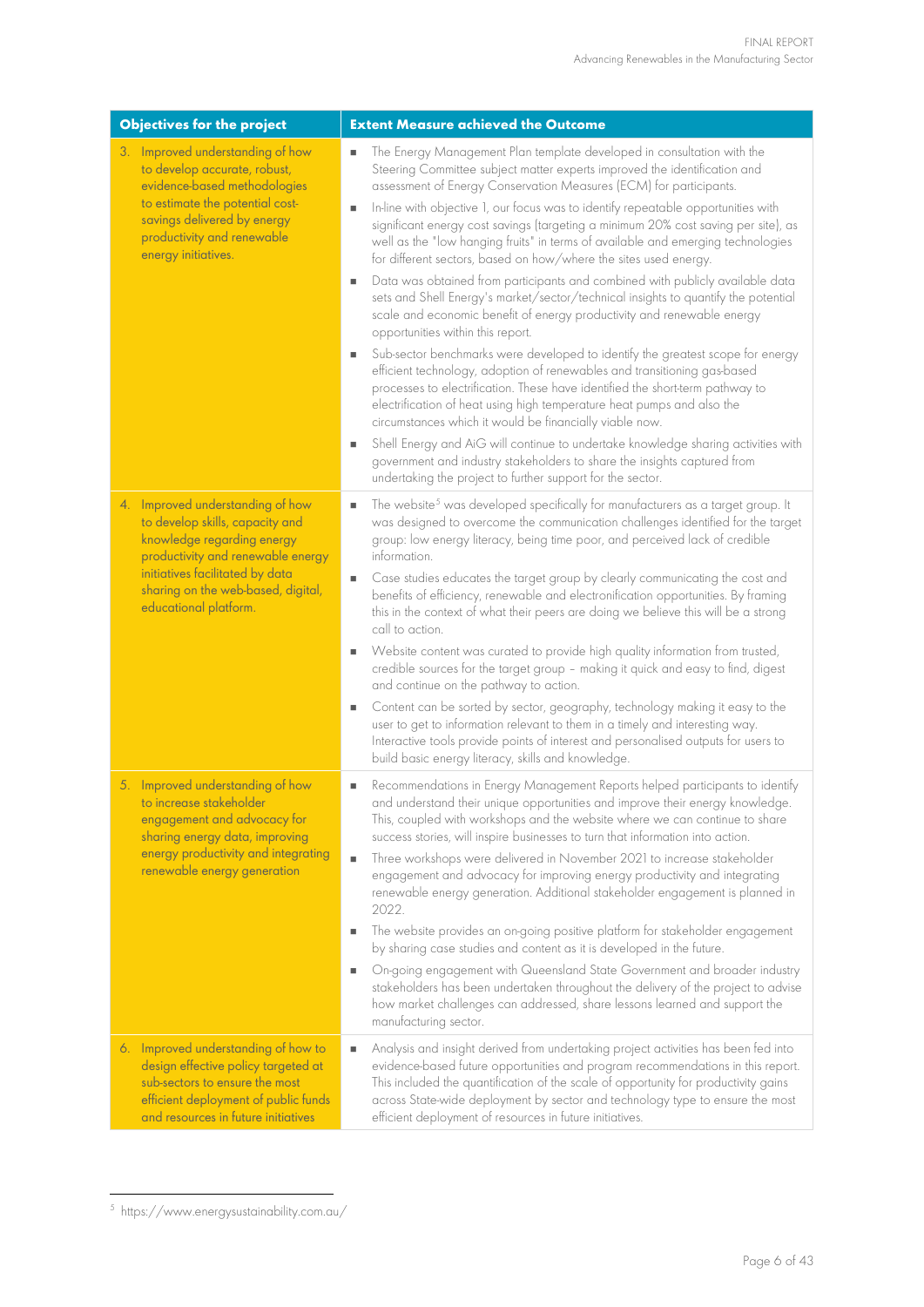## 2.2 Project Method

From February 2020 – November 2021 Shell Energy worked with Australian Industry Group (AiG), Department of State Development, Manufacturing Infrastructure and Planning and ARENA to deliver the following across the 20 selected pilot manufacturer businesses:

- 1. Steering Committee formed of key contacts and subject matter experts in Queensland Government, AiG and ARENA. Twelve Steering committee meetings were held throughout the project.
- 2. Shell Energy developed a business selection framework and criteria to identify eligible participants. To be eligible for the shortlist, applicants had to meet the following selection criteria:
	- The primary business purpose was manufacturing, as defined by Australian and New Zealand Standard Industrial Classification (ANZSIC) codes.
	- The site was located in the state of Queensland.
	- A "gas user" site achieved process heat of less than 800 degrees Celsius.
	- An "electricity user" site consumed between 500MWh 100GWh.
- 3. AiG engaged the sector through a two-week application process, 45 applications were received and assessed. 25 complying applicants were selected based on the selection criteria. The top 20 highest energy consumers were selected and endorsed by the Steering Committee to form the pilot group, with the remaining 5 allocated to a waitlist.
- 4. A desktop analysis of participants was undertaken on electricity and gas data received.
- 5. An Energy Management Plan (EMP) template was developed with assessment of Energy Conservation Measures (ECM) and endorsed by the Steering Committee.
- [6](#page-6-0). The Energy Sustainability web-based digital education platform<sup>6</sup> was designed and built, including the curation of a collection of relevant information and interactive tools.
- 7. Shell Energy in consultation with AiG Group and Queensland State Government prepared a draft engagement plan to direct traffic to the web based digital Platform.
- 8. Energy assessment site visits across the 20 pilot sites have been completed by Shell's Engineering Team. COVID-19 restrictions impacted parts of the project schedule.
- 9. 20 Energy Management Plans (EMP) were developed and distributed to participants that identified and ranked opportunities that were unique to their operations, energy use and cost profile. Follow-up coaching sessions were offered and undertaken with relevant stakeholders and case studies developed for knowledge sharing activity.
- 10. An internal Summary Report was prepared to identify benchmarks, themes and insight across fuel source, sub-sectors and geographical profiles. This analysis of results formed the basis of the final report.
- 11. Three on-line energy productivity educational forums were delivered to share the knowledge gained in undertaking the project and assist other manufacturers improve their energy productivity and reduce their emission footprint.

<span id="page-6-0"></span><sup>6</sup> <https://energysustainability.com.au/>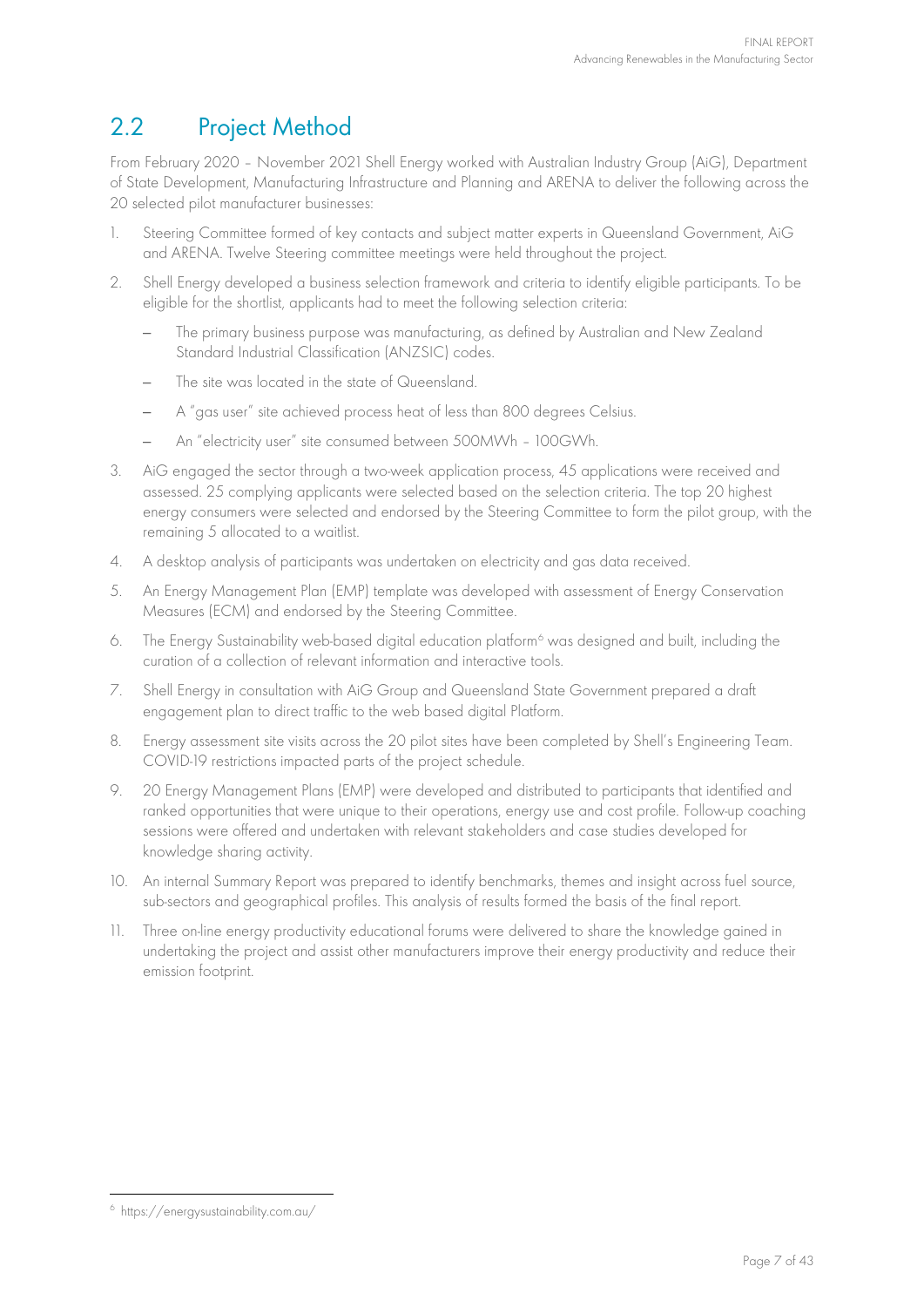## 2.3 Background - Queensland's Energy Productivity

A broad look into Queensland's energy productivity (defined here as Gross State Product unadjusted for inflation relative to energy consumption from all fuels) using available data shows that Queensland has historically been behind most states. However, this measure accounts for all industry sectors and does not adjust for the fact that Queensland relies proportionately more on agriculture, mining, and manufacturing more than other states. What is important to note is that, compared to VIC, NSW, and SA (top three most productive states), the difference in energy productivity for Queensland has grown significantly since year 2000. One of the reasons for this growing gap may be that all three states have introduced long running programs targeting energy efficiency. Energy efficiency relates to actions that allow businesses to operate using less energy. This has a direct impact of increasing Energy Productivity. Critically, these programs differ materially from the Queensland Affordable Energy Plan in the fact that the programs mentioned above are funded through energy retailers and is open to both households and businesses without funding quota restrictions. The years which these programs were enacted are shown in [Figure 1](#page-8-0) below. Specifically, these relate to:

- 1. Victorian Energy Efficiency Target for Households in 2008 and for Businesses in 2017 This program designed to reduce household electricity bills through subsidising energy efficiency upgrades in the residential sector. This program incentivised energy efficiency projects with over 6.5M certificates (worth around \$400M) created for eligible upgrades in 2021 alone[7](#page-7-0) . This program has been gradually expanded on since 2008 and is legislated to continue until 2030.
- 2. NSW Energy Saving Scheme Legislation in 2009 a program designed to incentivise electricity (and later gas) efficiency in households and businesses in NSW. This program has provided over \$108M of incentives for energy efficiency actions in 2021 through the creation of over 4M certificates<sup>[8](#page-7-1)</sup>. This program is legislated to run until 2050, with scope and targets increasing annual since its inception.
- 3. SA Retail Energy Efficiency Scheme in 2015 this is an expansion of the original program targeting households in 2009 and has been replaced in 2020 by the new Retailer Energy Productivity Scheme (REPS). The objective of the REPS is to 'improve energy productivity for households, businesses and the broader energy system, with a focus on low-income households.

<span id="page-7-0"></span><sup>7</sup> [https://www.victorianenergysaver.vic.gov.au/\\_\\_data/assets/pdf\\_file/0026/505673/DELWP-Fact-sheet-VEU-2022-25-targets](https://www.victorianenergysaver.vic.gov.au/__data/assets/pdf_file/0026/505673/DELWP-Fact-sheet-VEU-2022-25-targets-and-program-expansion-181220.pdf)[and-program-expansion-181220.pdf](https://www.victorianenergysaver.vic.gov.au/__data/assets/pdf_file/0026/505673/DELWP-Fact-sheet-VEU-2022-25-targets-and-program-expansion-181220.pdf)

<span id="page-7-1"></span><sup>8</sup> <https://www.ggas-registry.nsw.gov.au/general/login.aspx?ReturnUrl=%2f>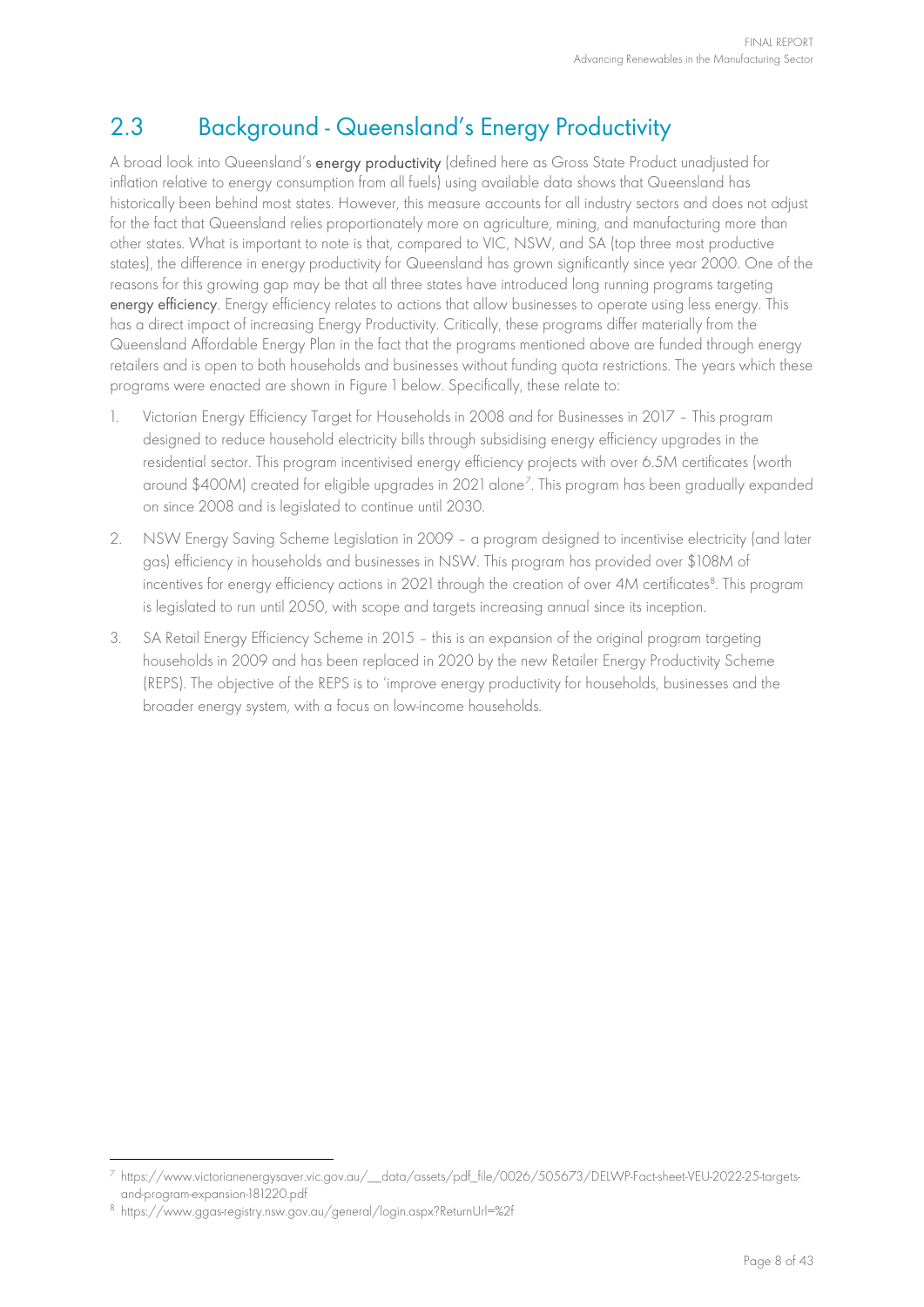

<span id="page-8-0"></span>Figure 1: Energy Productivity by State (Department of Industry, Science, Energy and Resources, 2020)

Shell Energy conducted a series of detailed investigations around the energy use of 20 manufacturers in Queensland. A total of 946,489 GJ of energy use was assessed, with the geographical distribution of this shown in [Figure 2.](#page-9-0) Based on available data, we estimate that the total energy consumption of Queensland manufacturers to be 369 PJ. This means that this program directly captured 0.24% of the state's manufacturing energy footprint.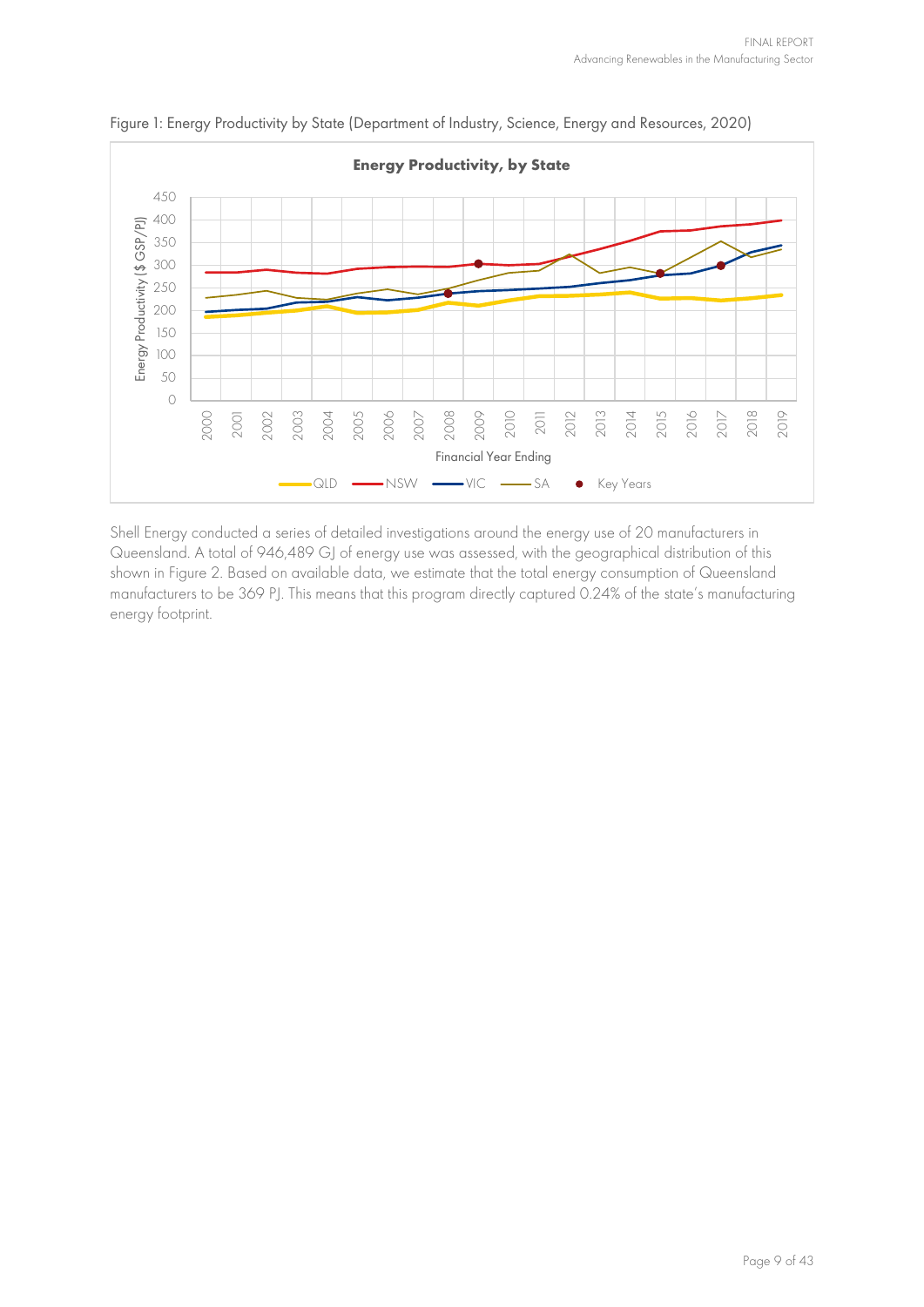

#### <span id="page-9-0"></span>Figure 2: Total Energy Use by Sector and Geography



Whilst non-ferrous metals manufacturing and petroleum and chemical manufacturing were the two highest energy consuming subsectors in Queensland (Chamber of Commerce & Industry Queensland, 2016), the largest energy users within this program are from primarily food and beverage participants. This discrepancy is reflective of the recruitment approach that specifically targeted at least six sub-sectors to explore potential energy efficiency and renewable opportunities across a broad and representative mix of manufactures.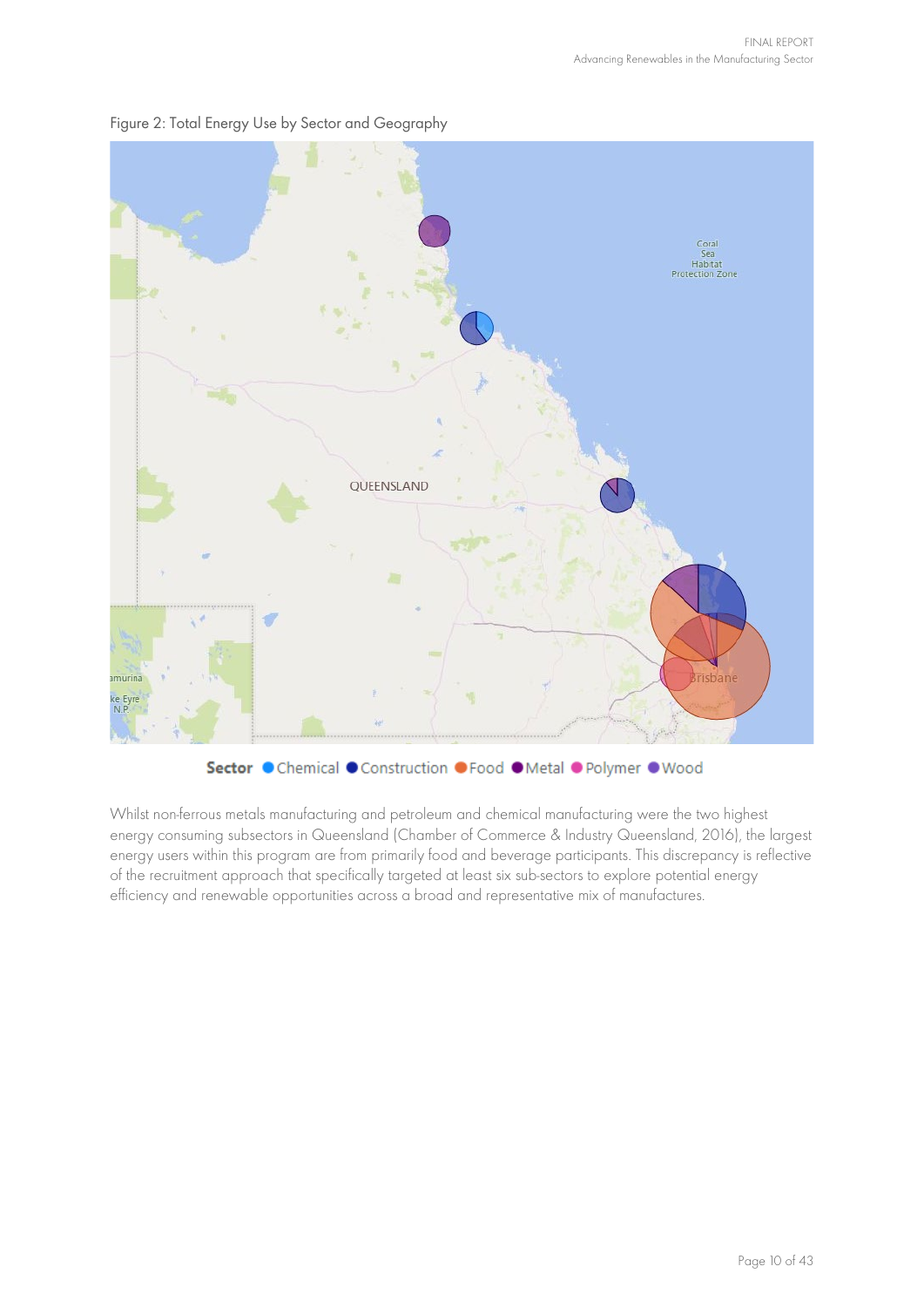### 2.4 Summary of Participants

The program's 20 participants consumed over \$21m in energy costs. These are broken down by subsector and by company in [Figure 3.](#page-10-0)

<span id="page-10-0"></span>



Program participants were recruited from four geographical regions across the state - Cairns, Townsville, Rockhampton and South-East Queensland. Participants have been grouped into broader geographical descriptors to align within the geographical descriptions applied within web site tool to assist with knowledge sharing activity i.e. broadens the application of knowledge to potential users who are not located in the specific towns defined in the Funding Agreement. The regions are aligned with Queensland State Government geographical regions as follows:

- **Far North Queensland**
- **North Queensland**
- Central Queensland,
- **No. 3** Wide Bay Burnett,
- **Darling Downs Southwest and**
- Southeast Queensland.

It can be observed that a majority of the energy use for program participants is in the South East Queensland region [\(Figure 4 a](#page-11-0)nd [Figure 5\)](#page-11-1) because this is where the larger manufacturers are located. Please note that, in the context of this report, the Construction subsector refers to buildings products manufacturing.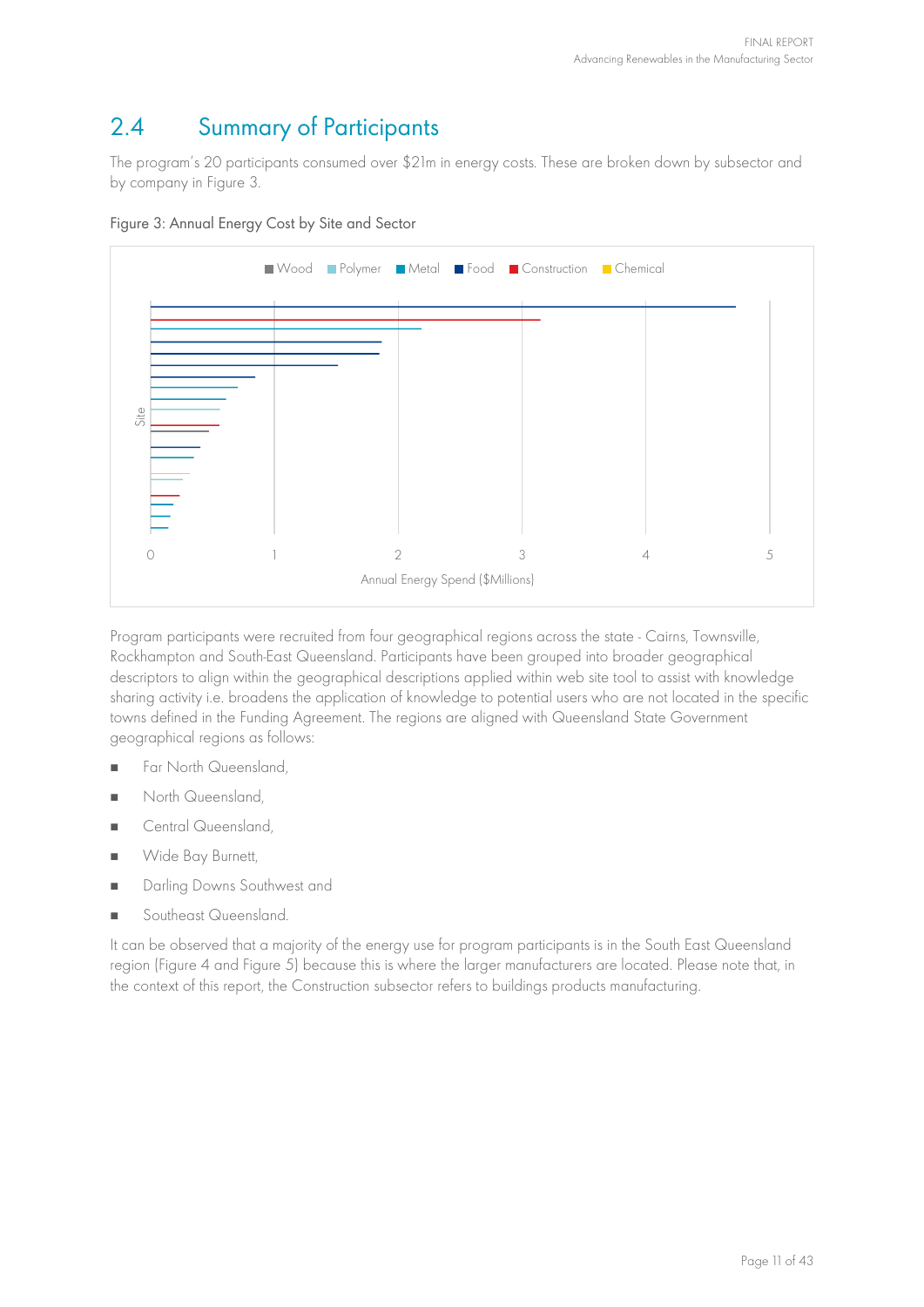

#### <span id="page-11-0"></span>Figure 4: Annual Electricity Use by Sector and Location

#### <span id="page-11-1"></span>Figure 5: Annual Gas Use by Sector and Location



Key assumptions and limitations in the datasets provided:

- Slight mismatch of data. Most of the data is from 2019 calendar year to avoid showing the dramatic impacts of Covid-19 on energy use. However, some sites had undergone significant changes to the site/moved sites in 2019 which means that 2020 had to be used. These sites confirmed that, other than the initial few weeks of lockdown, operations continued as usual, so the impact of this mismatch is expected to be small.
- The data captured does not include non-stationary uses of energy.
- The site's annual production revenue data was not collected as part of this program. This would be a useful metric to use to compare productivity between different businesses and sectors. This may be an area that ARENA or the Queensland State Government could pursue further research in the future to gain a deeper understanding of energy productivity across different sub-sectors.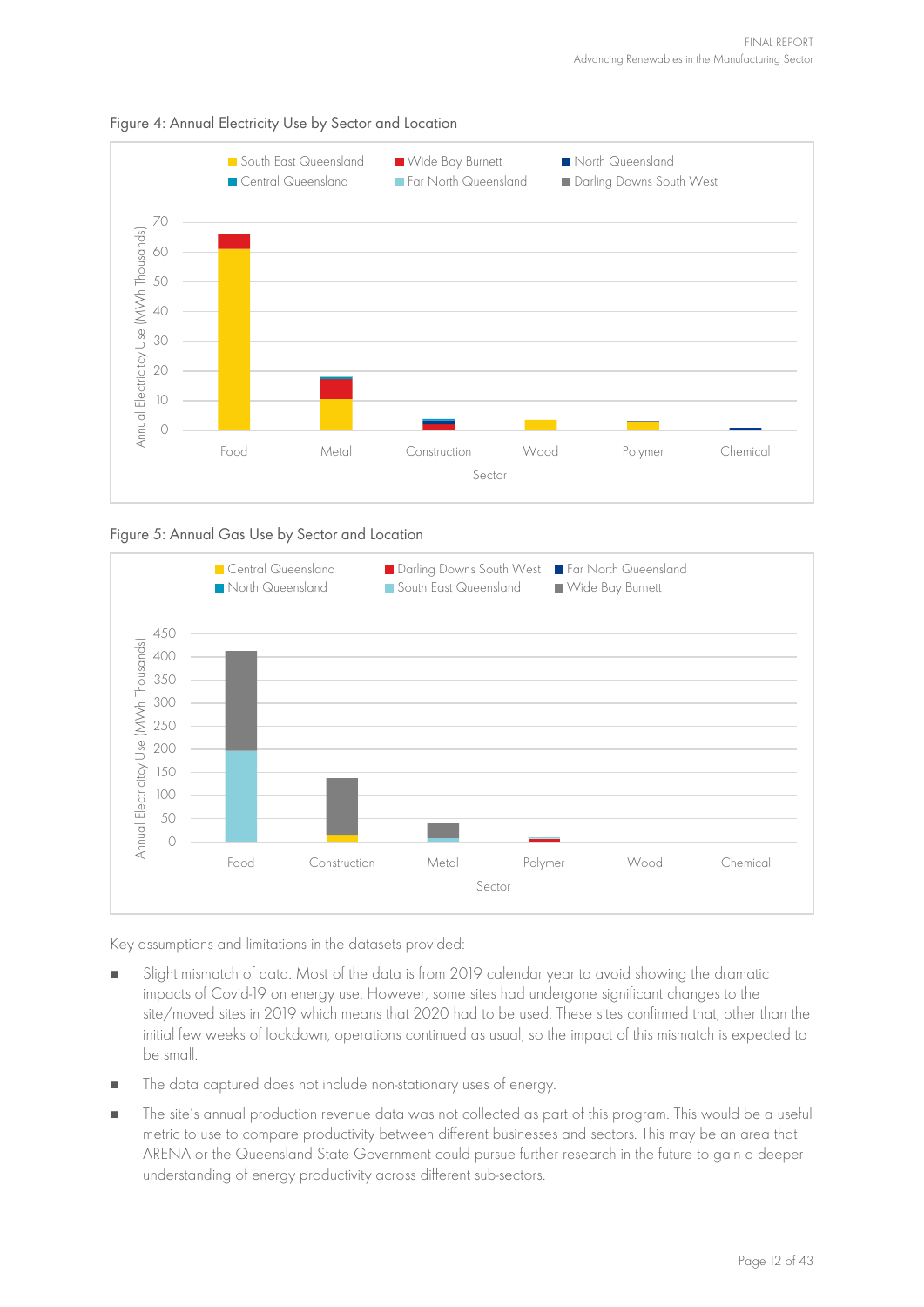## 2.5 Baseline Energy Use

A summary of baseline energy use is shown in the table below. Whilst the site's overall stationary energy use is captured as part of this program, energy productivity opportunities developed focuses on a specific fuel source (e.g. electricity or gas).

| <b>Deidentified</b><br><b>Site</b> | <b>Annual</b><br><b>Electricity</b><br>Use (MWh) | <b>Annual</b><br><b>Electricity</b><br>Cost(5) | Annual<br><b>Gas Use</b><br>(GJ) | <b>Annual</b><br><b>Gas Cost</b><br>(5) | <b>Emissions</b><br>(t CO2-e<br>p.a. | <b>Assessment</b><br><b>Focus</b> |
|------------------------------------|--------------------------------------------------|------------------------------------------------|----------------------------------|-----------------------------------------|--------------------------------------|-----------------------------------|
| <b>Business 1</b>                  | 4,748                                            | 609,134                                        | $\bigcap$                        | $\bigcap$                               | 3,894                                | Electricity                       |
| <b>Business 2</b>                  | 2,636                                            | 462,501                                        | 8,317                            | 240.816                                 | 2,565                                | Electricity and Gas               |
| <b>Business 3</b>                  | 6,738                                            | 1,399,881                                      | 31,265                           | 786,623                                 | 7,132                                | Gas                               |
| <b>Business 4</b>                  | 192.4                                            | 49,154                                         | 7,141                            | 211,174                                 | 589                                  | Gas                               |
| <b>Business 5</b>                  | 10,315                                           | 970,230                                        | 37,527                           | 876,122                                 | 10,630                               | Gas                               |
| <b>Business 6</b>                  | 11,979                                           | 1,497,319                                      | 18,202                           | 368,360                                 | 10,639                               | Gas                               |
| <b>Business 7</b>                  | 3,057                                            | 473,526                                        | 2,422                            | 86,794                                  | 2,602                                | Electricity and Gas               |
| <b>Business 8</b>                  | 5,728                                            | 784,187                                        | 7,200                            | 59,760                                  | 5,009                                | Electricity and Gas               |
| <b>Business 9</b>                  | 2,065                                            | 347,976                                        | $\bigcirc$                       | $\circ$                                 | 1,672                                | Electricity                       |
| <b>Business 10</b>                 | 5,081                                            | 957,467                                        | 215,961                          | 554,692                                 | 17,203                               | Electricity and Gas               |
| <b>Business 11</b>                 | 3,566                                            | 468.977                                        | $\bigcirc$                       | $\bigcirc$                              | 2888                                 | Electricity                       |
| <b>Business 12</b>                 | 31,212                                           | 3,170,552                                      | 130,858                          | 1,555,083                               | 31,900                               | Gas                               |
| <b>Business 13</b>                 | 1,124                                            | 183,469                                        | $\bigcirc$                       | $\bigcap$                               | 910                                  | Electricity                       |
| <b>Business 14</b>                 | 1,857                                            | 290,438                                        | 3,254                            | 111,173                                 | 1,673                                | Electricity                       |
| <b>Business 15</b>                 | 611                                              | 144,471                                        | $\bigcirc$                       | $\bigcirc$                              | 659                                  | Electricity                       |
| <b>Business 16</b>                 | 516                                              | 119,880                                        | 15,471                           | 434,900                                 | 418                                  | Electricity and Gas               |
| <b>Business 17</b>                 | 2,067                                            | 506,566                                        | 122,305                          | 2,641,853                               | 7,976                                | Gas                               |
| <b>Business 18</b>                 | 878                                              | 313,149                                        | $\circ$                          | $\circ$                                 | 711                                  | Electricity                       |
| <b>Business 19</b>                 | 572                                              | 159,031                                        | $\bigcirc$                       | $\bigcirc$                              | 463                                  | Electricity                       |
| <b>Business 20</b>                 | 1,326                                            | 234,223                                        | $\circ$                          | $\circ$                                 | 1,074                                | Electricity                       |

Table 2: Participant Energy Baseline

We can visualise the baseline data in [Figure 6](#page-13-0) below. This figure shows the annual energy consumption (horizontal and vertical axis for electricity and gas use respectively) and the emissions impact of these businesses (the size of the bubble, largest bubble represents 31,900 tonnes and smallest is about 400 tonnes). A broad spread of energy users, by size, sector and location, were desired by the design of this program and this has been achieved with the sample collected.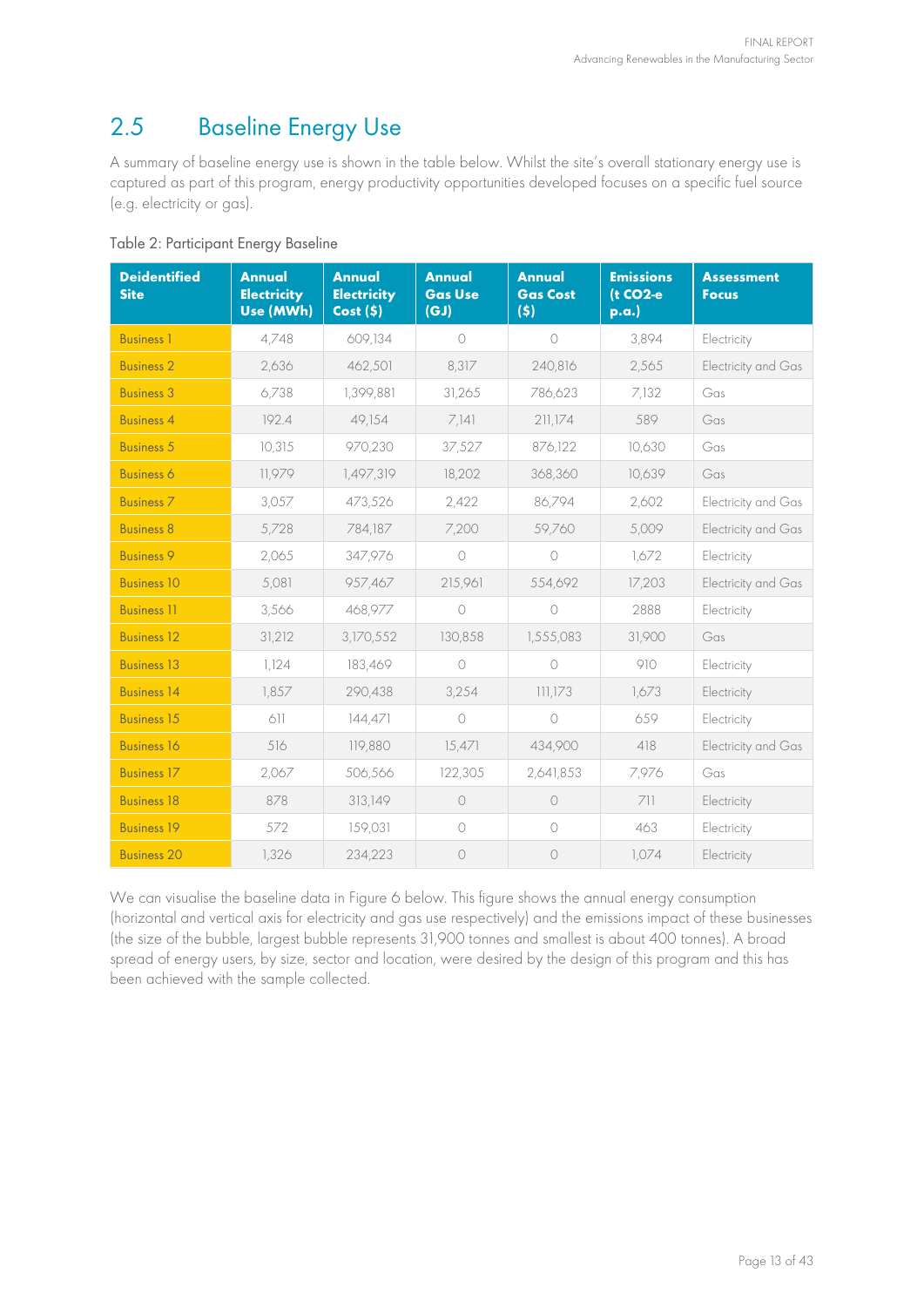

<span id="page-13-0"></span>

Another useful benchmark is to understand the variable cost of the fuel (electricity and gas) versus the total volume of consumption of the fuel [\(Figure 7](#page-13-1) and [Figure 8](#page-14-0) respectively). This benchmark confirms that the variable cost component of the energy bills are dependent on a large number of factors, resulting in difficulty in understanding the impact of energy reduction actions.

<span id="page-13-1"></span>

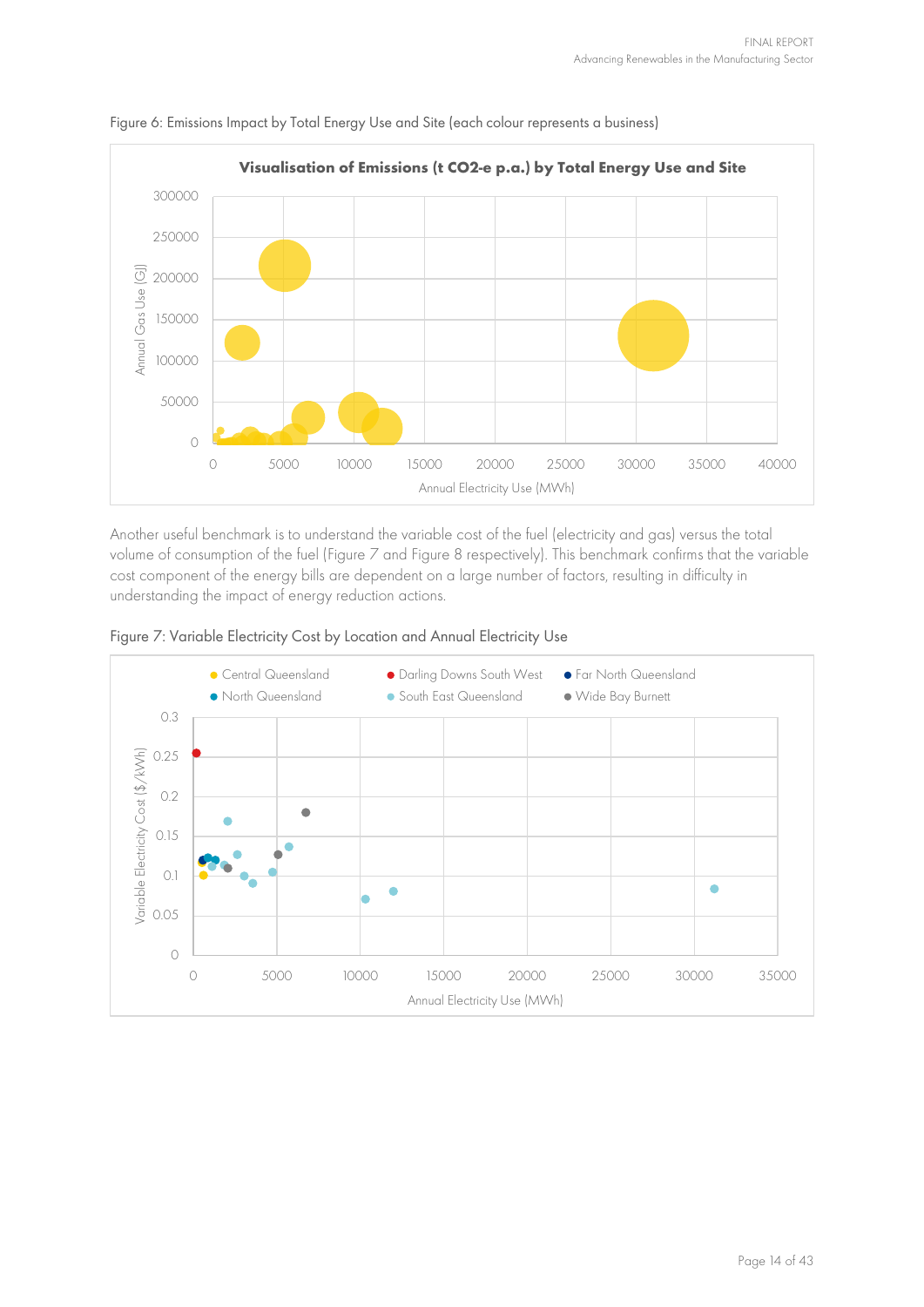

<span id="page-14-0"></span>Figure 8: Variable Gas Cost by Location and Annual Gas Use

To understand the spread of business sizes captured in this program, the following figure classifies the businesses based on the number of employees on site. Large represents greater than 201 employees, Medium represents 51 – 200 employees and Small is 0 – 50 employees.



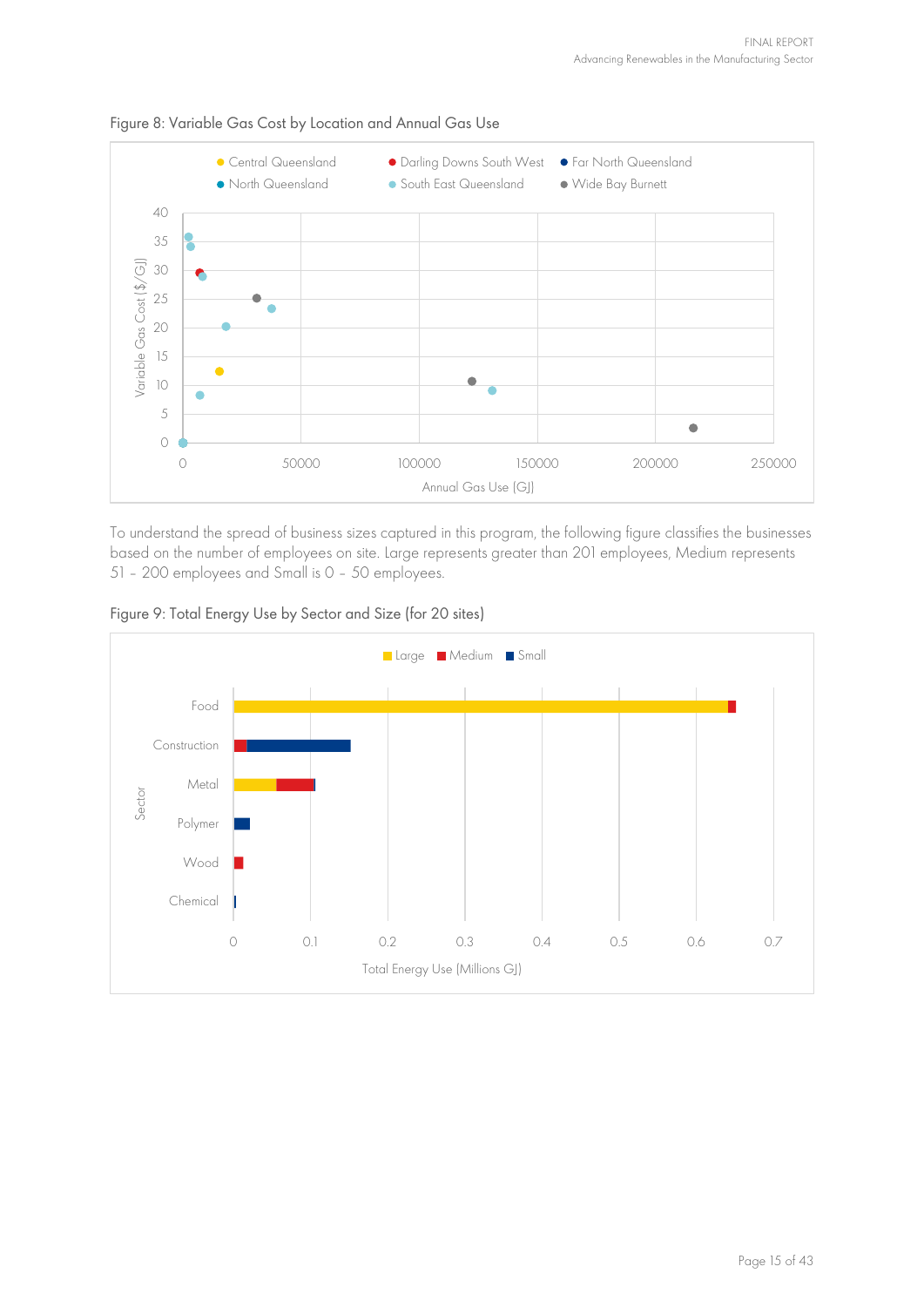General observations and insight are:

- Gas costs for some small to medium sized gas consumers can be very high, far greater than the typical \$15/GJ used in most benchmarks. Some of this is a result of overrun costs as the site exceeds their daily usage limits. These overruns add an additional \$10/GJ to the base cost of gas. However, there are cases where the site's gas costs genuinely exceed \$20/GJ because of where they are on the gas network. At this rate, and assuming an 80% burner efficiency (which is on the high side of what is typically seen on site), the cost of gas for every unit of useful energy is at least \$0.09/kWh. This can often exceed \$0.14/kWh when other system losses, such as leaks and distribution, are factored in. This is comparable to most variable electricity costs and would support detailed investigations to electrify processes as soon as possible.
	- These businesses are primarily in the Southeast Queensland region and this may provide a case for localised Government support to maximise the returns on funding.
- There is high variability in the variable electricity cost, though larger consumers all tend to pay about \$0.08/kWh as a standard rate. For smaller electricity consumers (those with annual consumption less than 10,000MWh) the average variable electricity cost is \$0.13/kWh, a 60% increase from the rate paid by the larger consumers. A higher electricity cost makes energy productivity improvement opportunities more attractive in terms of financial returns. To maximise the cost savings of efficiency actions, a priority should be made for smaller consumers with annual electricity use of less than 10,000 MWh.
- In general, the following benchmarks can be used as a simplified comparison of the stratified energy costs of different fuels and different levels of consumption for the sample of 20 businesses:

#### Table 3: Fuel cost by business size

|                                       | Gas Cost (\$/GJ) <sup>9</sup> | <b>Electricity Cost (\$/GJ)</b> |
|---------------------------------------|-------------------------------|---------------------------------|
| Small consumers                       | 22.43                         | 35.92                           |
| Large consumers                       | 6.51                          | 22.43                           |
| Difference Small Consumers are paying | 15.92 / GI or 245% more       | 13.49 / GI or 60% more          |

## <span id="page-15-2"></span>**3. Key Findings / Recommendations**

The key findings from the project are:

- The 20 project participants have the opportunity to reduce annual energy costs by an average of 27% with a collective capital investment of \$29m (\$5.7m per year savings; simple payback of 5.0 years).
- Extrapolated to cover the whole sector, there is the opportunity to reduce manufacturing energy costs in Queensland by  $$88$  m<sup>[10](#page-15-1)</sup> per year (based on an estimated  $$560m$  per year of current costs). Including demand reduction opportunities, annual energy savings that can be achieved within the manufacturing sector is over \$90m [\(Table 5\)](#page-20-0)
	- Gas efficiency alone can reduce gas consumption within the manufacturing sector by 20%, at an average simple payback of 4.6 years.
	- Electricity efficiency alone can reduce electricity consumption within the manufacturing sector by 14%, at an average simple payback of 5.9 years.

<span id="page-15-0"></span><sup>9</sup> Small consumers have less than 50,000GJ p.a. of gas consumption

<span id="page-15-1"></span><sup>&</sup>lt;sup>10</sup> Direct energy cost savings, not including actions that only save demand costs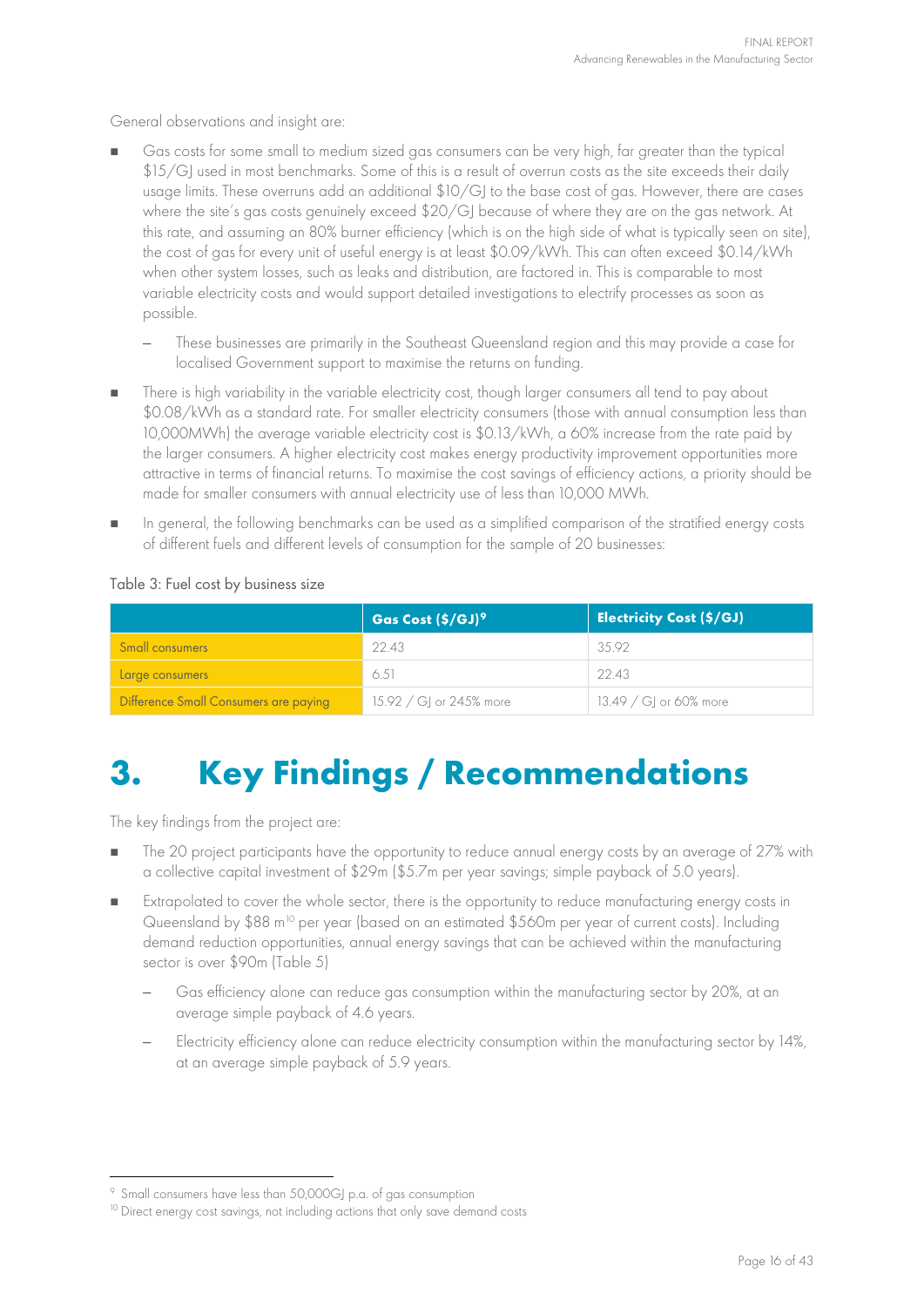Manufacturing businesses are very diverse in operation, scale and production plant used; however, five common opportunities are replicable across the different manufacturing sub sectors and have attractive business cases (payback of less than 5 years):

- Lighting
- Variable speed drives (VSD)
- Heat recovery,
- Burner controls; and
- Compressed air.
- Only 10% of businesses assessed had solar installed, demonstrating a low rate of solar PV adoption, despite participants having good awareness of potential benefits. On-site renewable energy generation could reduce the grid energy consumption by about 9% with an average simple payback of 5 to 7 years.
- Eight potential electrification or decarbonisation of gas-based processes projects were identified across seven sites with gas-based manufacturing processes. The suitability of electrification projects is highly project and site dependent - for the right projects, the technology is available, and the investment case can be compelling. However, careful design and implementation is required to optimise financial returns to make electrification solutions economically viable. Of the 20 sites assessed, two large scale electrification projects had acceptable returns of less than 5 years simple payback, without accounting for any potential price of emissions. The suitability of decarbonisation of gas processes through biomass also often have excellent economic returns based purely on energy benefits and capital costs. However, these projects introduce additional energy security risks in the long term which needs to be assessed before a site can commit.

### 3.1 Barriers to energy efficiency improvement within the sector

The primary barriers to the implementing energy productivity improvement opportunities are:

#### Barrier # 1 - Energy Data

While energy was identified by all participants as a significant cost of business, it was not measured, monitored or managed with the same focus as a unit of labour or inventory. Only one site had a modern submetering system and the remaining sites had either minimal or no submetering. Most participants only track basic usage and costs from bills – meaning energy data for the management of energy has a material lag in timing and lacks specificity i.e. measured at gate meter, rather than production line or at a machine level. This makes it difficult to identify energy waste, measure and verify savings from undertaking improvement of capital projects.

Inconsistent energy savings and emissions reduction calculations from suppliers reduces the perceived credibility of solutions– thereby reducing the likelihood of investment, even if the business cases are genuinely good.

#### **Insight:**

Access to good quality data is the first step to better energy management. Timely, quality data helps manufacturers identify the sources of energy waste from electricity, gas and other fuel use, as well as steam or compressed air and other utilities used within the production process.

In most large manufacturing businesses, a Supervisory Control and Data Acquisition (SCADA) system is used to track high level production metrics. Extending this system to energy management through the installation of electricity submeters that feed data into the same SCADA system would often be the first step in improving the data quality on site. Additional meters that monitor heating and cooling streams that feed the production process would also help build an understanding of energy flows throughout site. Sites can then develop meaningful metrics that combine the available energy and production data to track ongoing use and identify possible efficiency gains. Integrating energy specific data into other production data provides insight into energy productivity - not just energy use. For example, energy per unit throughput, or economic output.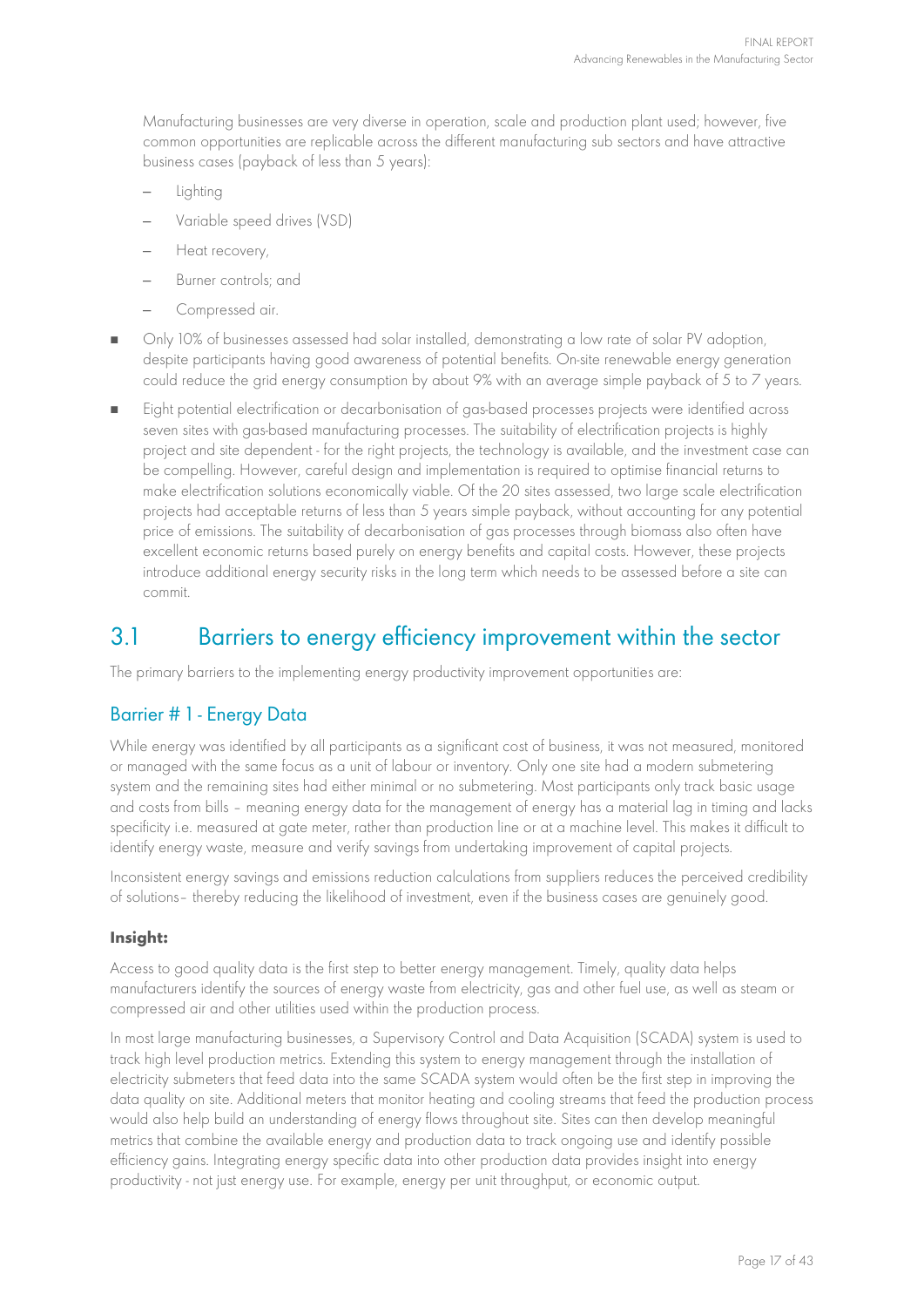#### Barrier # 2 – Low energy literacy levels and organisational resources

During site assessments, participants communicated to our Engineers that they found electricity bills difficult to understand. Low energy literacy makes it difficult to understand complex tariff structures, manage energy use (consumption and demand) which also feeds into uncertainty when assessing proposed energy projects and investment cases. For example, participants also reported energy efficiency measures and solar PV measures include fixed network costs in their computation of savings.

Energy tariffs (electricity and gas) form a geographical barrier that prevents replicability of opportunities. That is, a strong business case on one set of tariffs may have zero impact on others (e.g. power factor correction), even if the sites are of similar size.

Most businesses communicated a lack of organisational resources to investigate and manage the delivery of energy productivity improvements. Often, the responsibility to manage energy consumption is split between finance and operations staff. This lack of a single responsible point means that opportunities need to be driven from outside of the organisation, for example by Government or suppliers.

#### **Insight:**

Not understanding the treatment of variable costs of electricity can result in the returns being overstated, sometimes by significant margins – creating a barrier to investment in energy efficiency or renewable projects. Low energy literacy and co-ordination barriers will compound as technologies become more complex, integrated and require on-going management to realise benefits. For example, to fully realise the benefits of battery systems, a site would require knowledge of peak demand, basics of the wholesale electricity market, and potential interactions with other elements of the site like EV car chargers. Often, low literacy in these complex systems leads to potential benefits being unrealised due to not knowing how, or benefits being overstated because the system installed is not able to access the revenue streams promised. Similarly, with the rapid changes in electrification technologies that are becoming available, sites would need to understand the heating, cooling, electricity, and process flexibility requirements to properly design and optimise solutions such as heat recovery, high temperature heat pumps, and electrode boilers.

Sites that have longer term planning around energy reaped more benefits due to their ability to tap into fixed cost and demand savings over time. Better levels of energy literacy were observed in gas-based businesses.

ISO 50,001 Energy Management Systems (EMS) standard helps with this issue, by assisting businesses develop a systematic approach to achieving continual improvements in energy efficiency, emissions reduction, and cost savings. Adopting this standard would provide manufacturing businesses a strong framework to upskill energy literacy and energy benchmarking (enabled by increased data availability).

#### Barrier # 3 – Capital constraints and lack of long-term support for energy efficiency activity

Access to capital and/or willingness to invest capital for project opportunities with longer (greater than 3 years) paybacks were significant impediments for many businesses. Investing in energy efficiency activity faces two major hurdles, the first is for the business to first have sufficient capital to consider these projects. Where capital is available this often must compete with non-energy related expenditures and is therefore rationed through the use of short paybacks. Both issues need to be addressed to unlock 56% of the savings opportunities (\$49m per year in Queensland, estimated by extrapolating the energy savings identified in the 20 participants to their respective manufacturing subsectors using 2019 ABS data)

#### **Insight:**

The lack of an enduring long-term program of support for energy reduction activities in Queensland means there is inconsistent investment. Funding and support have largely been around one-off projects. Government Programs (e.g. Energy Savings Scheme, Victorian Energy Upgrades<sup>[11](#page-17-0)</sup>) in NSW, VIC and now SA provide a level of

<span id="page-17-0"></span><sup>&</sup>lt;sup>11</sup> These two schemes incentivise energy efficiency by allowing 1 certificate to be created for approximately 1 MWh of energy savings achieved. Each certificate has a freely traded market price.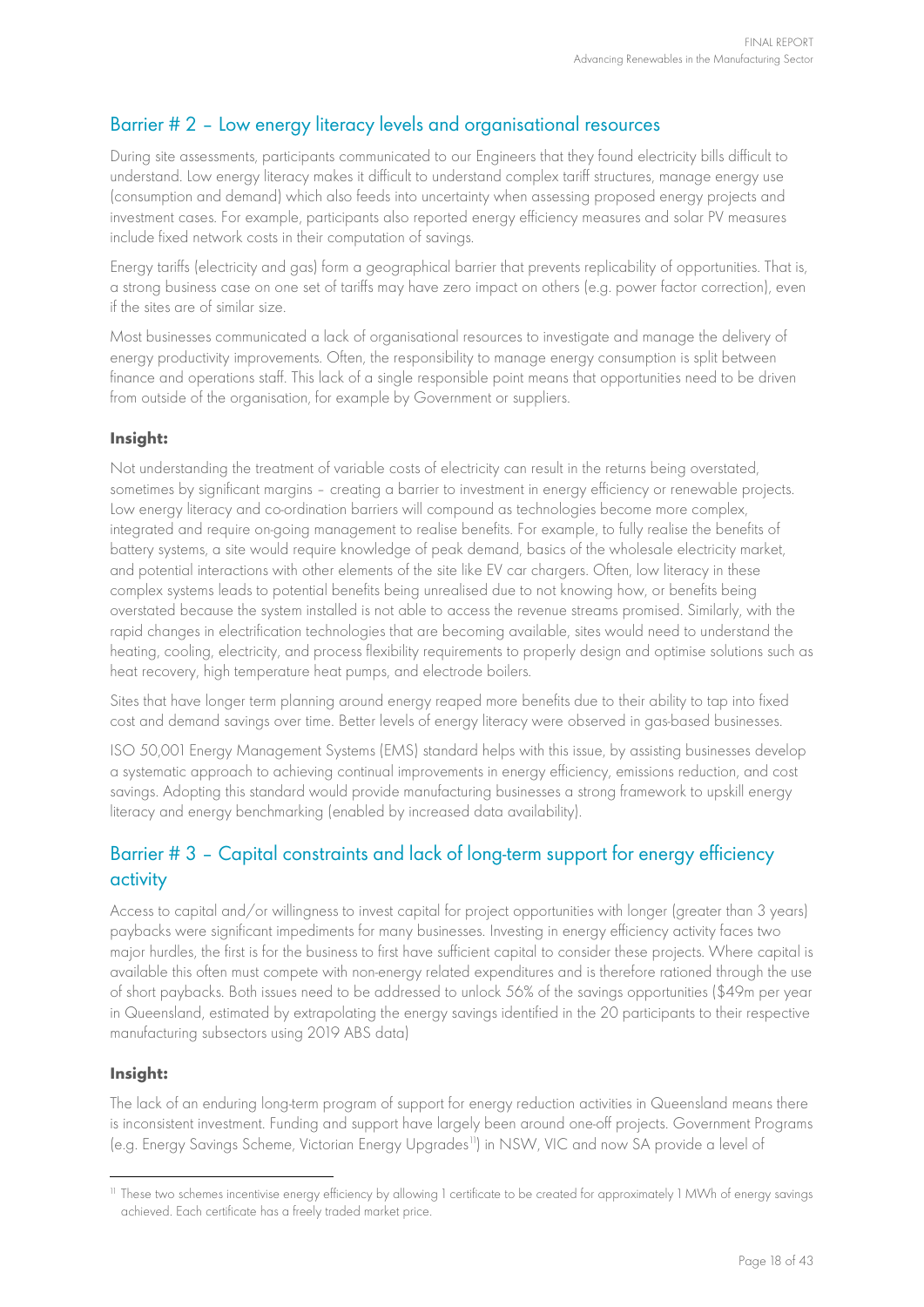<span id="page-18-3"></span>certainty that allows innovation and long-term savings to be achieved. This can be evidenced by the popularity of the schemes in place, with 41.8 million<sup>[12](#page-18-0)</sup> NSW Energy Saving Scheme certificates created since the program commenced. For the VEU, 76.4 million <sup>[13](#page-18-1)</sup> certificates created since program inception. The schemes incentivise eligible energy efficiency to improve energy productivity and emissions reductions as well as delivering material co-benefits such as unlocking capital investment, jobs creation, economic stimulus created through the supply and distribution of equipment and appliances.

### <span id="page-18-4"></span>3.2 Energy efficiency technologies earmarked for immediate implementation

Drawing on the detailed data gathered from the 20 manufacturing sites that participated in this program and extrapolating the results on electricity and gas savings to the 2020 Queensland energy consumption by sector<sup>[14](#page-18-2)</sup>, we can see that there are repeatable projects that are financially viable (less than 5 years simple payback) and provide significant energy and emissions savings. These projects are primarily centred around the following technologies:

- **Lighting** the replacement of inefficient lighting with Light Emitting Diode (LED) technology is well known within maintenance circles within the manufacturing industry. The main opportunities are to bring forward end of life replacements to immediately access the energy and emissions savings. This is typically capital cost intensive as opposed to gradual operational expedition through maintenance replacements. Cost is the single largest barrier for adoption.
- **Variable Speed Drives (VSDs)** the use of VSDs to control motor loads is common practice within the manufacturing industry. However, this is typically only done on the largest (and/or most visible) motors used on site. The correct identification of VSD opportunities in smaller motors (less than 50kW in size) often requires a detailed study of process flow and a good understanding of the mechanics of motors. As a result, opportunities for the application of VSDs beyond the most visible assets are missed and significant energy savings remain unrealised.
- **Heat Recovery** The capture and reuse of heat in waste streams such as exhaust gasses from burners, used hot/cold water and refrigerant, is one of the most impactful ways for sites to reduce energy consumption. However, like the use of VSDs, the identification of these opportunities is restricted to those with a deep understanding of both the site process and the heat recovery technologies required.

The following table summarises the potential savings of these key technologies within the different Queensland manufacturing subsectors. This data is extrapolated using 2020 ABS energy consumption data.

| Subsector Energy Savings by Technology in \$m p.a. (Projects with less than 5 - year payback only) |          |            |                         |                           |                  |                   |  |  |  |  |
|----------------------------------------------------------------------------------------------------|----------|------------|-------------------------|---------------------------|------------------|-------------------|--|--|--|--|
| <b>Site Sectors</b>                                                                                | Lighting | <b>VSD</b> | <b>Heat</b><br>Recovery | <b>Burner</b><br>Controls | <b>Heat Pump</b> | Compressed<br>Air |  |  |  |  |
| Metal                                                                                              | \$0.2    | \$0.4      | \$0.3                   | \$0.3                     | \$0.0            | \$0.2             |  |  |  |  |
| Food                                                                                               | \$0.3    | \$2.1      | \$12.4                  | \$1.                      | \$5.6            | \$0.2             |  |  |  |  |
| Construction                                                                                       | \$0.0    | \$0.3      | \$2.7                   | \$1.3                     | \$0.0            | \$0.5             |  |  |  |  |
| Wood                                                                                               | \$5.2    | \$3.0      | \$0.0                   | \$0.0                     | \$0.0            | \$0.0             |  |  |  |  |
| Polymer & Chemical                                                                                 | \$0.9    | \$4.9      | \$9.5                   | \$1.5                     | \$0.0            | \$0.4             |  |  |  |  |

#### <span id="page-18-5"></span>Table 4: Key Energy Efficiency Technologies, by Sectors within Queensland

<span id="page-18-0"></span><sup>12</sup> <https://www.ggas-registry.nsw.gov.au/general/login.aspx?ReturnUrl=%2f>

<span id="page-18-1"></span><sup>13</sup> <https://www.veu-registry.vic.gov.au/Public/Public.aspx?id=Home>

<span id="page-18-2"></span><sup>&</sup>lt;sup>14</sup> Department of Industry, Science, Energy and Resources, Australian Energy Statistics, Table F, September 2020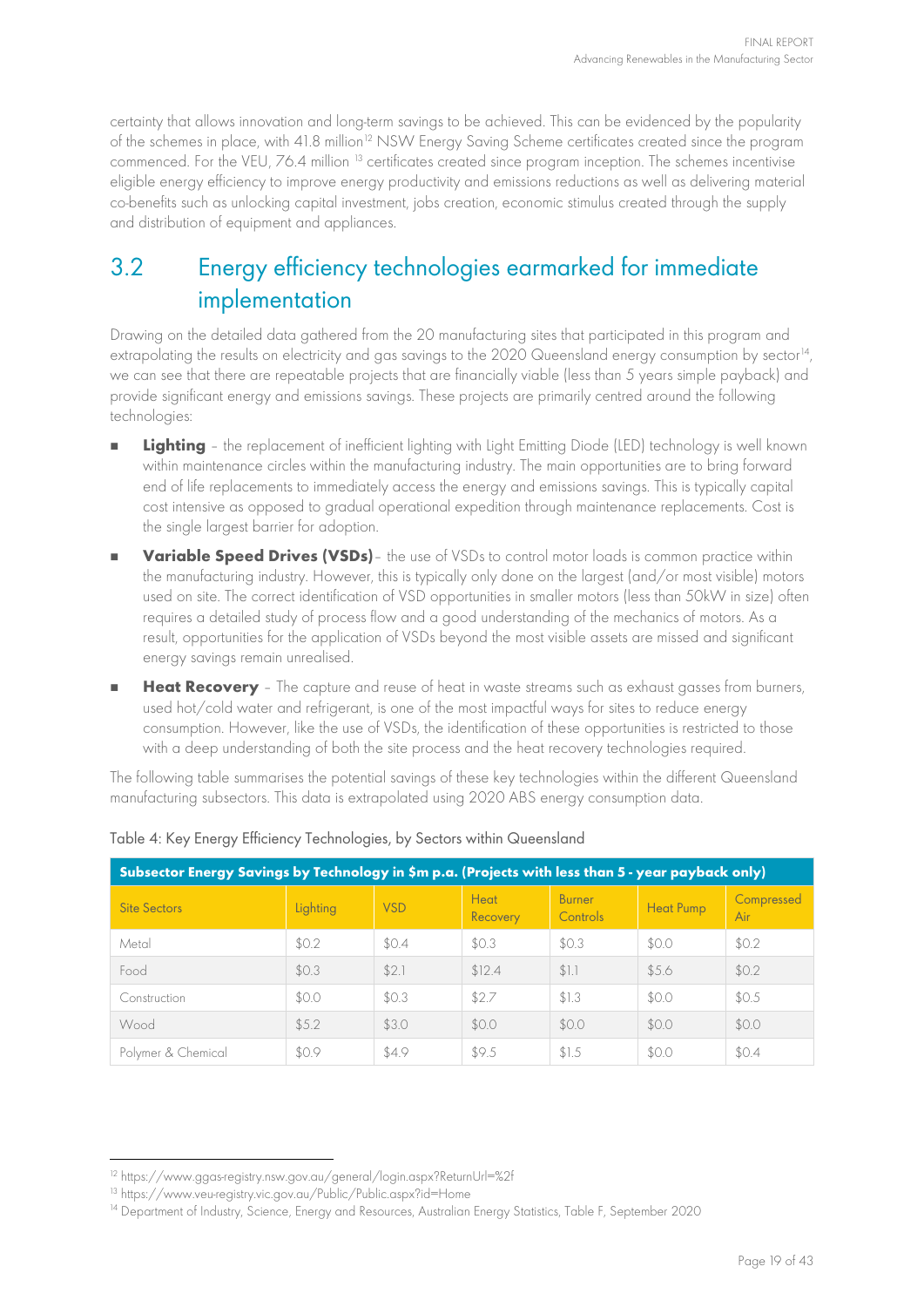The assumptions and calculations used to produce the table above are:

- 1. Total Energy use of the relevant subsectors are sourced from the Australian Energy Statistics 2020, Table F4 (**[link](https://www.energy.gov.au/sites/default/files/Australian%20Energy%20Statistics%202020%20Table%20F.xlsx)**)
- 2. Subsector total energy cost is calculated using Fuel Consumption from Step 1 x Weighted Average Fuel Cost of subsectors based on the 20 participating businesses
- 3. Annual energy savings of projects (with less than 5 years simple payback) within each technology category and each subsector are taken from actual projects developed for the 20 participating businesses
- 4. This annual energy saving for each item are then divide by the subsector site total energy costs to produce % cost savings for each category by subsectors
- 5. The total energy cost savings for each is derived by multiplying the % savings from step 4 with the subsector energy costs in step 2.

In terms of the ease of rapid deployment of technology, Lighting, VSD, and Heat Recovery are all readily understood and commercialised. Given that these technologies can deliver over \$42m of annual savings within the Queensland manufacturing sector, manufacturing businesses should be supported in the identification and implementation of these critical and cost-effective solutions.

The table below summarises the general applicability of economically viable technologies within each manufacturing sub sector based on the 20 energy assessments undertaken. The data from the 20 sites has been extrapolated and the technologies with less than 5 years simple payback has been highlighted to show their significance to each subsector.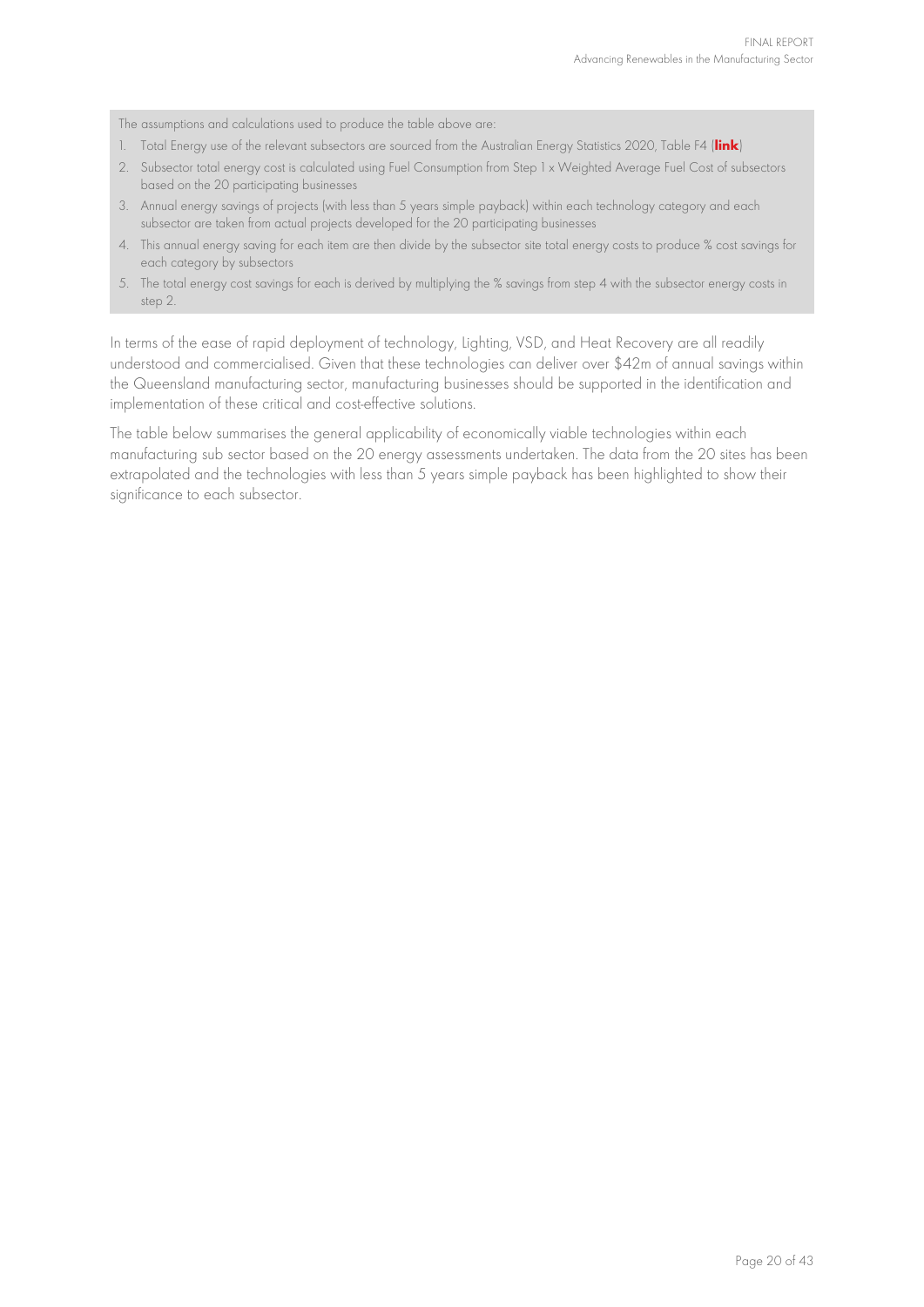| <b>Annual Savings / Typical</b><br><b>Simple Payback Years</b> | <b>Lighting</b> | <b>VSD</b>   | <b>Heat</b><br><b>Recovery</b> | <b>Burner</b><br><b>Controls</b> | <b>Heat</b><br><b>Pump</b> | <b>Compres</b><br>sed Air | Solar                 | <b>Batteries</b> | <b>Refriger</b><br>ation | <b>PFC</b>      | <b>Demand</b><br><b>Management</b> |
|----------------------------------------------------------------|-----------------|--------------|--------------------------------|----------------------------------|----------------------------|---------------------------|-----------------------|------------------|--------------------------|-----------------|------------------------------------|
| Metal                                                          | \$0.2m / 1.6    | \$0.4m / 2.5 | \$0.3m / 2.4                   | \$0.3m / 3.7                     | 50m/0                      | \$0.2m / 1.5              | \$1.9m / 8.8          | \$0.2m / 6.8     | \$0m/0                   | \$0.1m / 1.9    | \$0m / 0.2                         |
| Food                                                           | \$0.4m / 3.8    | \$2.lm / 2   | \$13.5m / 1.7                  | \$2.1m / 5.1                     | \$5.7m / 5                 | \$0.2m / 0.5              | \$8.6m / 8            | \$0m/0           | \$2.lm / 1.2             | \$0.2m/<br>48.9 | 50m/0                              |
| <b>Construction</b>                                            | \$0.1m / 5.8    | \$0.3m / 4   | \$2.7m / 3.7                   | \$2.6m / 3.8                     | \$0.2m / 16.1              | \$0.5m / 1.8              | \$2.5m / 10.9         | \$1.7m / 7.5     | \$0m/0                   | \$0m/0          | \$2.8m / 1.5                       |
| Wood                                                           | \$5.2m / 2.9    | \$3.3m / 4   | 50m/0                          | \$0m / 0                         | \$0m/0                     | \$0m/0                    | $\frac{1}{2}$ m / 8.7 | \$0m/0           | \$0m/0                   | \$0.8m / 2.9    | \$0m/0                             |
| Polymer & Chemical                                             | \$1.1m / 2.1    | \$4.9m / 3.3 | \$9.5m / 2.6                   | \$1.5m / 3.5                     | 50m/0                      | \$0.5m / 1.6              | \$3.6m / 9.6          | \$0m / 0         | \$0m/0                   | \$0m/0          | \$3.6m / 9.5                       |

Table 5: Applicability of technologies within subsectors (expressed as Annual Energy Cost Savings / Typical Simple Payback Years)

The assumptions and calculations used to produce the table above are:

1. Total Energy use of the relevant subsectors are sourced from the Australian Energy Statistics 2020, Table F4 (**[link](https://www.energy.gov.au/sites/default/files/Australian%20Energy%20Statistics%202020%20Table%20F.xlsx)**)

2. Subsector total energy cost is calculated using Fuel Consumption x Weighted Average Fuel Cost of subsectors based on the 20 participating businesses

3. Annual energy savings of projects within each technology category and each subsector are taken from actual projects developed for the 20 participating businesses

4. This annual energy saving for each item are then divide by the subsector site total energy costs to produce % cost savings for each category by subsectors

5. The total energy cost savings for each is derived by multiplying the % savings from step 4 with the subsector energy costs in step 2

<span id="page-20-0"></span>6. Simple paybacks are established from program participant data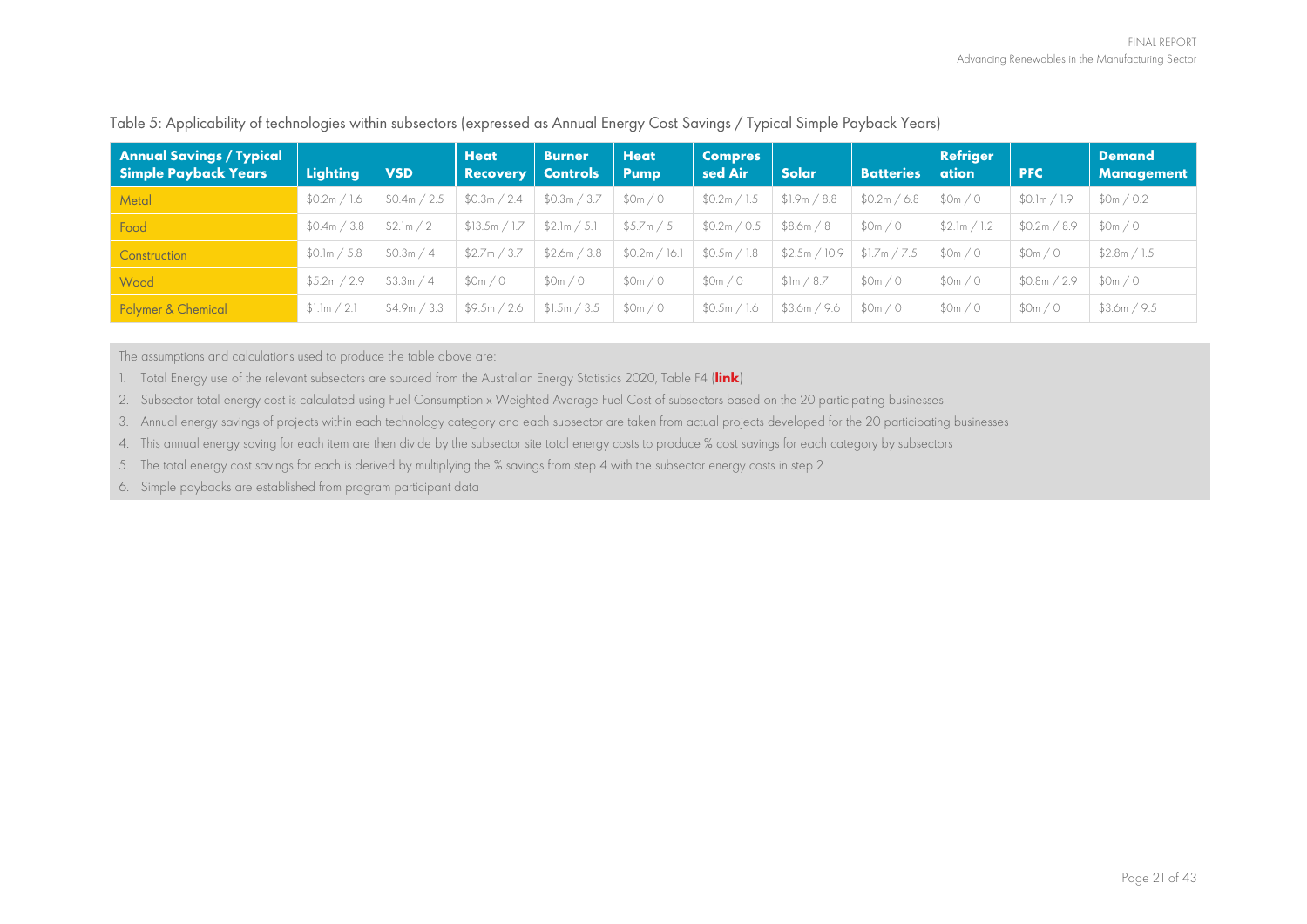Energy efficiency can also be used over a longer time horizon to cut energy emissions of studied industries. [Table 6](#page-21-0) shows the total energy savings achievable from projects identified within different manufacturing sectors for financially feasible projects (less than 5 years simple payback), and potentially feasible projects (5 – 10 years simple payback).

To understand what this could mean at an individual site level, the following table expresses the approximate level of capital investment required to achieve the typical energy savings available within the manufacturing business. As an example, a typical metal products manufacturer can expect to require an investment of 18% of the site's annual energy spend to achieve an 8% energy reduction, using only projects with less than 5 years simple payback.

|                    | <b>Projects with less than 5 Years</b><br><b>Simple Payback</b> |                                                        | <b>Projects with 5 to 10 Years</b><br>Simple Payback |                                                        |  |
|--------------------|-----------------------------------------------------------------|--------------------------------------------------------|------------------------------------------------------|--------------------------------------------------------|--|
| <b>Sectors</b>     | <b>Total Site Energy</b><br>Savings                             | Capital Cost of Projects/<br><b>Annual Energy Cost</b> | <b>Total Site Energy</b><br>Savings                  | Capital Cost of Projects/<br><b>Annual Energy Cost</b> |  |
| Metal              | 8%                                                              | 18%                                                    | 1%                                                   | 6%                                                     |  |
| Food               | 10%                                                             | 31%                                                    | 5%                                                   | 59%                                                    |  |
| Construction       | 5%                                                              | 7%                                                     | 1%                                                   | 4%                                                     |  |
| Wood               | 31%                                                             | 80%                                                    | 1%                                                   | 6%                                                     |  |
| Polymer & Chemical | 22%                                                             | 49%                                                    | O%                                                   | 1%                                                     |  |

<span id="page-21-0"></span>Table 6: Energy Savings and Capital Impacts for Energy Efficiency Projects, by Sectors

The assumptions and calculations used to produce the table above are:

- Total Site Energy Savings = All energy savings from projects within payback criteria (GJ) / Annual site energy use (GJ) (from participating businesses)
- Capital Cost of Projects / Annual Energy Cost are calculated using dollar figures from participating businesses

## <span id="page-21-2"></span>3.3 Solar and BESS for measurable short-term reduction

Solar PV Systems and Battery Energy Storage Systems (BESS) have a growing role to play in the decarbonisation of Queensland's manufacturing industry. Based on the data from this program, a well-designed solar system (without any BESS) can reduce the site's grid energy consumption by about 9% on average and has a simple payback of 8.5 years without any government support. The availability of Renewable Energy Certificates from the Federal Renewable Energy Target reduces this payback to between 5 – 7 years. This is consistent across all parts of the Queensland manufacturing sector.

Despite the favourable economics that surround the implementation of solar PV, and the strong solar PV market in Queensland, there is a relatively low rate of adoption of solar PV within the participants of this program. Whilst all participants understand the need for solar, only 10% of participants had solar installed, compared to 33% of Queensland residential households having solar in 2019<sup>[15](#page-21-1)</sup>. The main barriers to increased penetration of solar within manufacturing are:

- Inertia driven by the expectation that solar PV system prices will come down further in the future. Whilst this expectation has been proven to be true for the past decade, the incremental decreases in price may not broadly justify the opportunity costs of delaying the installation of the system.
- Capital cost associated with large solar systems that are required to offset the large energy use of manufacturing sites

<span id="page-21-1"></span><sup>15</sup> [https://www.powerlink.com.au/sites/default/files/2020-](https://www.powerlink.com.au/sites/default/files/2020-04/2019%20Queensland%20Household%20Energy%20Survey%20Report.pdf) [04/2019%20Queensland%20Household%20Energy%20Survey%20Report.pdf](https://www.powerlink.com.au/sites/default/files/2020-04/2019%20Queensland%20Household%20Energy%20Survey%20Report.pdf)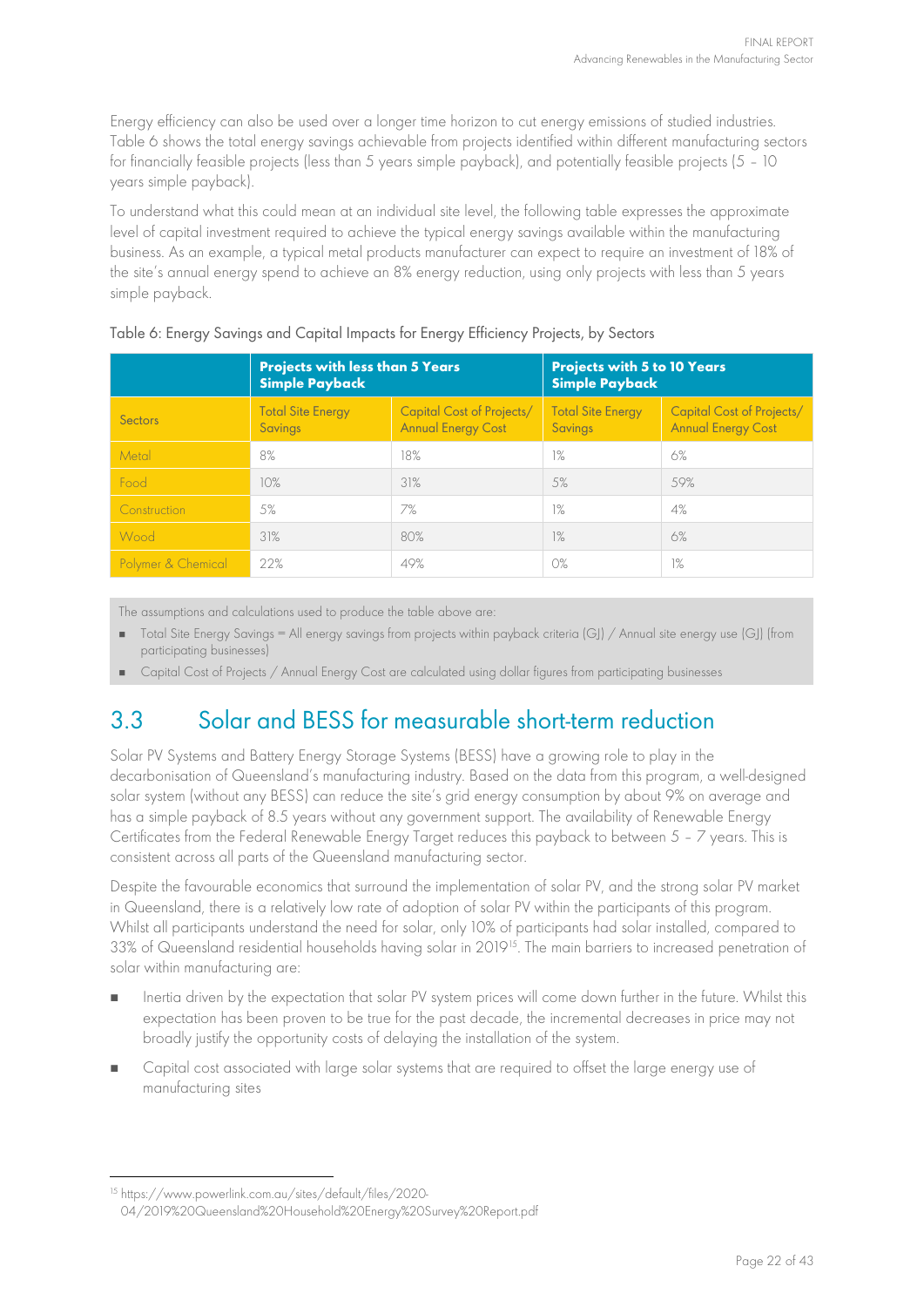- Manufacturing businesses may rent their buildings, therefore they cannot install renewables without the permission of the owner. Lease periods can also be for shorter periods than the payback and the cost of installing solar
- Difficulty in comparing quotes due to non-uniform and sometimes opaque ways which solar contractors provide system quotes, size systems, calculate energy savings, and financial outcomes. This often results in a large variance in system costs and simple payback metrics.

In general, a well-designed solar PV system with minimal electricity exported to the grid will have the following simple paybacks. The financial viability of the solar system is heavily dependent on the site's current electricity costs (retail, network, and market components combined).

<span id="page-22-0"></span>

| Table 7: Simple Payback of Solar Systems (years) |  |  |  |  |  |  |  |
|--------------------------------------------------|--|--|--|--|--|--|--|
|--------------------------------------------------|--|--|--|--|--|--|--|

| <b>Average cost of electricity</b><br>(c/kWh inc retail, network & market<br>charges) | 8 <sub>c</sub> | 11c | 14 <sub>c</sub> | 17c | 20c | 23c           | 26c |
|---------------------------------------------------------------------------------------|----------------|-----|-----------------|-----|-----|---------------|-----|
| Typical simple payback of solar <sup>16</sup>                                         | 11.5           | 8.3 | 6.6             | 5.4 | 4.6 | 4.0           | 3.5 |
| Typical simple payback of solar with small-<br>scale technology certificates (STCs)   | 9.2            | 6.7 | 5.2             | 4.3 | 37  | 3.2           | 2.8 |
| Typical simple payback of solar with large-<br>scale generation certificates (LGCs)   | 9.0            | 6.5 | 5.1             | 4.2 | 3.6 | $\mathcal{E}$ | 2.8 |

The assumptions and calculations used to produce the table above are:

- Levelised Cost of Electricity from Solar PV = \$45.89/MWh
	- Based on Capital Cost of \$7,852,437 (from program participants, before any subsidies, and is a mix of roof mount, ground mount and solar car park systems. Provisions for mandatory electrical infrastructure upgrades costed in)
	- Annual Energy Generation of 8,555 MWh p.a.
	- System Life = 20 years
- Simple Payback = Capital Cost (\$) / (Grid Electricity Cost Cost of Electricity from Solar PV)
- $=$  Capital Cost  $(\$)$  / (Annual Energy Generation x Grid Electricity Cost 0)
- Impact of STCs = -20% of capital cost (assumed based on real projects)
- Impact of LGCs = reduction of \$10/MWh in Levelised Cost of Electricity from Solar PV (assumed based on real projects)

The availability of financial support from the Renewable Energy Target (RET) scheme, combined with the already favourable financial returns of solar PV systems means that additional intervention from government is unlikely to be required. A solar PV system would also reduce the business's exposure to fluctuating energy prices. This risk mitigation impact is not quantified in the financial analysis of [Table 7.](#page-22-0) Another useful metric to visualise solar PV systems is that it is able to provide electricity at a fixed cost, typically expressed as the Levelised Cost of Electricity, of between 4 – 5c/kWh. It is clear that the cost of electricity provided by a solar PV system is lower than even the lowest tariff available from the electricity grid.

Unlike solar PV systems, Battery Energy Storage Systems (BESS) are a relatively new technology for the manufacturing sector. A BESS is able to store electricity and discharge it on command. This is useful when there is a cheap, but time restricted, source of electricity (such as from a rooftop solar system or from off peak night time periods) that can be stored in the BESS for use when the electricity prices are high. This could be for reduction in the site's peak demand, or for participation in the wholesale market if the system is sufficiently large. There is considerable interest for this technology due to the prevalence of high-profile utility scale projects and strong marketing from the solar industry. Investigations into the application of BESS (with and without solar PV) for the program participants show that the financial return of this system is generally poor if used purely as a demand response and/or load shifting mechanism. The following table shows the typical simple payback of such a BESS over the range of possible demand costs.

<span id="page-22-1"></span><sup>&</sup>lt;sup>16</sup> Based on updated 2021 solar PV pricing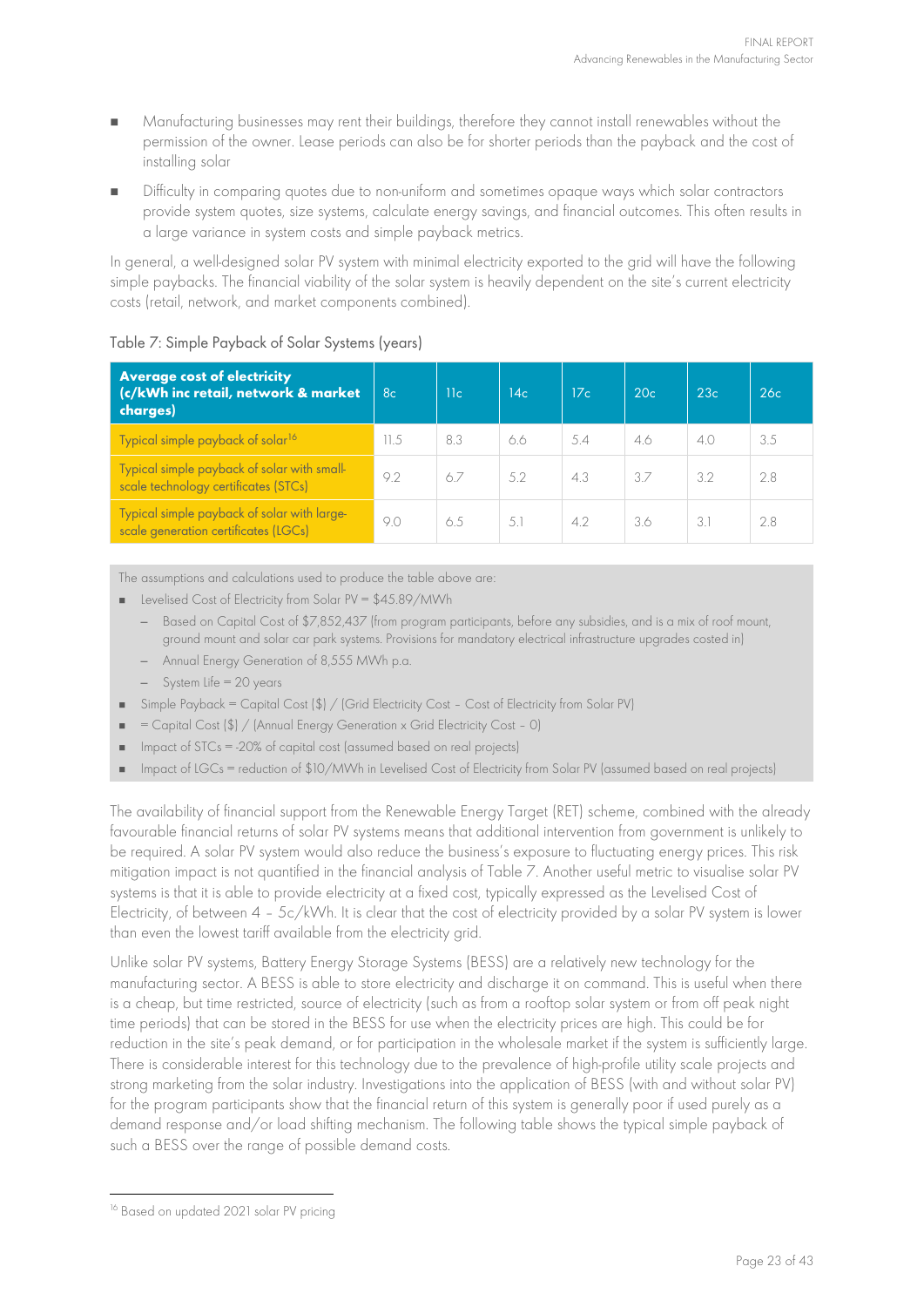#### <span id="page-23-0"></span>Table 8: Typical Simple Payback of BESS

| Average demand cost (\$/kVA)           | \$4.17 | \$8.33 | \$12.50 | \$16.67 | \$20.83 |
|----------------------------------------|--------|--------|---------|---------|---------|
| Typical simple payback of BESS (years) | 38.0   | 19.0   |         |         |         |

The assumptions and calculations used to produce the table above are:

- Gapital cost of Battery Energy Storage Systems =  $$950 / kWh$  of storage capacity (from conservative market estimates)
- Max peak hours per  $day = 2$
- Demand cost range aims to cover most medium to large demand based tariffs across the National Energy market

For a BESS to be economically viable, other revenue streams such as deferred capital cost of grid upgrades, Frequency Control Ancillary Services (FCAS) support, and Reliability and Emergency Reserve Trader (RERT) must be applicable. These revenue streams are typically applicable only to large BESS systems (greater than 1MW) and requires professional advisory services to design and assess its viability.

Due to the current economics of batteries, the primary justification for the deployment of this technology should be to address operational risks such as:

- The need for increased demand for new production machinery. Often the use of a BESS (with or without a solar system) is many times more economical than to pay the network to upgrade the supply transformer.
- The need to provide electric vehicle charging for staff and client vehicles. High-capacity EV charging stations place considerable strain on a site's electricity demand and a BESS is necessary to ensure that there is sufficient power for the site at maximum loads.
- **Provide operational backup for critical infrastructure. The economics of this application no longer becomes** the value of electricity provided, but the size of the loss if electricity is not provided. This often makes the use of BESS highly attractive.

At present, there is little need for intervention to support the implementation of BESS behind the meter, as the drivers are related to the individual site operations, rather than a sub-sector or geographical region. Batteries provide most benefit to stabilising the electricity network and should be investigated as a utility project instead. However, the cost of procuring and installing BESS is decreasing at a rapid rate and there may be a point in time in the near future where small interventions from government could drive widescale adoption of this technology.

Another consideration is that BESS is not a passive, set and forget technology, it requires on-going management to realise benefits that result in changing electricity market regulations and the technology landscape. For example, the increase in uptake of EVs would likely require existing BESS owners to reconfigure their controls to account for this new technology. Therefore, gaps in energy literacy and coordination identified will continue to form a barrier to BESS investment and operation within the sector.

### <span id="page-23-1"></span>3.4 Opportunities for electrification of gas-based processes in the longer term

One of the biggest challenges to emissions reduction in manufacturing is the need for heat in processing. This often requires natural gas or other hydrocarbons for combustion. The electrification of gas-based processes will be crucial in manufacturing businesses reaching net zero. This is especially significant for the Food and Beverage and Construction subsectors as they consume over 94% of all gas used in Queensland's manufacturing sector.

The most cost-effective way to reduce greenhouse gas (GHG) emissions from the use of gas in the short term is to undertake efficiency projects that improve the burner's performance or to utilise waste heat and minimise burner output (this includes projects that reduce standing losses through insulation and steam leak reduction). [Figure](#page-24-0) 10 shows the distribution of gas efficiency projects in terms of the size of the energy savings. There exists an economy of scale for larger projects that have paybacks of between 1 and 1.5 years which should be immediately implemented. Based on the data from this program, gas efficiency alone can reduce gas consumption within the manufacturing sector by 7%, at an average simple payback of 1.3 years.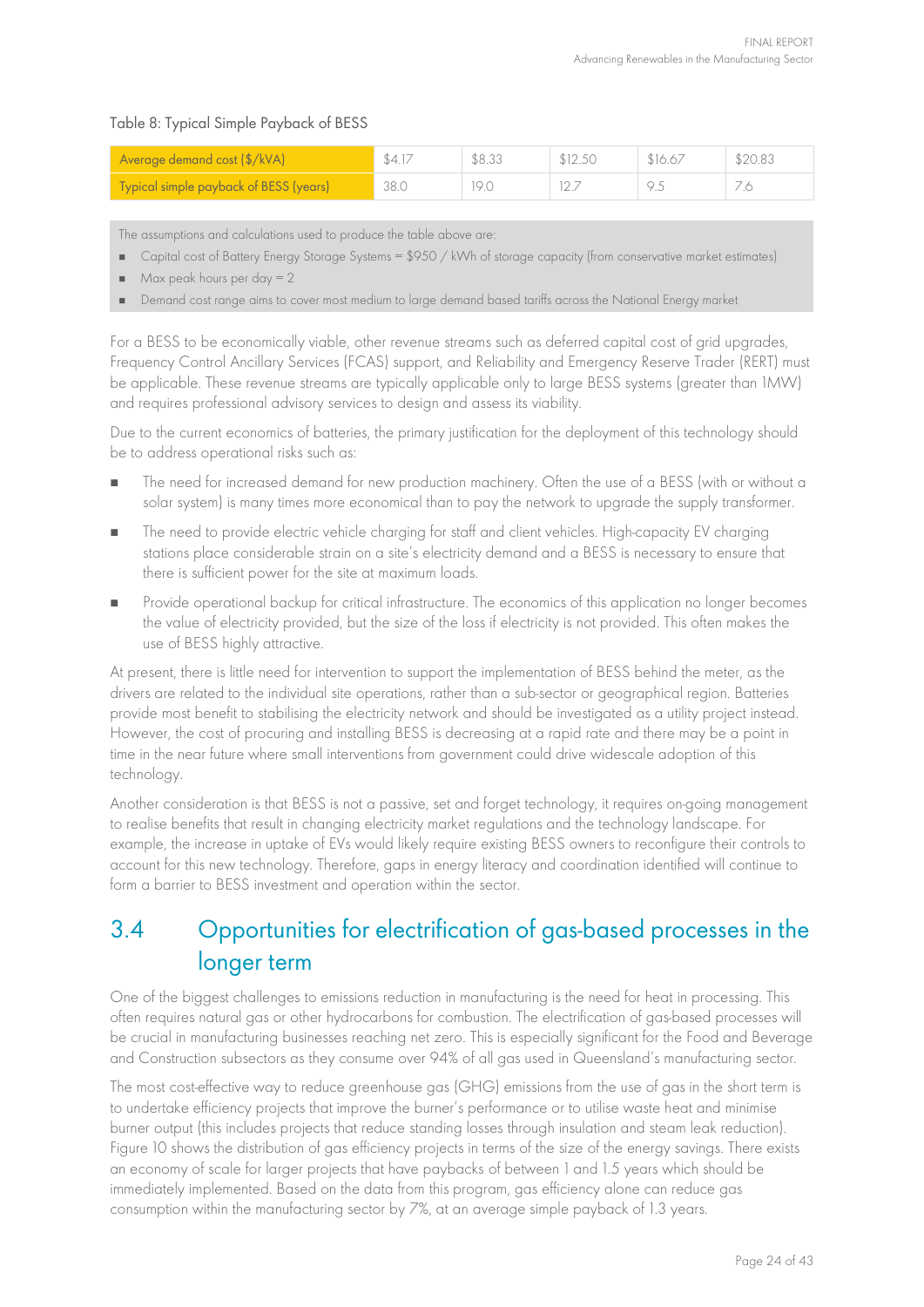<span id="page-24-0"></span>



#### **Gas Efficiency Projects**

#### Large Carbon Impact Opportunities

Once efficiency has been maximised, the next available technology for decarbonisation of gas is to electrify hot water production. Hot water (less than 85˚C) production using gas is relatively inefficient and electrical processes to do this (such as heat pumps) are readily available. The suitability of electrifying hot water is dependent on the application. The cost effectiveness depends on factors including: the ratio of electricity and gas prices, the number of hours of heat demand per year, the efficiency of the boiler/steam distribution system and the coefficient of performance of the electric heating option.

To illustrate the impact of the electricity and gas prices at the site and the variability of hot water electrification, the following table has been produced using a typical electrification project. For this table, the ancillary cold stream produced the heat pump system in the process of generating hot water is assumed to be fully utilised on site as well. This has an impact of displacing electricity use in the existing refrigeration system on site. The inclusion of the usage of the cold stream to displace onsite electrical cooling has a significant (positive) impact on the simple payback of the hot water electrification projects, and results in improved paybacks at high electricity rates as well as high gas rates since both fuels are being displaced.

|                                    |              | Average cost of electricity (inc network and market) (\$/kWh) |        |        |        |        |        |        |  |
|------------------------------------|--------------|---------------------------------------------------------------|--------|--------|--------|--------|--------|--------|--|
| <b>Average cost of gas (\$/GJ)</b> | $$0.05^{17}$ | \$0.08                                                        | \$0.11 | \$0.14 | \$0.17 | \$0.20 | \$0.23 | \$0.26 |  |
| \$6                                | 7.4          | 6.1                                                           | 5.3    | 4.7    | 4.2    | 3.8    | 3.4    | 3.2    |  |
| \$9                                | 5.4          | 4.7                                                           | 4.2    | 3.8    | 3.5    | 3.2    | 2.9    | 2.7    |  |
| \$12                               | 4.3          | 3.8                                                           | 3.5    | 3.2    | 3.0    | 2.8    | 2.6    | 2.4    |  |
| \$15                               | 3.5          | 3.2                                                           | 3.0    | 2.8    | 2.6    | 2.4    | 2.3    | 2.2    |  |
| \$18                               | 3.0          | 2.8                                                           | 2.6    | 2.4    | 2.3    | 22     | 2.1    | 2.0    |  |
| \$21                               | 2.6          | 2.5                                                           | 2.3    | 2.2    | 2.1    | 2.0    | 1.9    | 1.8    |  |
| \$24                               | 2.3          | 2.2                                                           | 2.1    | 2.0    | 1.9    | 1.8    | 1.7    | 1.6    |  |
| \$27                               | 2.1          | 2.0                                                           | 1.9    | 1.8    | 1.7    | 1.7    | 1.6    | 1.5    |  |

<span id="page-24-2"></span>Table 9: Simple Payback of Hot Water Electrification Through High Temperature Heat Pumps (With Cooling Also Utilised)

<span id="page-24-1"></span><sup>17</sup> Typical Levelised Cost of Energy from behind the meter rooftop solar systems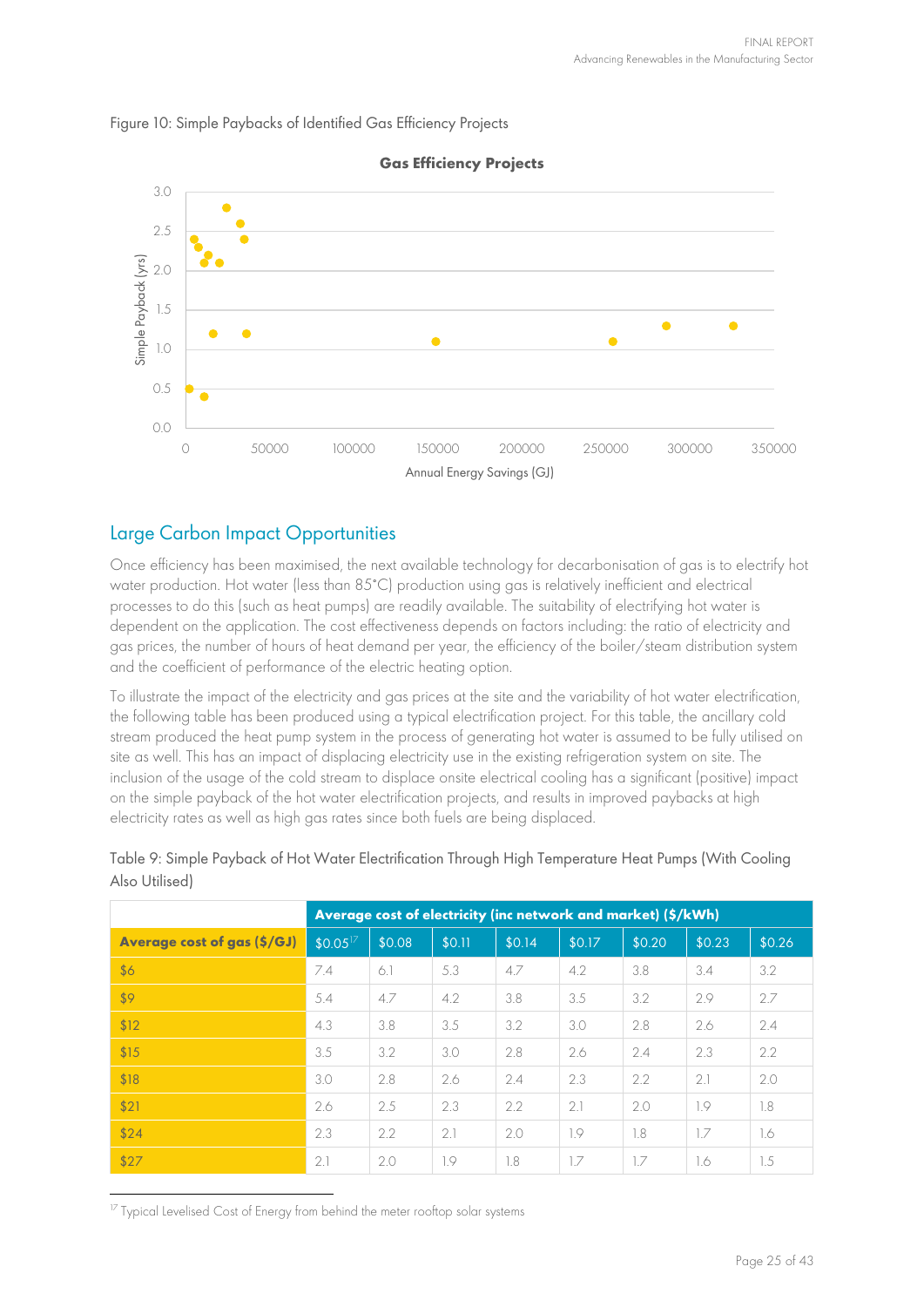|                                                        | Average cost of electricity (inc network and market) (\$/kWh) |        |        |        |        |        |                  |                  |  |
|--------------------------------------------------------|---------------------------------------------------------------|--------|--------|--------|--------|--------|------------------|------------------|--|
| <b>Average cost of gas (\$/GJ)</b> $$0.05^{\text{V}}$$ |                                                               | \$0.08 | \$0.11 | \$0.14 | \$0.17 | \$0.20 | \$0.23           | \$0.26           |  |
| \$30                                                   | 1.9                                                           |        |        |        | I.6.   |        |                  | $\overline{1.4}$ |  |
| \$33                                                   |                                                               |        | -1.6   | 1.5    | 1.5    | 1.4    | $\overline{1.4}$ |                  |  |

The assumptions and calculations used to produce the table above are:

- Capital Cost of heat pumps per GJ of thermal energy displaced per annum = \$77.12 (from energy assessments of participating businesses)
- Average utilisation rate of heat pump system of 31% (i.e. heat pump is operational for 31% of 8760 hours per year) this is a relatively low utilisation rate and current best practice design would include the use of thermal storage to increase this utilisation rate. This would further improve the business case of heat pumps
- Coefficient of Performance of heat pump = 3-heating, 2.5-cooling (assumed based on real systems)
- Efficiency of existing boiler system for hot water production = 80% (assumed based on real systems)
- Coefficient of Performance of existing refrigeration system for chilled water production = 4.4 (assumed based on real systems)

The exact calculations for Simple payback are:

Simple Payback (years) = Capital cost of system / Energy Cost Savings per annum

- = Capital cost per thermal GJ x Thermal GJ / (Current Gas Cost Electricity Cost of Heat Pump + Electricity Cost Savings from Refrigeration)
- = Capital cost per thermal GJ / (Cost of Gas / Boiler Efficiency Cost of Electricity x (1 / Heating COP COP Cooling / COP refrigeration)

As a comparison, [Table 10](#page-25-0) below is a reproduction of [Table 9,](#page-24-2) but without any of the ancillary cooling streams produced by the heat pump being utilised (i.e. Coefficient of Performance of heat pump equals 3 for heating, 0 for cooling). This clearly shows the importance of maximising heat pump cooling usage if sites are to electrify hot water.

#### <span id="page-25-0"></span>Table 10: Simple Payback of Hot Water Electrification Through High Temperature Heat Pumps (With Cooling NOT Utilised)

|                                    |        | Average cost of electricity (inc network and market) (\$/kWh) |        |        |        |        |        |        |  |  |
|------------------------------------|--------|---------------------------------------------------------------|--------|--------|--------|--------|--------|--------|--|--|
| <b>Average cost of gas (\$/GJ)</b> | \$0.05 | \$0.08                                                        | \$0.11 | \$0.14 | \$0.17 | \$0.20 | \$0.23 | \$0.26 |  |  |
| \$6                                | 23.7   | 889.9                                                         | N/A    | N/A    | N/A    | N/A    | N/A    | N/A    |  |  |
| \$9                                | 11.0   | 20.1                                                          | 73.0   | N/A    | N/A    | N/A    | N/A    | N/A    |  |  |
| \$12                               | 7.2    | 10.2                                                          | 16.0   | 38.1   | N/A    | N/A    | N/A    | N/A    |  |  |
| \$15                               | 5.3    | 6.8                                                           | 9.0    | 13.4   | 25.7   | 356.0  | N/A    | N/A    |  |  |
| \$18                               | 4.2    | 5.1                                                           | 6.3    | 8.1    | 11.4   | 19.4   | 65.0   | N/A    |  |  |
| \$21                               | 3.5    | 4.1                                                           | 4.8    | 5.8    | 7.3    | 10.0   | 15.6   | 35.8   |  |  |
| \$24                               | 3.0    | 3.4                                                           | 3.9    | 4.5    | 5.4    | 6.7    | 8.9    | 13.1   |  |  |
| \$27                               | 2.6    | 2.9                                                           | 3.3    | 3.7    | 4.3    | 5.1    | 6.2    | 8.0    |  |  |
| \$30                               | 2.3    | 2.6                                                           | 2.8    | 3.1    | 3.5    | 4.1    | 4.8    | 5.8    |  |  |
| \$33                               | 2.1    | 2.3                                                           | 2.5    | 2.7    | 3.0    | 3.4    | 3.9    | 4.5    |  |  |

Based on this data, and other bodies of work carried out by organisations such as the Australian Alliance for Energy Productivity (A2EP), it is clear that a well-designed high temperature heat pump that is able to utilise both the hot and cold streams is cost effective now. This should be the primary focus for electrification of process heat. This technology is applicable to manufacturing sectors that use hot water to some degree. However, the Food & Beverage industry (which consumes 26% of all gas consumed in the manufacturing sector in Queensland) would have the largest use for hot water, and it is expected that heat pumps in this industry would be most impactful.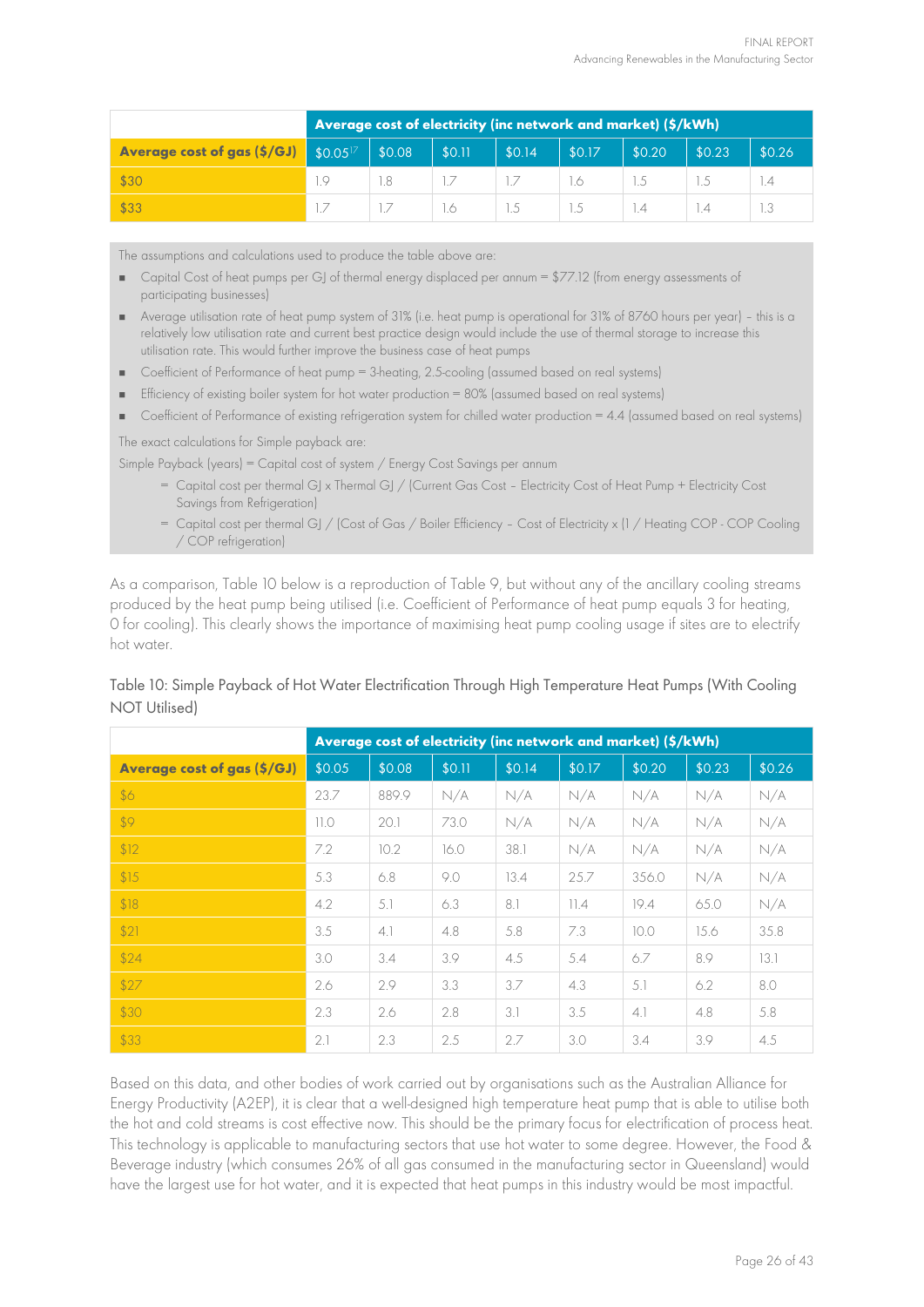These electrification projects require detailed scoping feasibilities to be carried out before the economics of the technology is known. This remains the single biggest barrier to decarbonising and electrifying process heat.

As an illustration of this site variability, five heat pump projects for the electrification of heat were considered within the 20 participants. Of these five systems, two large heat pump projects were financially viable [\(Table 11\)](#page-26-0). Key design considerations to make heat pumps financially attractive for industry electrification of heat are:

- The ability to utilise the cooling potential of high temperature heat pumps. For some sites, the heat pump can be integrated into the site's cooling systems. This causes the Coefficient of Performance (COP) of the high temperature heat pump to increase from about 3 to 5.
- $\blacksquare$  The use of thermal storage to increase heat pump utilisation where possible, instead of increasing the capacity of the heat pump system. This is considered best practice in the design of new heat pump systems for industrial heating. Quantitatively, an increase in the utilisation rate from the 31% seen in the systems produced for this body of work (without thermal storage) to 50% using thermal storage would reduce the simple payback by around 40%. This would reduce a 7.4 year simple payback project to 4.6 years (both with cooling utilised).
- Prevalence of high site gas supply costs, which increases the dollar savings of gas reduction through electrification

| Sector | <b>Energy</b><br><b>Savings (GJ)</b> | <b>Total Savings</b><br>(5) | <b>Capital Cost</b><br>(5) | <b>Emissions</b><br><b>Reduction</b> | <b>Simple Payback</b><br>(years) |
|--------|--------------------------------------|-----------------------------|----------------------------|--------------------------------------|----------------------------------|
| Food   | 8.703                                | 215.692                     | .060.000                   | 527                                  | 4.9                              |
| Food   | 6.092                                | 119.644                     | 380,000                    | $-57^{18}$                           | 3.3                              |

#### <span id="page-26-0"></span>Table 11: Summary of Viable Heat Pump Projects

Due to the applicability of this technology, it is clear is that there is a technological path for significant decarbonisation of the Food and Beverage sub sector in Queensland. There is a clear bias for larger systems in terms of the economic viability of heat pumps, and Shell Energy believes that this is due to:

- The relatively low electricity prices that are obtainable for large sites, resulting in low operating costs of electric heat pumps. Please note that only grid electricity is considered for the heat pump evaluations. The use of electricity from a rooftop solar PV system would further improve on the simple payback of these systems, though quantifying this impact requires a clear understanding on when and the rate that each of the sites require hot water on a typical production day. [Table 9 a](#page-24-2)bove shows the impact of low-cost electricity from solar PV systems on the viability of heat pumps
- There are few suppliers of these heat pump systems in Australia, and even fewer in Queensland. This results in each project being bespoke, increasing the relative cost for smaller systems.

The extrapolation of the program results shows that more than 260,000 GJ p.a. of gas (140,000 t of CO<sub>2</sub>) can be electrified within the Queensland Food and Beverage manufacturing sector. This represents 7% of the current natural gas used by the sub sector. To fully access these opportunities, direct government subsidies may be required for high-cost projects, especially for smaller manufacturers, to overcome the investment return issues highlighted above.

<span id="page-26-1"></span><sup>&</sup>lt;sup>18</sup> Negative emissions reduction due to the use of grid electricity to power heat pumps.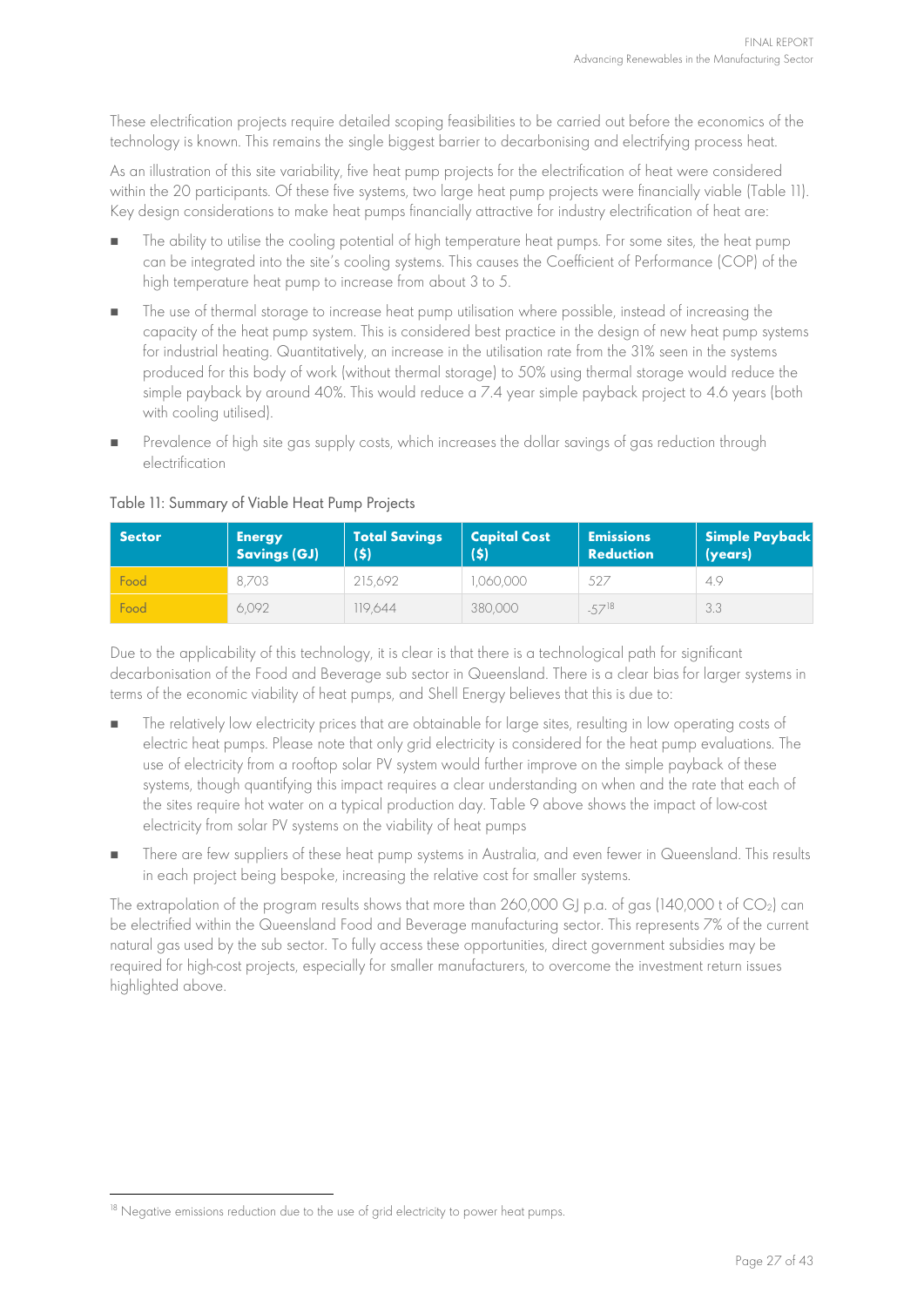### Other Technologies for Decarbonisation of Gas

Another potential pathway to decarbonise gas processes is to use available biomass. This can either be directly combusted to produce heat or converted to biogas in anaerobic digesters. Based on the program results, 4 of the 20 sites can benefit from the use of biomass that is available on site [\(Table](#page-27-0) 12). Please note that the energy savings figures for the biomass boilers presented are a result of fuel switching, and that the actual energy intensity of the sites' operation does not change as a result of these upgrades.

| <b>Sector</b> | <b>Project</b>                                     | <b>Energy</b><br><b>Savings</b><br>(GJ) | Total<br><b>Savings</b><br>(\$) | Capital<br>Cost<br>(Sm) | <b>Emissions</b><br><b>Reduction</b> | <b>Simple</b><br>Payback<br>(years) |
|---------------|----------------------------------------------------|-----------------------------------------|---------------------------------|-------------------------|--------------------------------------|-------------------------------------|
| Polymer       | 2.5 MW biomass burner                              | 4,285                                   | 126,700                         | \$0.9m                  | 424                                  | 7.1                                 |
| Food          | 5 MW biomass boiler                                | 37,527                                  | 688,486                         | \$1.9m                  | 2.229                                | 2.9                                 |
| Food          | Anaerobic digester (for<br>existing biogas burner) | 4,062                                   | 136,610                         | \$3.3m                  | 227                                  | 24.619                              |
| Food          | 10MW biomass boiler                                | 24,970                                  | 816,783                         | \$5.6m                  | 3.955                                | 6.4                                 |

<span id="page-27-0"></span>Table 12: Decarbonisation of gas projects summary (excluding electrification)

Utilising biomass that is generated on site is an effective way to decarbonise heat. However, significant modifications are required and the capital burden of this can be a significant barrier. In addition, the use of biomass may introduce energy supply risks that must be assessed and managed by each site. Cost subsidies are available for biomass projects through the Federal Government's Emissions Reduction Fund, resulting in relatively strong simple paybacks.

Barriers identified for the implementation of biomass include:

- Typically, these are large, complex and capital-intensive projects to design, engineer and construct.
- Manufacturing production may be impacted or need halt during construction reducing output over the short term.
- **n** On-going technical knowledge and expertise is required to manage and operate biomass burners and boilers as these are typically classified as attended boilers.
- Risks surrounding fuel security (availability of biomass/biogas) in the medium to long term

To overcome these barriers, projects need to be carefully scoped and designed. However, this type of prefeasibility work has no return for site owners if it results in the project not going ahead. Government programs to increase the access to these large decarbonisation opportunities should be around the project feasibility and design stage.

### <span id="page-27-4"></span>3.5 Future Opportunities and Program Recommendations

Through the engagement of program participants and those businesses participating in knowledge sharing activity, there is clear interest and need to adopt energy efficiency and electrification within the manufacturing sectors. Energy efficiency remains one of the most cost-effective means of reducing emissions and trade exposed industries, such as manufacturing, are in need of specific support. This aligns and compliments Government's policy and ambition to decarbonise the economy. Queensland has joined Victoria, New South Wales, South Australia, Tasmania and the Australian Capital Territory in setting zero net emissions by [20](#page-27-2)50 target<sup>20</sup>. Queensland is almost halfway to reaching its 2030 emissions reduction target having reduced emissions by 14% since 2005 based on the latest 2019 data.<sup>[21](#page-27-3)</sup> The following section identifies possible opportunities and program concepts that address the barriers identified in Section [3,](#page-15-2) to accelerate action and investment within the

<span id="page-27-1"></span><sup>&</sup>lt;sup>19</sup> Only energy financial returns considered (i.e. waste management and other environmental benefits were not assessed).

<span id="page-27-2"></span><sup>20</sup>Queensland Climate Transition Strategy

<span id="page-27-3"></span><sup>21</sup> <https://www.des.qld.gov.au/climateaction>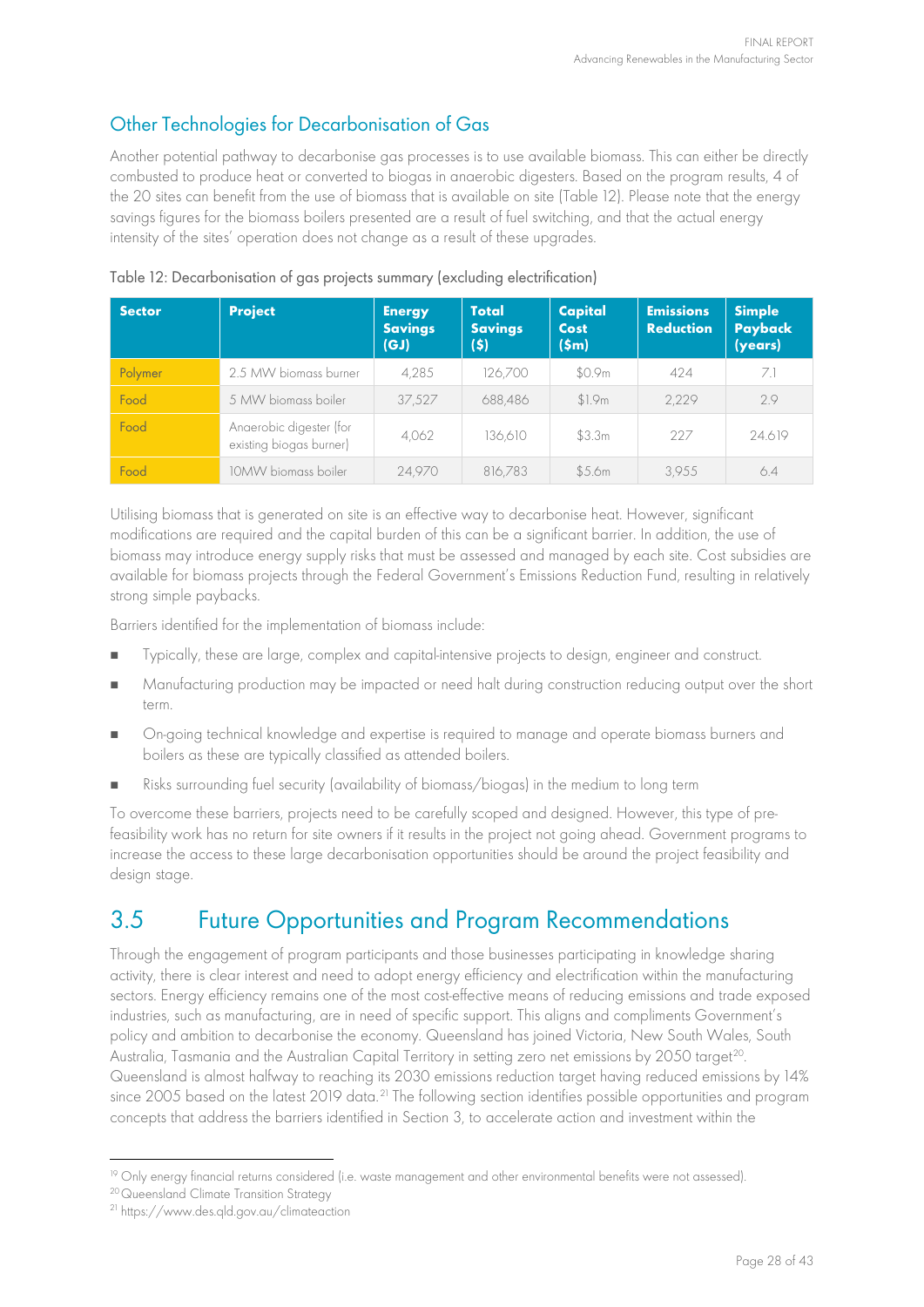manufacturing sector to contribute to the transition Queensland's economy to a zero emissions future, as well as making business more sustainable (economically and environmentally) into the future.

#### Opportunities to scale and drive action in Queensland

Other states (including Victoria, New South Wales, and South Australia) are running programs that reduce energy consumption by creating financial incentives in the form of tradeable certificates, to install, improve or replace energy savings equipment and services. This type of program has had a broad state-wide remit that has extended beyond the manufacturing sector. However, it has assisted manufacturing businesses in overcoming capital barriers to facilitate the implementation of the technologies identified in this report.

A similar type of program could potentially interface with and compliment existing Queensland state government programs like ecoBiz, Business Energy Savers Program and Large Customer Adjustment Program by helping businesses generate certificates based on energy savings delivered from projects identified and undertaken through program activity. These programs could potentially drive uptake of the certificate scheme, which may create a virtuous cycle by driving deeper on-going participation in these programs that results in increased scale and action delivered.

Introducing a certificate program may assist in addressing the growing gap in energy productivity between Queensland and states such as NSW and VIC (illustrated in [Figure 1\)](#page-8-0). [Table 13](#page-29-0) demonstrates the current economic disadvantage between implementing energy efficiency projects across the focus areas identified in Queensland versus NSW and VIC due to the ability to access subsidies through the NSW Energy Saving Scheme and the Victorian Energy Upgrade programs. This illustration highlights that deploying projects that reduce the same amount of energy would have considerably different economics based on the state in which a business is located.

Smaller businesses operating only in Queensland are paying more for these projects compared to interstate competitors. For larger manufacturing businesses with multi-state operations, capital allocation is more likely to be prioritised in the states where the business case is more viable, making equivalent Queensland based manufacturing facilities less efficient comparatively. This is especially true for technologies such as lighting, VSDs, compressed air, and refrigeration upgrades where the equivalent project in NSW and VIC are close to cost neutral to the business, thereby eliminating cost barriers to these energy efficiency solutions.

#### **Benefits of introducing a certificate program**

- Creates financial incentives for businesses in the form of tradeable certificates, to install, improve or replace energy savings equipment and services.
- **Potential to significantly reduce energy use and emissions across Queensland**
- It may help address the gap in Queensland's energy productivity as described in [Figure 1](#page-8-0) (page [9\)](#page-8-0).
- Create material co-benefits such as incentivising business to overcome capital investment barriers, jobs creation, economic stimulus created through the supply and distribution of equipment and appliances.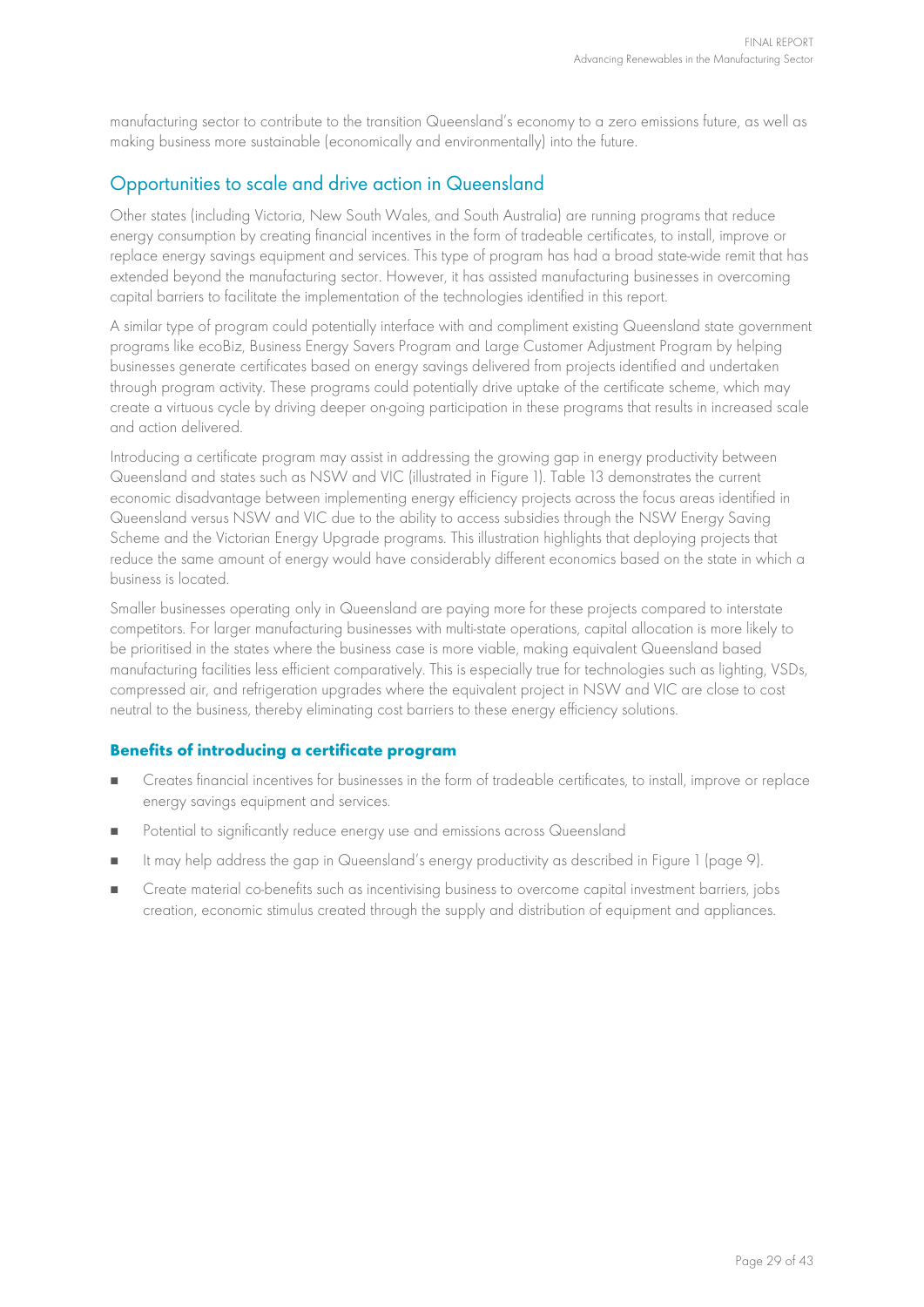|                        | <b>Base Assumption</b>                 |                                             |                 | Queensland           |                                       |                              | <b>NSW</b>                                            |                                       |                              | <b>VIC</b>                                     |                                   |                              |
|------------------------|----------------------------------------|---------------------------------------------|-----------------|----------------------|---------------------------------------|------------------------------|-------------------------------------------------------|---------------------------------------|------------------------------|------------------------------------------------|-----------------------------------|------------------------------|
| <b>Focus Areas</b> *   | Energy<br><b>Savings</b><br>$[G]$ p.a. | <b>Energy</b><br><b>Savings</b><br>(S p. a) | Capital<br>Cost | Queensland<br>Rebate | <b>Net Capital</b><br>Cost<br>$($ \$) | Simple<br>Payback<br>(Years) | <b>ESS</b><br><b>Rebates</b><br>$($ \$) <sup>22</sup> | <b>Net Capital</b><br>Cost<br>$($ \$) | Simple<br>Payback<br>(Years) | <b>VEU</b><br>Rebates<br>$($ \$) <sup>23</sup> | <b>Net Capital</b><br>Cost<br>(3) | Simple<br>Payback<br>(Years) |
| Lighting               | 400                                    | \$12,500                                    | \$33,000        | Nil                  | \$33,000                              | 2.6                          | \$16,500                                              | \$16,500                              | 1.3                          | (\$25,000)                                     | \$8,000                           | 0.6                          |
| <b>VSD</b>             | 500                                    | \$21,400                                    | \$57,000        | Nil                  | \$57,000                              | 2.7                          | \$20,600                                              | \$36,400                              | 1.7                          | $($ \$31,300)                                  | \$25,700                          | 1.2                          |
| <b>Compressed Air</b>  | 100                                    | \$3,100                                     | \$4,000         | Nil                  | \$4,000                               | 1.3                          | ( \$4,100]                                            | $-$100$                               | 0.0                          | $($ \$6,300)                                   | $-$2,300$                         | 0.0                          |
| Refrigeration          | 900                                    | \$25,700                                    | \$30,000        | Nil                  | \$30,000                              | 1.2                          | (\$37,100)                                            | $-$7,100$                             | O.O                          | $($ \$56,300)                                  | $-$26,300$                        | 0.0                          |
| <b>Burner Controls</b> | 1,000                                  | \$16,400                                    | \$72,000        | Nil                  | \$72,000                              | 4.4                          | \$10,800                                              | \$61,200                              | 3.7                          | \$20,800]                                      | \$51,200                          | 3.1                          |
| <b>Heat Recovery</b>   | 3,100                                  | \$64,300                                    | \$123,000       | Nil                  | \$123,000                             | 1.9                          | ( \$33,600]                                           | \$89,400                              | 1.4                          | $($ \$64,600)                                  | \$58,400                          | 0.9                          |
| <b>Heat Pump</b>       | 4,300                                  | \$70,200                                    | \$359,000       | Nil                  | \$359,000                             | 5.1                          | (\$46,600]                                            | \$312,400                             | 4.5                          | $($ \$89,600)                                  | \$269,400                         | 3.8                          |

#### <span id="page-29-2"></span><span id="page-29-1"></span>Table 13: Example Energy Efficiency Project Business Cases in Queensland, NSW, and VIC

<span id="page-29-0"></span>\*Descriptions of each focus area can be found in section [3.2](#page-18-3) of this report.

<sup>22</sup>Assumed ESC price of \$20

<sup>&</sup>lt;sup>23</sup> Assumed VEEC price of \$50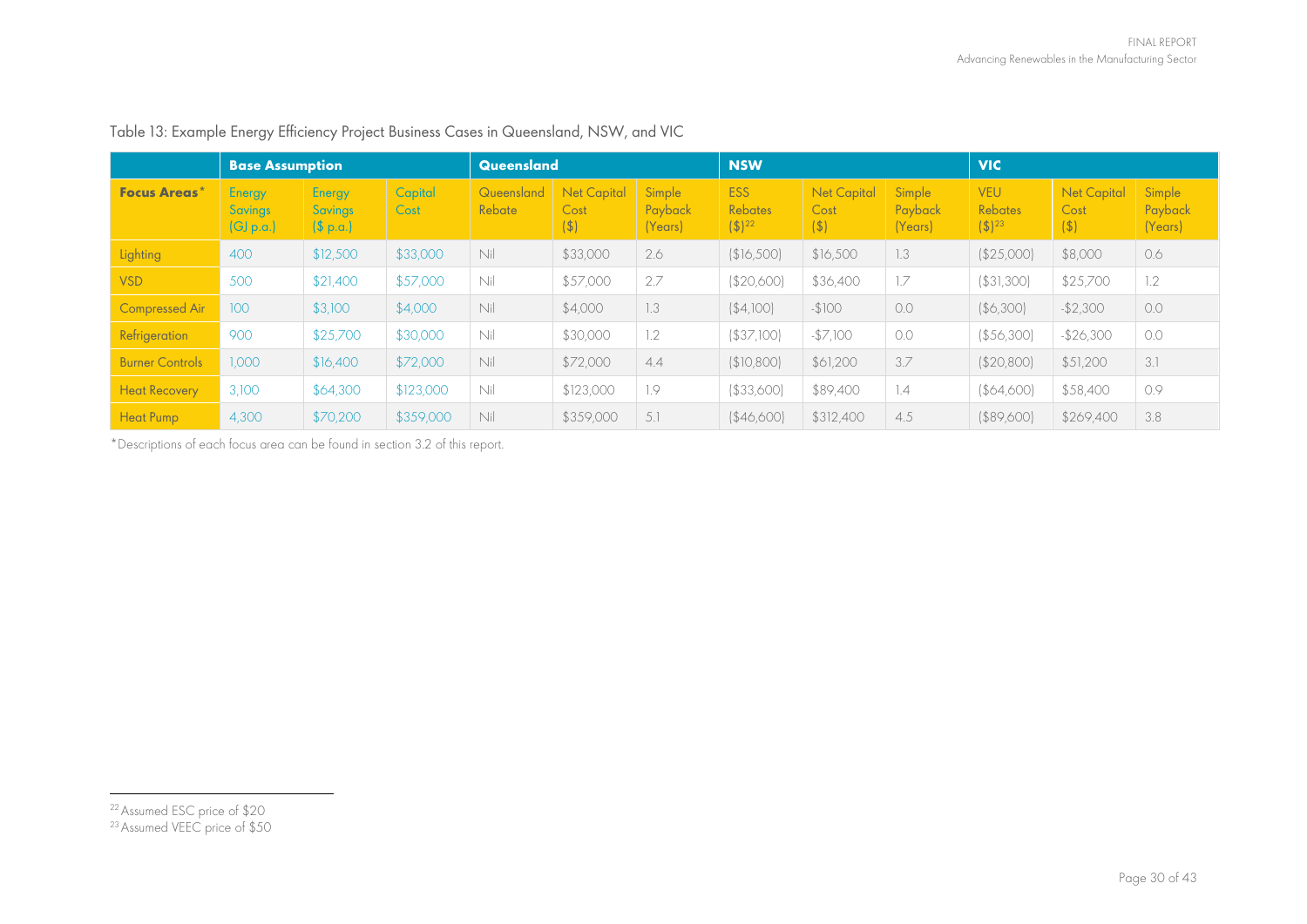#### Energy coaching and technical support

Working out how to reduce energy bills (electricity and gas) can be daunting for manufacturing businesses. Businesses often don't have the means or expertise to identify and understand the source of their energy waste. Interaction with participants of this project supports industry research that even when opportunities have been identified, many projects are not actioned because operational teams are unable to compete with 'core' business priorities for scarce capital.

Support that provides technical and industry experience may overcome the barriers and catalyse action by turning existing reports or projects into shovel-ready projects. Bridging the gap between the identification of a project and acquiring budget commitment through business case development or additional technical feasibility support with pre-qualified energy experts may help businesses to:

- develop energy efficiency, renewables, electrification business cases for energy-savings projects and support project sponsors to gain senior management commitment to shovel-ready projects.
- get project-ready by assisting with project planning, scoping and technical support such as the preparation of technical specifications, process improvements and design services.

This type of program provides a flexible approach to supporting manufacturing businesses that are diverse in operation, scale and production plant used even within a sub-sector. Rather than focusing on a single technology, this approach tackles barriers identified in this report to catalyse action by supporting business to develop a robust evidence base to support investment decisions. Scale across the manufacturing sector could be achieved across two different dimensions, either by providing 'Coaching type support' through a program that supports focused, low cost, non-intrusive type interventions (e.g. LED lighting upgrade) or 'Technical support' for larger scale projects/efficiency opportunity to drive greater energy and emissions savings.

'Coaching type support' targeted to the manufacturing sector is similar to existing programs offered under the Queensland Government's Affordable Energy Plan, for example the Energy Savers Plus Program Extension that provided more than 300 energy audits for agricultural customers. and the Large Customer Adjustment Program for large electricity users in rural and regional Queensland. For this type of 'Coaching support' program, the application and assessment process can be structured in a way to reduce the cost of assessment, administration, risk and speed of implementation. A co-contribution funding model can ensure businesses/recipients put 'skin-inthe-game' to follow through with action and ensure efficient deployment of public funds. Alternatively, this could be delivered through an extension of the ecoBiz program, targeting manufacturing specific businesses.

#### **Background – ecoBiz Program**

ecoBiz is a fully subsidised program implemented by the Chamber of Commerce and Industry of Queensland (CCIQ) and the Queensland Government's Department of Environment and Science (DES). The program provides a one-on-one coaching session and a report tailored to each business's needs and ambitions. Participating businesses receive an action plan that identifies no, low, and higher cost options for efficient practices. Between late 2017 and early 2020, the program delivered personalised one-on-one coaching sessions to over 700 businesses with over 220 completed initial program requirements and achieved a minimum 10% reduction in their energy, water and/or waste use. The ecoBiz program has high levels of cost savings and economic impact resulting from eco-efficiency initiatives. If the program were to be scaled up with corresponding investment, large scale impacts on SMEs and the economy can be expected<sup>[24](#page-30-0)</sup>.

The 'Technical support' recommended would aim at bridging the gap between large scale conceptual energy efficiency projects identified through audits and the detailed assessments necessary for manufacturing businesses to make investment decisions. This addresses the unique needs of the manufacturing sector whereby energy efficiency opportunities often interact with, and affect, the operations of the site. Without detailed technical

<span id="page-30-0"></span><sup>&</sup>lt;sup>24</sup> Financial and resource performance of small to medium sized businesses (SMEs) in the ecoBiz program 2017-2020, Page 5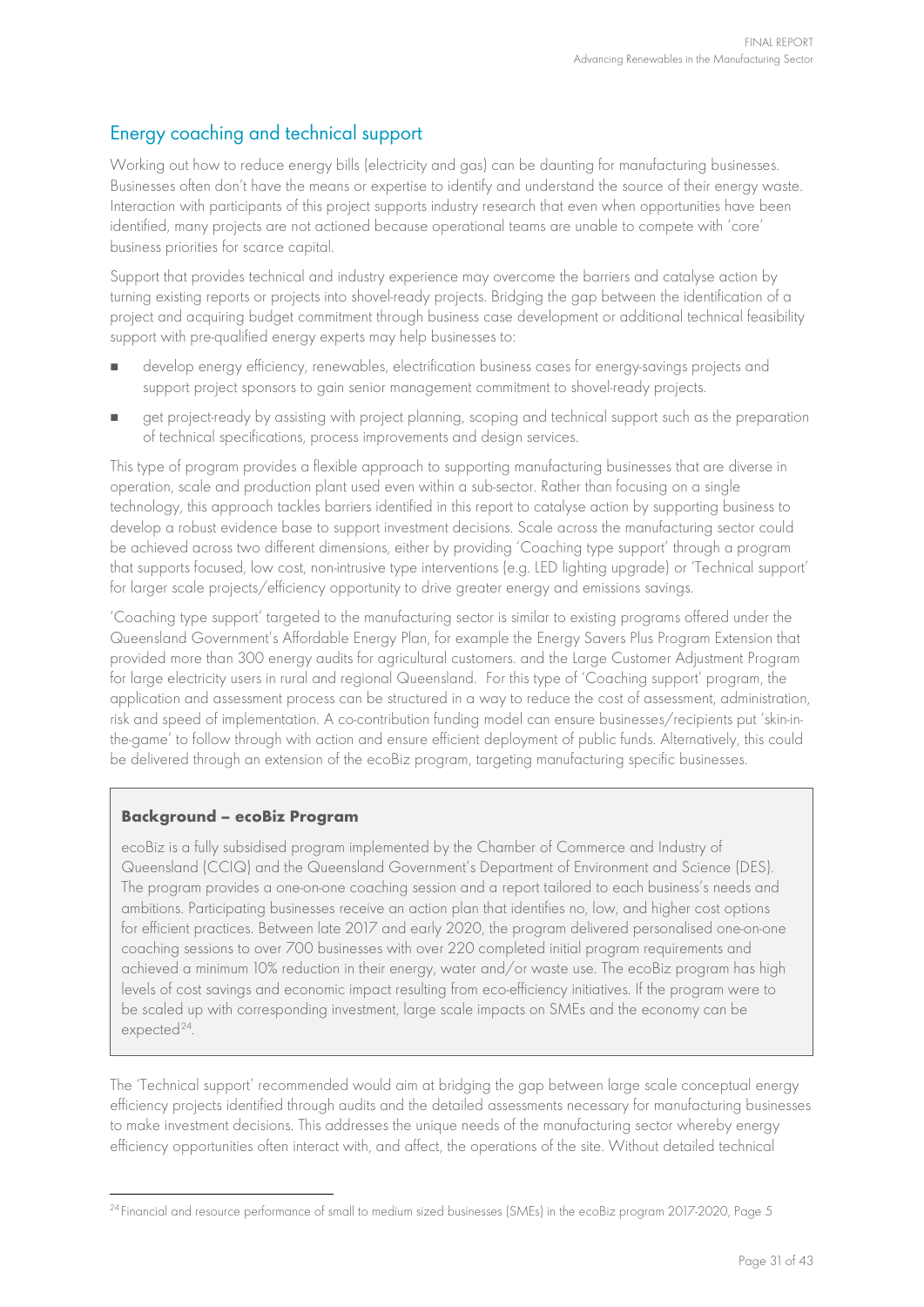support to identify and mitigate the operating risks of these opportunities, it will be unlikely that capital is allocated. This form of support could take the form of:

- Ongoing energy management support that helps manufacturing businesses understand and act on energy data within the context of their operations. The aim of this support would be to align the capabilities of manufacturing businesses to the requirements of an energy management system as described by ISO50,001 and implement a continuous improvement framework around energy use. This level of support would also require an element of funding to unlock the accessibility of energy data through the installation of sub-metering and integration of this data with the site's SCADA systems and dashboards.
- Specialised opportunity support to fully understand the risks and returns of an energy efficiency or energy productivity improvement opportunity. This would be necessary to uncover and resolve interconnected issues where the project has the risk of materially impacting the business e.g. production has to go off line for a period of time, may cause down time, or on-going expense if not executed correctly. An example of a project that requires this type of support would be the utilisation of renewable biomass boilers to decarbonise industrial heat. This type of project would have dramatic impacts on the immediate operation of the site as well as its ongoing energy security.

#### Benefits of Energy coaching and technical support

This activity aims to identify and quantify energy waste saving opportunities at each business and through coaching activities, creating a stream of viable, investment-ready projects that will create jobs as well as improving the competitiveness and sustainability of the sector.

#### **Electrification of gas-based process heat**

The electrification of gas-based process heat in the manufacturing sector is an opportunity to improve the commercial sustainability of businesses and reduce climate change related risk. Approximately 51% of energy consumed by industry is for process heat, of which approximately 46% is fuelled by natural gas<sup>[25](#page-31-0)</sup>. The use of gas for process heat leaves many businesses exposed to volatile gas market conditions including price swings and challenging supply chains.

The development of a program to support the electrification of gas-based process heat presents an opportunity to underpin the commercial viability of many manufacturing businesses in Queensland. Electrification of gasbased process heat also allows for greater penetration of renewables. When coupled with behind the meter solar PV, this can assist with the transition to a lower carbon economy and achieve significant emission reductions. Analysis undertaken across the project suggests technology exists to electrify this low-level process heat at less than 5-year paybacks. However, the suitability of electrifying hot water is dependent on the application and commercial outcomes will be dependent on a range of factors including the ratio of electricity and gas prices, the number of hours of heat demand per year, the efficiency of the boiler/steam distribution system and the coefficient of performance of the electric heating option. Understanding the unique needs of each manufacturing site requires significant pre-project work and investment without the certainty of returns, thus forming a barrier to adoption.

Therefore, the development of programs supporting the 'pre-project' analysis, engineering, and design work in the manufacturing sector to overcome this barrier, would accelerate the adoption of electrification projects. Furthermore, growing local market demand for this technology would attract overseas technology suppliers to increase their presence in Australia, reducing the cost over the medium to long term. ARENA funded the Australian Alliance for Energy Productivity (A2EP) to undertake a series of heat pump feasibility studies and pilot projects [26](#page-31-1) targeting large manufacturers across Tasmania, South Australia, Victoria and New South Wales, learnings could be adopted in the Queensland manufacturing sector.

<span id="page-31-0"></span><sup>25</sup><https://arena.gov.au/assets/2019/11/renewable-energy-options-for-industrial-process-heat.pdf>

<span id="page-31-1"></span><sup>26</sup> <https://arena.gov.au/news/arena-helping-reduce-emissions-in-manufacturing-industry-through-renewable-energy-in-process-heating/>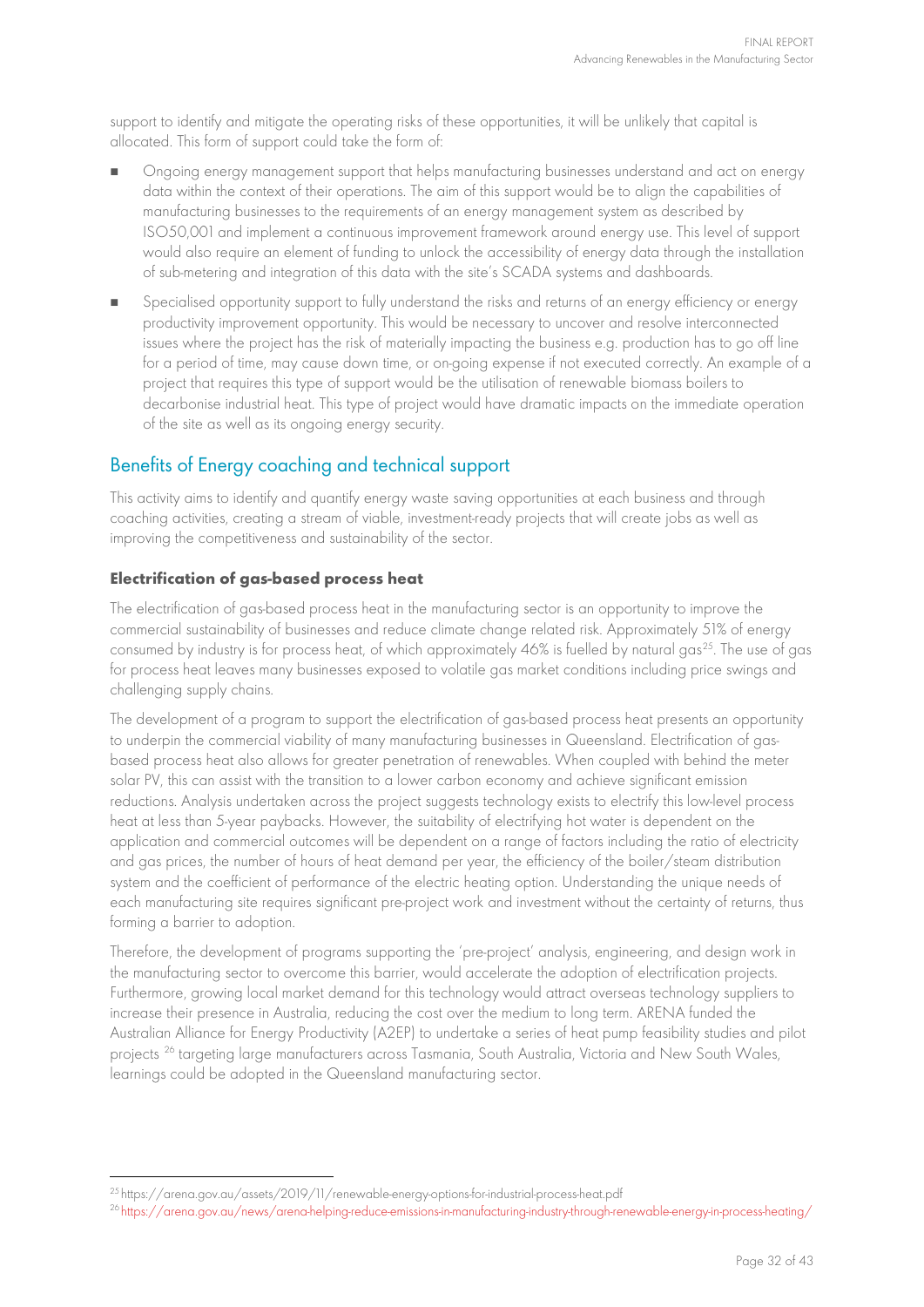#### Benefits of Electrification of gas-based process heat

Government funding will reduce paybacks to unlock greater investment.

- Underpin market demand to develop local heat pump manufacturing businesses.
- Materially increase renewable energy penetration in Queensland and reduce emissions from the manufacturing sector (51.4kg CO2-e for every GJ of natural gas saved).
- Reduce local demand for gas or enable new industry and job creation

#### **Energy Management Systems (EnMS) Benchmarking**

Manufacturing businesses increasingly want to reduce the amount of energy they consume. This is driven by the need to reduce costs, reduce the impact of rising costs, meet legislative or self-imposed carbon targets, reduce reliance on fossil fuels, and enhance the entity's reputation. An emerging trend observed in this program from our interactions with the participants, has been an increased focus on "emissions reduction" versus the sole focus on "saving energy costs." This trend will open the door for greater need to measure and verify savings to enable certification under reporting frameworks, as well as public statements to be made.

The challenge for the sector is that energy management is not core business, external experts are engaged to conduct audits and identify opportunities, however many of these remain unactioned. Large energy users are also stuck in this cycle and need support to seek out a systematic way to address the challenge to unlock both short-term and long-term benefits.

Further education of energy intensive manufacturers regarding benchmarking against the ISO 50,001 Energy Management Systems (EnMS) standard may provide benefits. This standard helps businesses develop a systematic approach to achieving continual improvements in energy efficiency, emissions reduction and cost savings. This process is designed to alert decision makers and management to the immediate and long-term energy management gains that can be made, and gain their commitment (time, resources and capital) to unlocking potential savings and competitive advantages.

#### Benefits of Energy Management Systems (EnMS) Benchmarking

Energy intensive manufacturers will benefit from material opportunities to reduce energy costs or create revenue by taking advantage of demand response. Consistent energy management helps organisations to eliminate energy waste, build resilience to rising energy costs and realise untapped energy efficiency potential. Manufacturing business benefit from cost savings and make a significant contribution to environmental and climate protection, by the permanent reduction of greenhouse gas emissions.

#### **Access to data identifying energy waste**

The poor level of access to energy data (only one in twenty sites sub-metered) observed is representative of our experience undertaking numerous audits across Australian manufacturers, our engineering team continually encounter businesses that do not have the ability to identify the main users of energy. For example, how much electricity a production line or gas a large piece of machinery uses. The only data available is via the gate meter or on energy bills. This makes it impossible to measure, benchmark or evaluate the performance of individual items of a plant.

Data is the key to unlocking energy efficiency. Providing businesses with access to good quality data is the first step in overcoming the information failure barrier. Data helps to identify sources of energy waste, to focus maintenance team's efforts (i.e. low cost or no cost preventative maintenance) or base line data and evidence required to construct a business case for capital investment. Manufacturers of various sizes and efficacy can benefit from the installation of sub-meters and collection of good quality longitudinal data.

Business and policy makers should examine initiatives that enable businesses to gain access to data to identify and quantify wastage from electricity, natural gas and other fuel use, as well as steam, water, refrigerant, compressed air and other utilities used within the production process. Furthermore, the aim should be to integrate energy specific data with production data to provide insight into energy productivity – making businesses smarter, more efficient and competitive. This may include funding to install new metering on energy intensive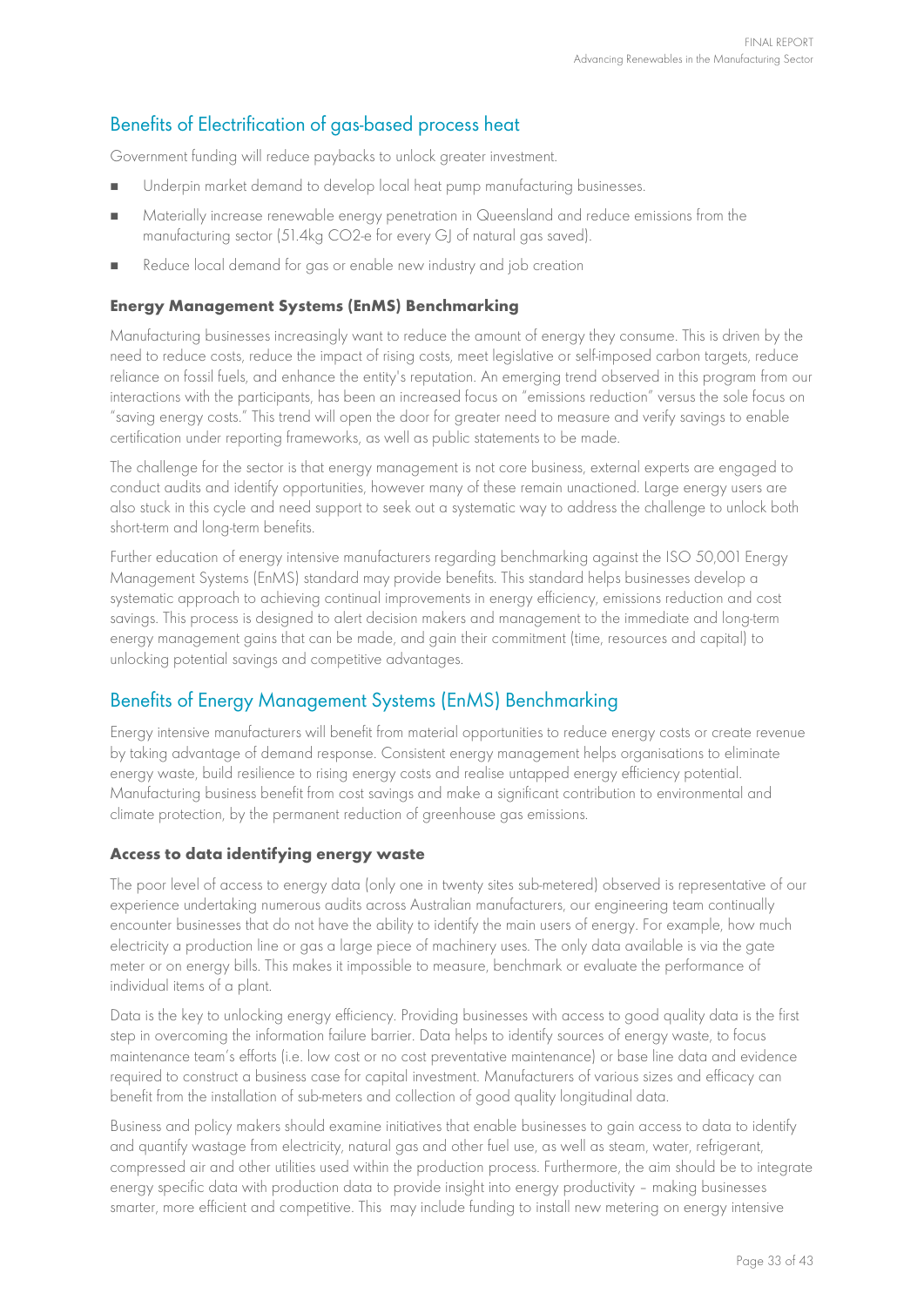equipment. Activities that may be funded may include for example: a power meter on each compressor in the plant room, airflow meter on the common outlet, pressure sensors before and after the air receiver, dew point sensor on the common outlet or data logger.

#### Benefits of Access to data identifying energy waste

- reduce energy waste and use, lower electricity bills and improve energy productivity.
- improve visibility of energy use and quantifying benefits building confidence in results from investing in energy efficiency.
- reduce operating costs and improve the productivity of manufacturers and the sector in general.
- reduce carbon footprint.

#### **Compressed air and steam system services incentive**

Compressed air and steam systems can be very inefficient and experience high energy losses, which are hard to measure and manage on an ongoing basis. Energy losses can be up to 90% when energy consumed by a compressor is compared to the energy required to deliver end tasks (based on data from participating businesses and corroborated by general industry knowledge).

For businesses and policy makers, optimising or replacing these systems offer proven, low-risk quick wins to reduce energy waste with short paybacks to stimulate activity on-site. Improving compressed air in businesses across Queensland, would have broad application across multiple sub-sections (as per [Table 5\)](#page-20-0) and is relatively low cost to deliver. For example, a targeted program may stimulate on-site activity with greater options, by enabling business to select from a menu of options to bundle critical activities funded under this program. Examples of activities that could be included (but not limited to) are:

- Compressed air system metering: Educational and awareness support to install new metering on energy intensive equipment to help cut energy bills. Activities that may be funded include a power meter on compressors in plant rooms, airflow meter on the common outlet, pressure sensors before and after the air receiver, dew point sensor on the common outlet or data logger.
- **Compressed Air Use Review: Map compressed air system and services provided by air and assess current** performance to identify opportunities to reduce the use of compressed air.
- **EXECOM** Compressed Air Leak Survey: Find and tag all leaks in the compressed air system. Provide a leak report including details of estimated energy losses/cost and repair recommendations.
- **Thermal imaging survey: Review the steam system using thermal imaging equipment. Provide a report which** quantifies heat loss in the system and recommends areas for insulation.
- Steam trap survey: Assess all steam traps in the system. Provide a report listing all failures, including estimated energy losses/cost and repair recommendations.

#### Benefits of Compressed air and steam system services incentive

- proven, low-risk quick wins to reduce energy waste with short paybacks to stimulate activity on-site.
- **I** improve visibility of energy use, improve system and machinery reliability.
- create momentum and success stories.
- reduce operating costs and improve the productivity of manufacturers.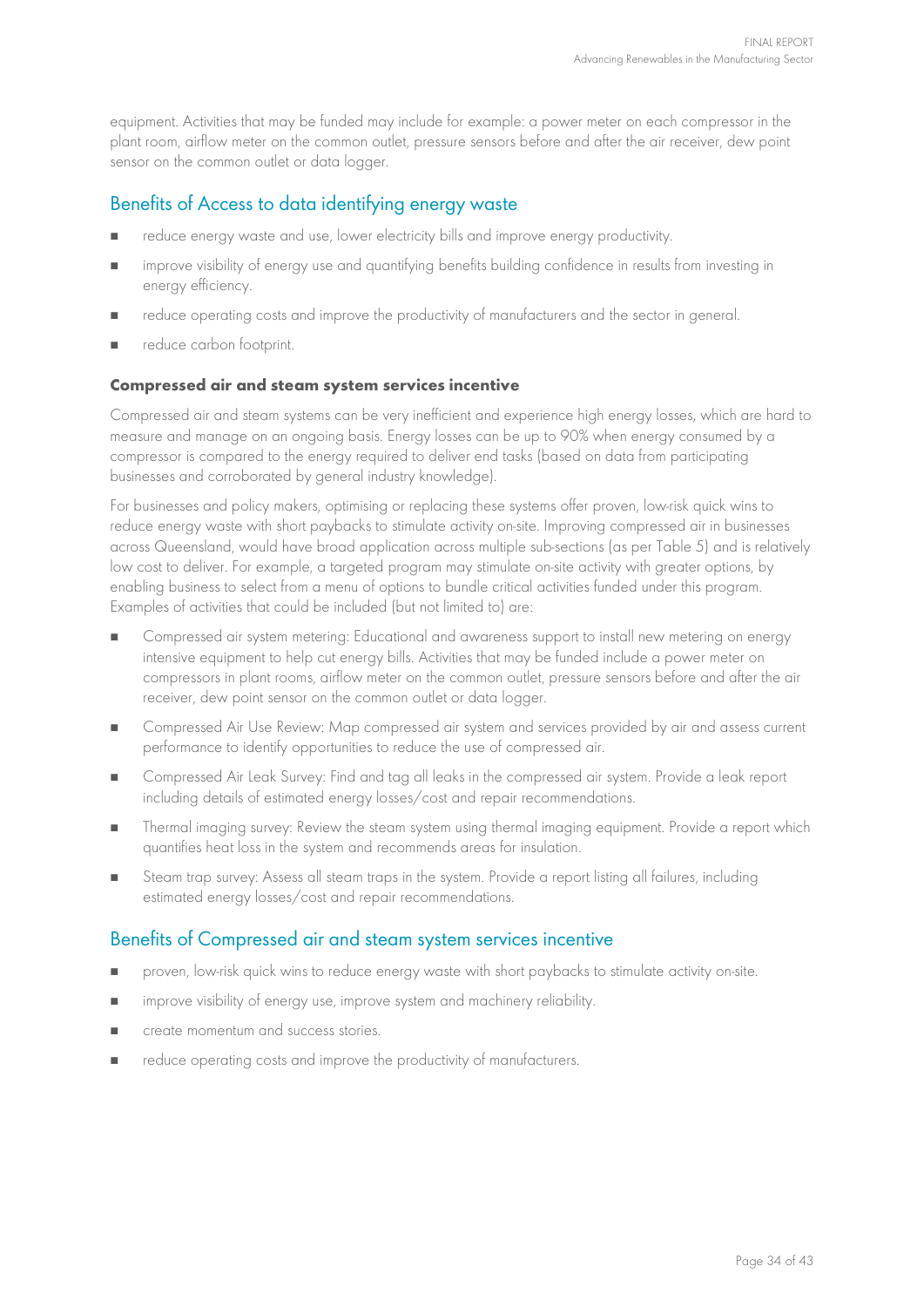## **4. Analysis of the results**

### 4.1 Energy productivity and renewable energy opportunities

The energy productivity improvement and renewable energy opportunities for the 20 sites are summarised in [Figure](#page-34-0) 11 and [Figure](#page-35-0) 12 below. The following definitions are used to prepare these figures:

| Table 14: Glossary of terms |  |
|-----------------------------|--|
|-----------------------------|--|

| <b>Term</b>             | <b>Definition</b>                                                                                                                                           |
|-------------------------|-------------------------------------------------------------------------------------------------------------------------------------------------------------|
| <b>Burner Controls</b>  | Upgrades related to the control of burners, including O2 trim, automated TDS, supply fan<br>controls, etc.                                                  |
| Compressed Air          | Compressed air system related upgrades                                                                                                                      |
| Energy                  | Upgrades related to changing the source of the fuel (other than solar), batteries, demand<br>response, and general tariff reviews and standby load reviews. |
| Gas                     | Natural gas, butane, and LPG savings                                                                                                                        |
| Heat Pump               | The use of heat pumps for heating as the primary purpose                                                                                                    |
| Heat Recovery           | Any project that uses waste heat available on site                                                                                                          |
| Lighting                | Lighting upgrade using LEDs and/or control devices                                                                                                          |
| Other (Focus Area)      | Unique opportunities that do not fit within other Focus Areas                                                                                               |
| Other (Fuel)            | Non-stationary fuels                                                                                                                                        |
| Power Factor Correction | All power factor correction related opportunities                                                                                                           |
| Refrigeration           | Refrigeration system related upgrades                                                                                                                       |
| Solar                   | Energy from solar PV systems that are directly used on site                                                                                                 |
| <b>VSD</b>              | Installation of variable speed drives as well as general motor control upgrades                                                                             |

#### <span id="page-34-0"></span>Figure 11: Summary of Emissions Reduction (t CO2-e) by Fuel for all 20 sites

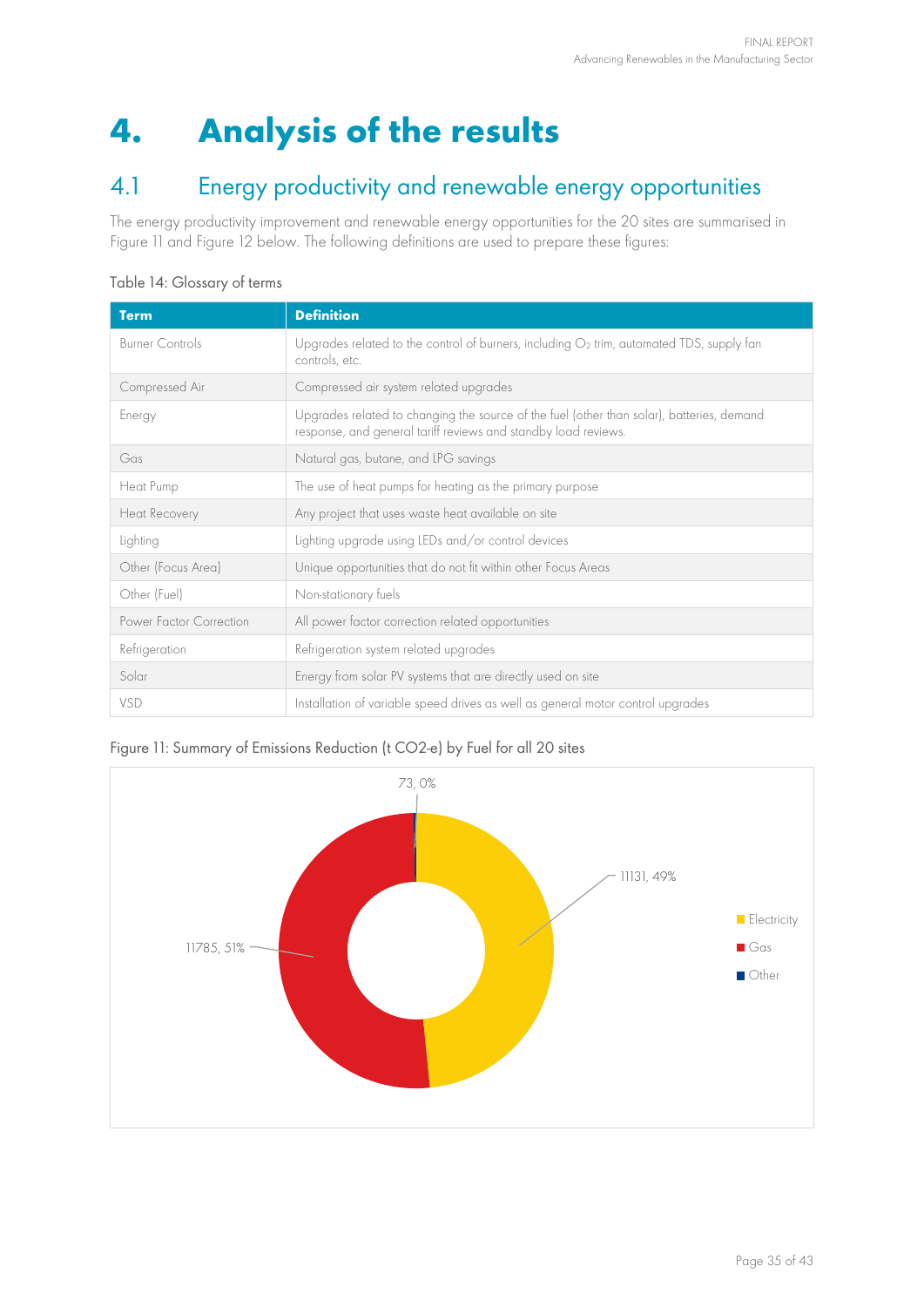

#### <span id="page-35-0"></span>Figure 12: Energy Savings (GJ) by Focus Area and Fuel Type for all 20 sites

There are significant gas efficiency opportunities within a relatively small subset of technologies. Support programs should prioritise Heat Recovery, Heat Pumps and Burner Controls to expedite their adoption. The gas savings found in the "Other" Focus Area are from a single project upgrading a gas boiler to a biomass boiler.

In terms of GJ of energy savings, electricity saving opportunities have a lower value compared to gas, but the emissions impact is almost equal to gas efficiency opportunities. This is due to the higher emissions factors associated with electricity use compared to onsite combustion of gas. Any support for energy efficiency should cover both fuel types as a minimum.

These opportunities should be analysed with the economic returns associated to each project. This is summarised in figures 14 – 16 below. These have been split to show only opportunities that have simple paybacks of less than 5 years and between 5 – 10 years as these are the primarily opportunities that would be funded by the organisations.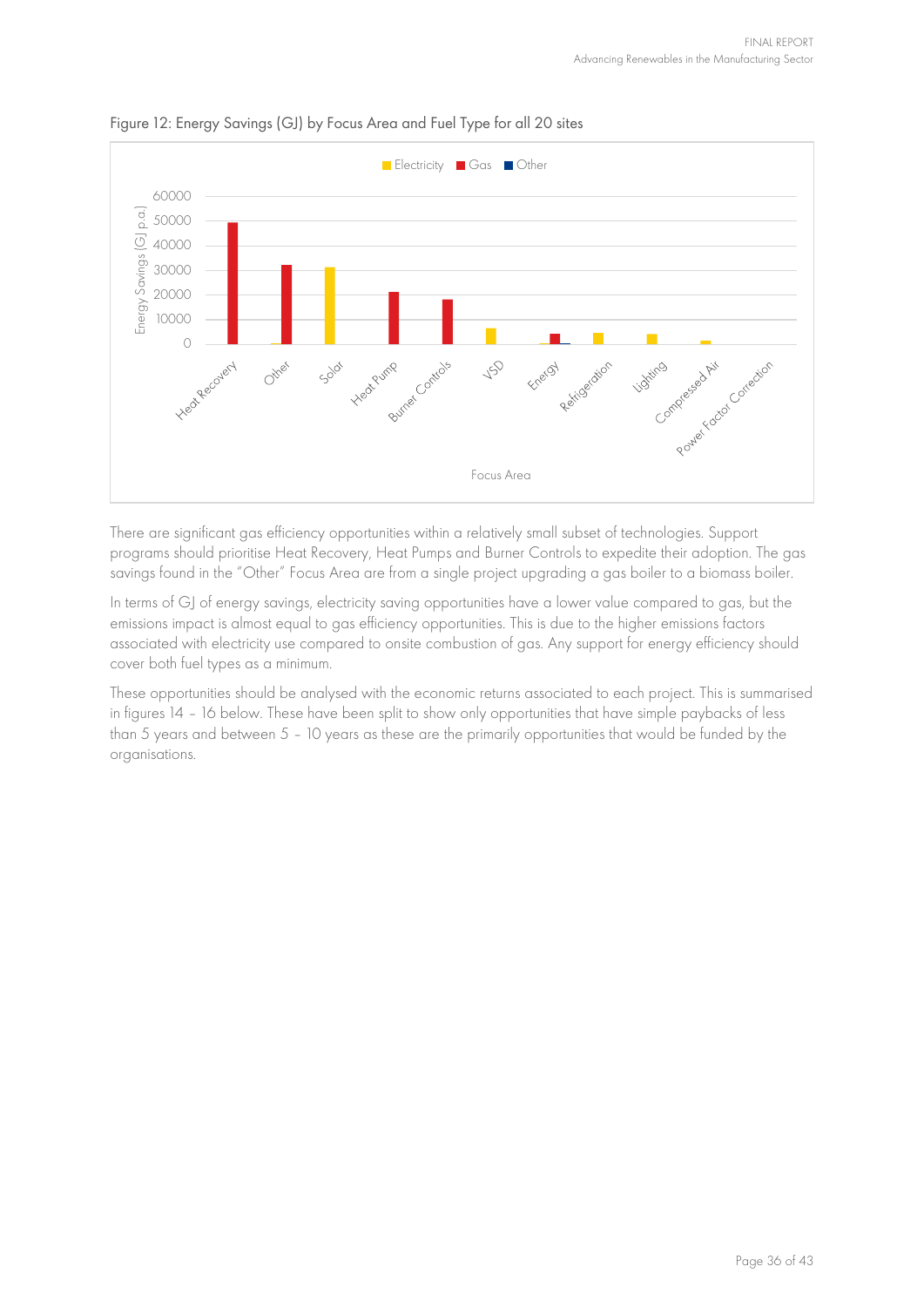

#### Figure 13: Cost Savings per Annum by Focus Area, Projects with less than 5 Year Simple Payback<sup>[27](#page-36-0)</sup>





<span id="page-36-0"></span><sup>&</sup>lt;sup>27</sup> "Energy" projects refers to demand management, thermal and electrical batteries, tariff reviews, and use of biomass boilers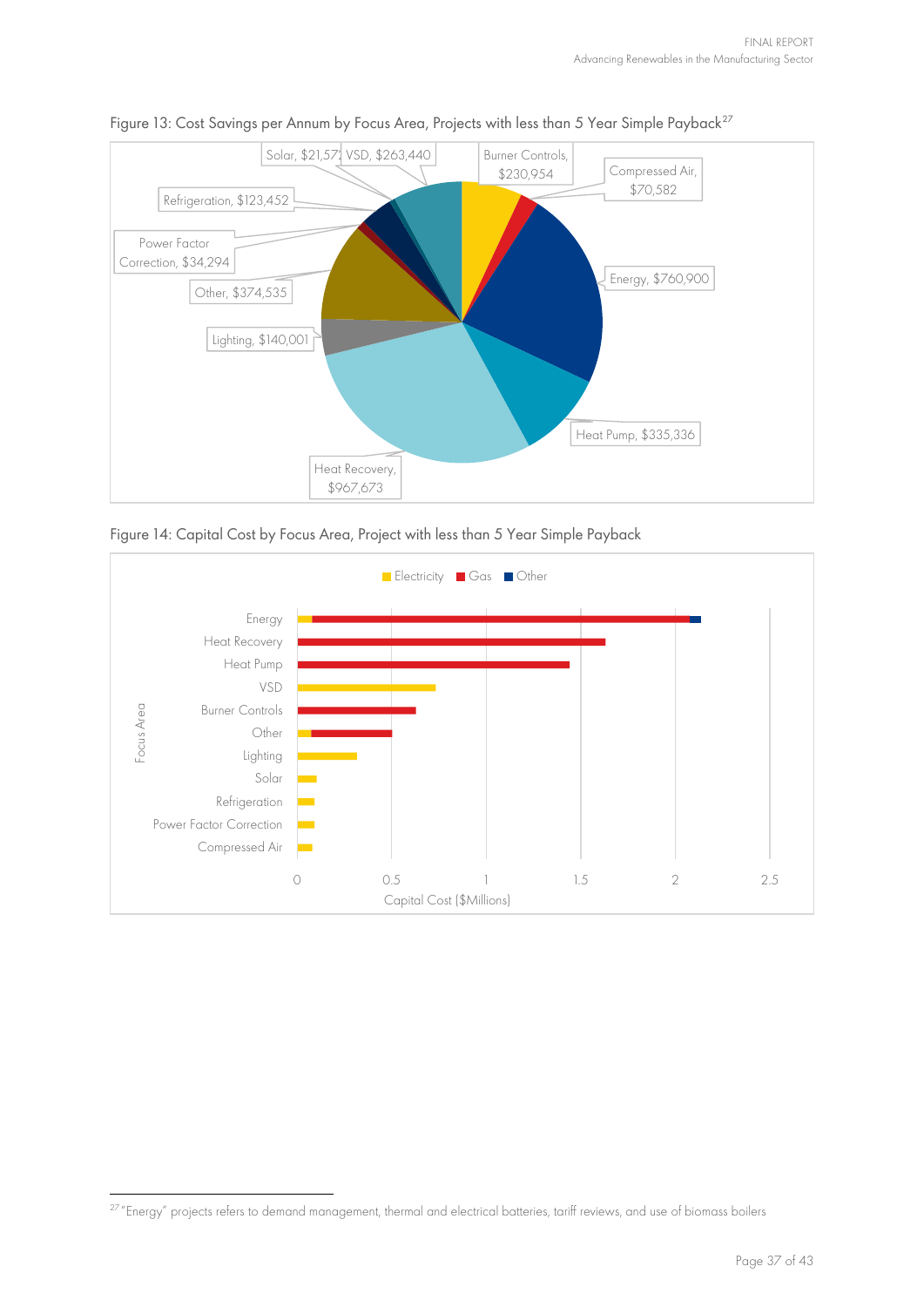

Figure 15: Cost Savings per Annum by Focus Area, Projects with 5 to 10 Year Simple Payback

Figure 16: Capital Cost by Focus Area, Project with 5 to 10 Year Simple Payback



At the sub 5-year payback segment, heat recovery and boiler equipment upgrade accounts for greater than 50% of the annual dollar savings. Approximately \$3.3m of annual energy savings opportunities have been identified through projects such as biomass boilers (shown as the large project in Energy Focus Area), Heat Recovery, Heat Pumps, and Variable Speed Drives (VSD).

These projects have relatively strong business cases, therefore the level of government support required to encourage business's uptake is expected to be small relative to the overall cost of the project.

At the 5 to 10 year simple payback segment, solar is the dominant technology. However, a significant amount of specialised technology solutions is needed to unlock 39.7% in the "Other" segment. A technology agnostic approach in support would be needed for all opportunities other than solar.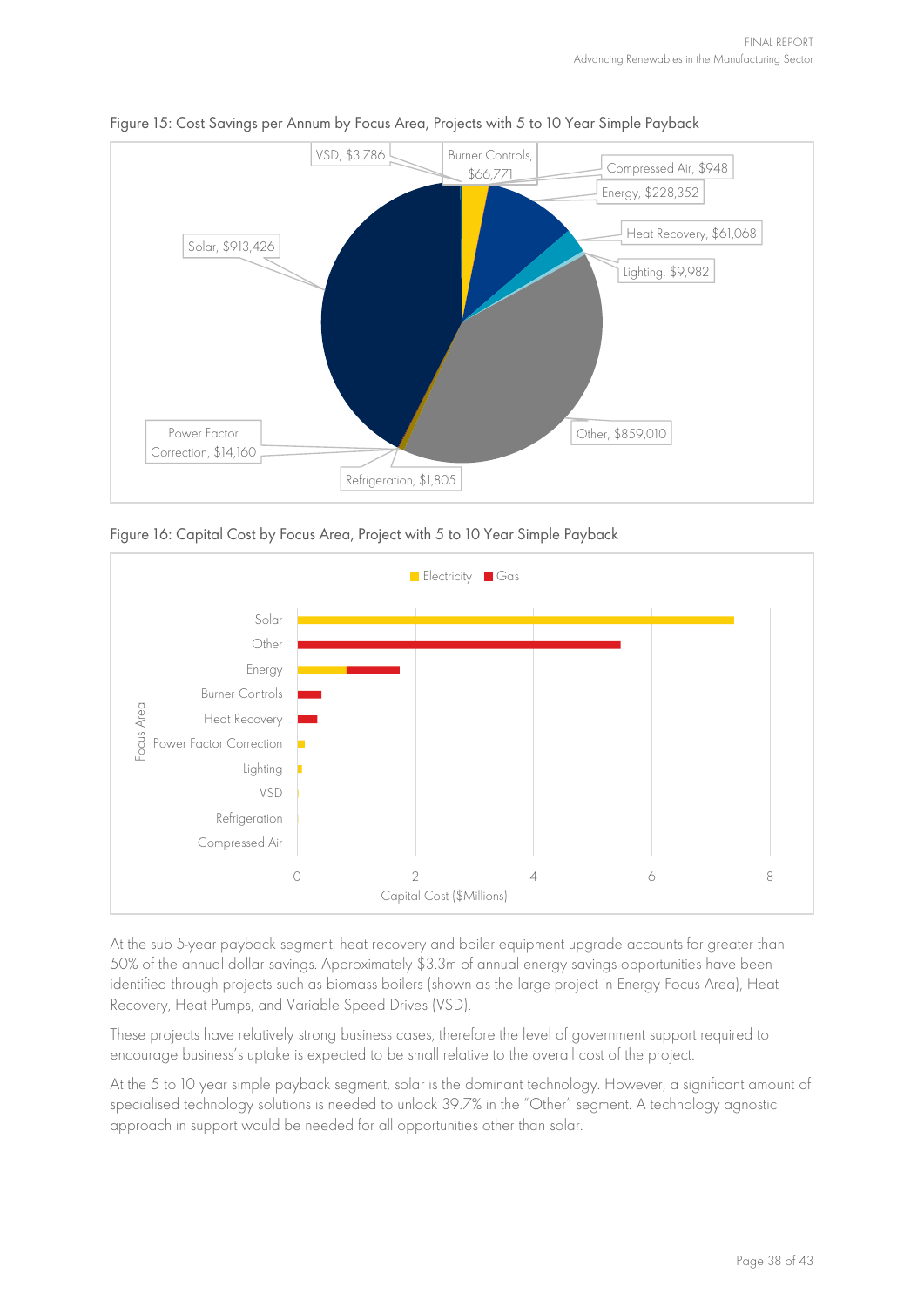## 4.2 Gas Use Segmentation

Analysis of annual gas consumption by subsectors [\(Figure](#page-38-0) 17) shows that Food and Beverage, along with Construction materials manufacturing, contributes to over 90% of the gas used by the 20 sample sites. Across the state, the gas consumption of these two subsectors shows a similar trend, contributing to over 94% of the total gas used in manufacturing This suggest that a more targeted approach to providing support in improving gas efficiency and/or electrification could be adopted in the design of government support programs and policy.

<span id="page-38-0"></span>



<span id="page-38-1"></span>Figure 18: Energy Savings (GJ) by Focus Area, Projects with Payback less than 5 Years

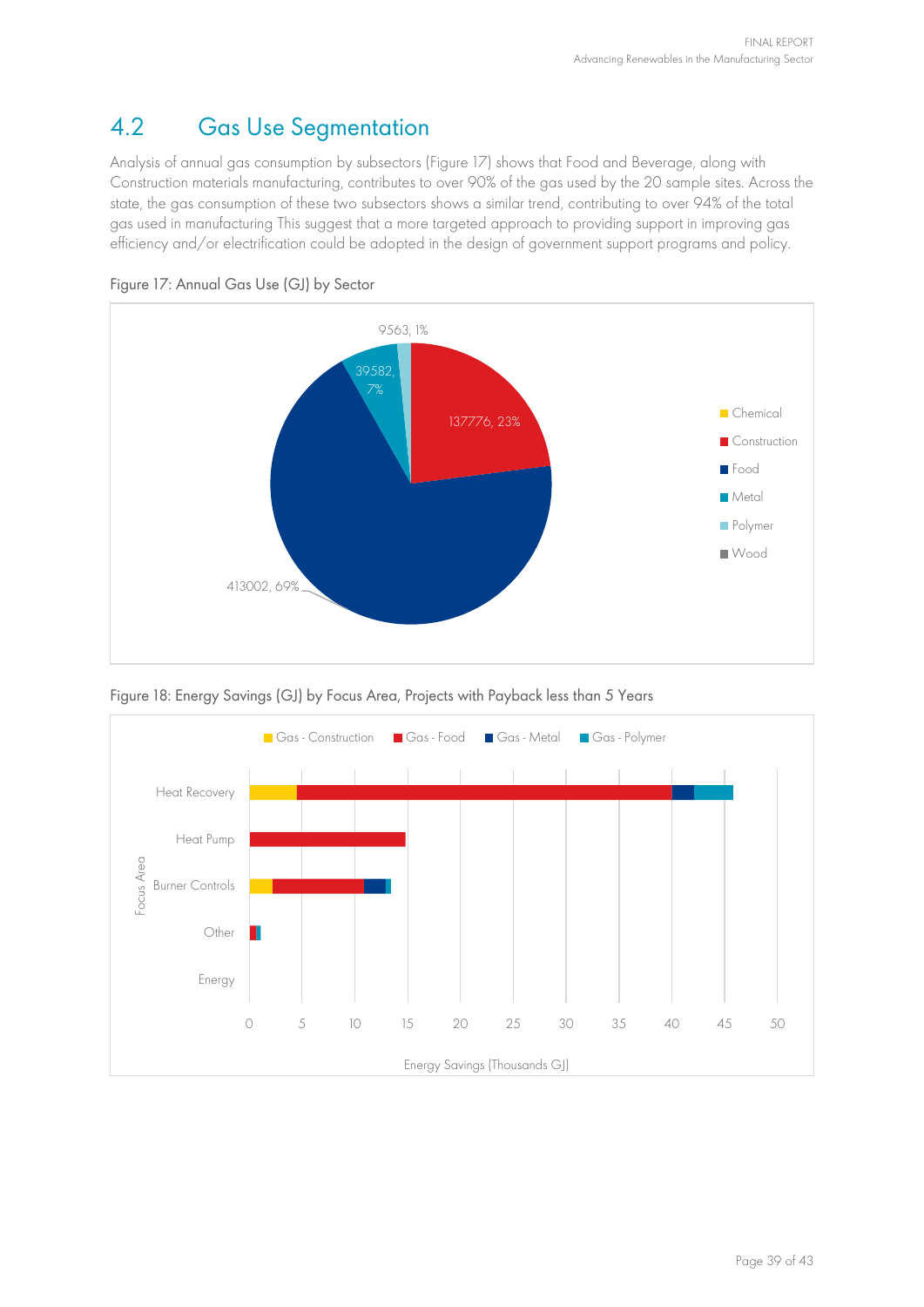The largest opportunity within all subsectors is Heat Recovery. The opportunities with Simple Payback less than 5 Years are shown in [Figure](#page-38-1) 18. This is followed by the use of Heat Pumps, and Burner Controls. These three areas should be the key focus for any immediate gas efficiency/electrification support programs.



Figure 19: Energy Savings (GJ) by Focus Area, Projects with Payback Between 5 – 10 Years

As identified in earlier sections, smaller gas consumers (e.g., those with annual gas consumption less than 50,000GJ) do have a large variability to their variable gas costs. These costs can range as high as \$35/GJ and averages \$22/GJ based on the data collected. This high gas cost is not seen in the larger gas consumers. As seen in [Table 9](#page-24-2) in the earlier sections of this report, this high gas cost means that the electrification of heat can be highly attractive financially. Therefore, smaller gas consumers should be a natural target for any program aimed at accelerating the electrification of gas loads.

Overall, the knowledge regarding gas efficiency projects on site is generally quite high. The main barrier to adopting these is usually a lack of dedicated management resources, such as an energy manager, driving these incremental improvements. Where a business does not have a dedicated energy manger (as is the case for most SMEs) energy management should be delegated to someone in the Maintenance or Operational teams, this will drive accountability and the improved measurement of energy efficiency and productivity and on-going continuous improvement.

- To achieve this, there needs to be a continual push and consistent messaging from governments and industry groups to increase energy literacy and capability within the Queensland manufacturing sector.
- The lack of a dedicated personnel responsible for energy productivity may also be a contributing factor to the high gas costs experienced by smaller gas consumers. The wide variability of costs suggests that there is more to the cost that static factors such as network location, and that a more competitive tendering process can lead to lower rates if carried out by the participant.

Due to the large geographical spread of manufacturers in Queensland, and the variability of gas costs, it is rare for suppliers of particular technologies to be able to market their services to the right people. As such, these projects must be driven entirely by the client organisations.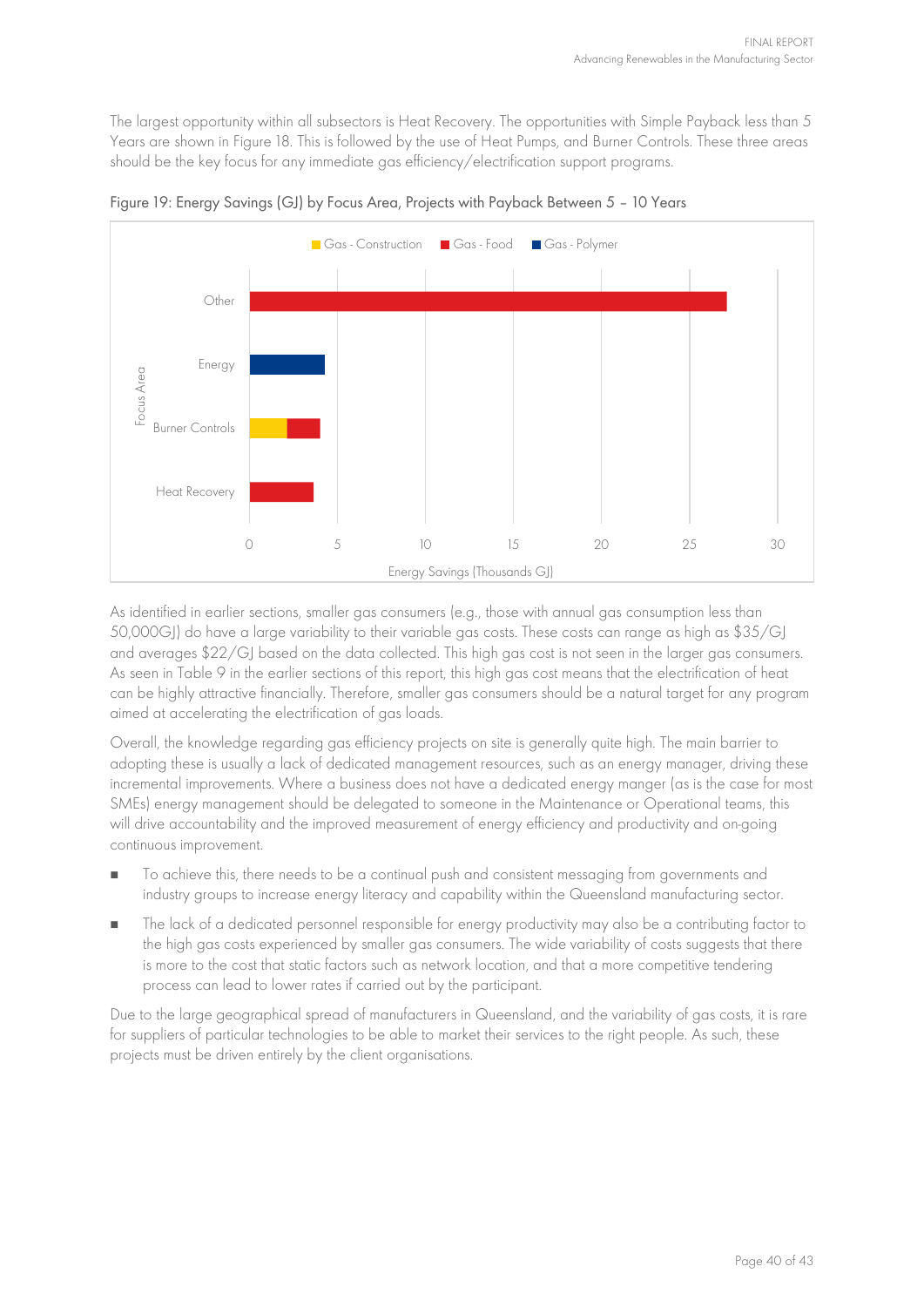## 4.3 Industry Benchmarks

To understand the costs and benefits of different technology types, we plot the capital costs of identified projects against their annual GHG emissions abatement and annual dollar savings [\(Figure](#page-40-0) 20). This shows the importance of supporting common technologies as they provide the best CO<sub>2</sub> savings per dollar spent. The mechanisms to drive these upgrades would likely need to be different to the mechanisms that drive more expensive abatement technologies such as heat pumps.



<span id="page-40-0"></span>Figure 20: Capital Cost per Dollar and Tonne of CO2 Savings

#### **Energy Productivity Improvement benchmarks:**

Section [3.2](#page-18-4) summarises and benchmarks the economic viable technologies (Projects with less than 5 year payback only) within each manufacturing sub-sector based on the 20 energy assessments undertaken, which was then extrapolated using 2019 ABS energy consumption data. The following data sets provide benchmarks by technology, sub-sector:

- [Table 4:](#page-18-5) Energy Savings (\$m p.a.) per Technology, by Sectors within Queensland
- [Table 5:](#page-20-0) Applicability of technologies within sub-sectors (expressed as Annual Energy Savings / Typical Simple Payback Years)
- [Table 6:](#page-21-0) shows the total energy savings achievable from projects identified within different manufacturing sectors for financially feasible projects (less than 5 years simple payback), and potentially feasible projects (5 – 10 years simple payback)

Section [3.3](#page-21-2) explored the barriers to solar and BESS and in [Table 7](#page-22-0) (Simple Payback of Solar Systems) established payback benchmarks for Solar PV Investment based on average a site's current electricity costs (retail, network, and market components combined). [Table 8](#page-23-0) (Simple Payback of BESS) the typical simple payback benchmarks for BESS over the range of possible demand costs.

Section [3.4](#page-23-1) explores the impact of the electricity and gas prices at the site and the variability of hot water electrification financially viability (less than 3 years simple payback). [Table 9](#page-24-2) Simple Payback of Hot Water Electrification Through High Temperature Heat Pumps.

Industry benchmarks established were used to shape evidence-based policy and program development recommendations in section [3.5.](#page-27-4) Whist we recognise the sample offered by the pilot is a small sample, Shell Energy has been able to draw through industry experience and broader data sets to support the position presented.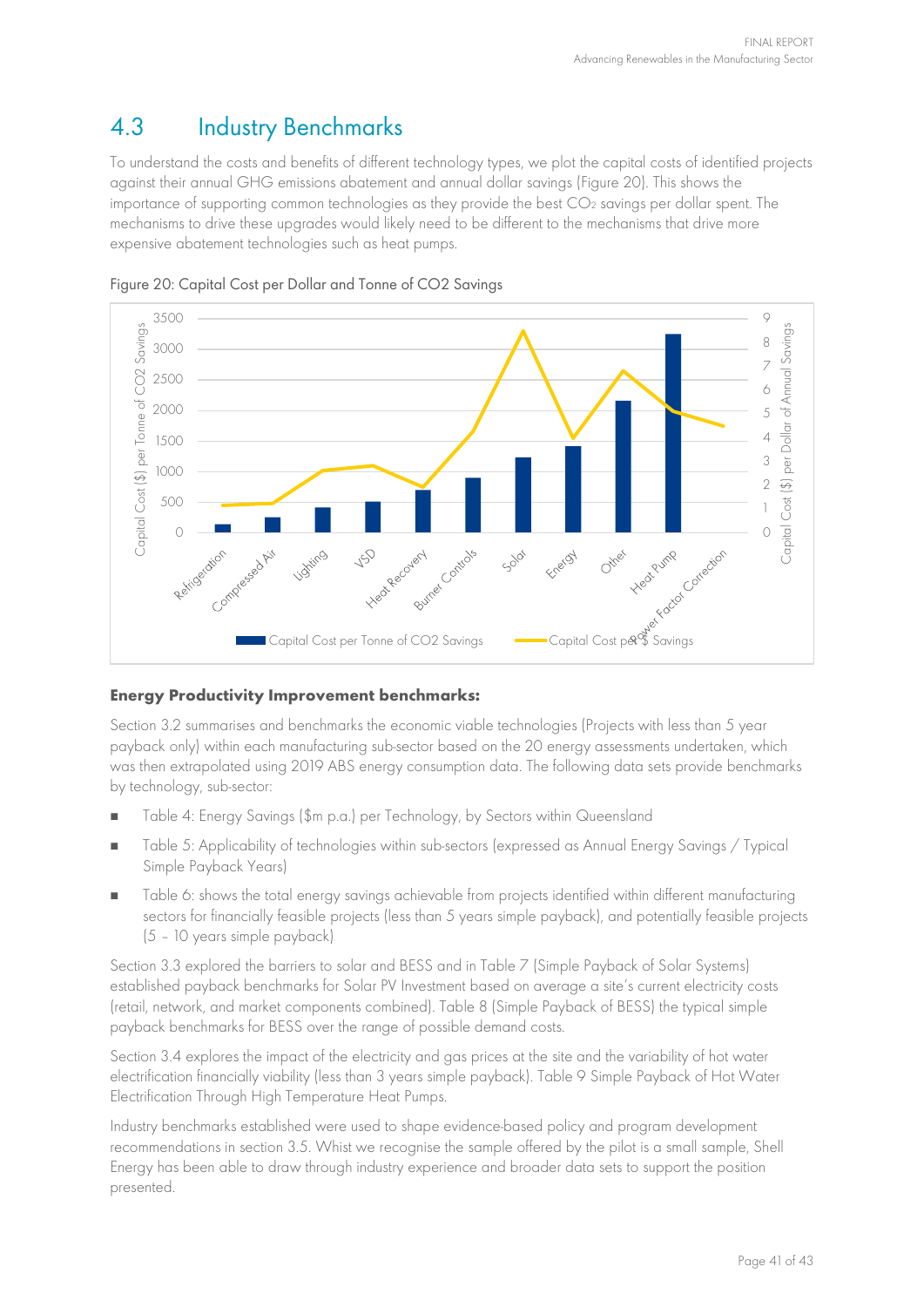## **5. Conclusion**

The project objectives were achieved through the following project outcomes:

- 1. Improved understanding and insight into repeatable efficiency, renewable and electrification opportunities that can provide energy cost savings and improved energy productivity across the sector. Project participants can reduce annual energy costs by an average of 27% with a capital investment of \$29m. Extrapolated to cover the whole sector, there is the opportunity to reduce manufacturing energy costs in Queensland by \$88m per year.
- 2. Improved understanding of energy productivity opportunities for the integration of renewable energy generation technologies categorised by technology, sub-sector and implementation horizon.
- 3. Improved understanding of investment barriers to the implementation of energy productivity and renewable energy initiatives.
- 4. Project participants have improved knowledge regarding efficiency, renewable and electrification opportunities through tailored energy management plans. This insight was turned into case studies, along with curated content and tools on the website<sup>[28](#page-41-0)</sup> to educate the manufacturing sector.
- 5. Through the delivery of Industry workshops and on-going knowledge sharing activity, stakeholder engagement has increased support to catalyse further positive action within the Queensland manufacturing sector.

Knowledge sharing activities will continue with business, energy industry stakeholders and government to share the findings of the project, advocate for support to overcome investment barriers identified to catalyse further action within the Queensland manufacturing sector.

<span id="page-41-0"></span><sup>28</sup>**[www.energysustainability.com.au](http://www.energysustainability.com.au/)**